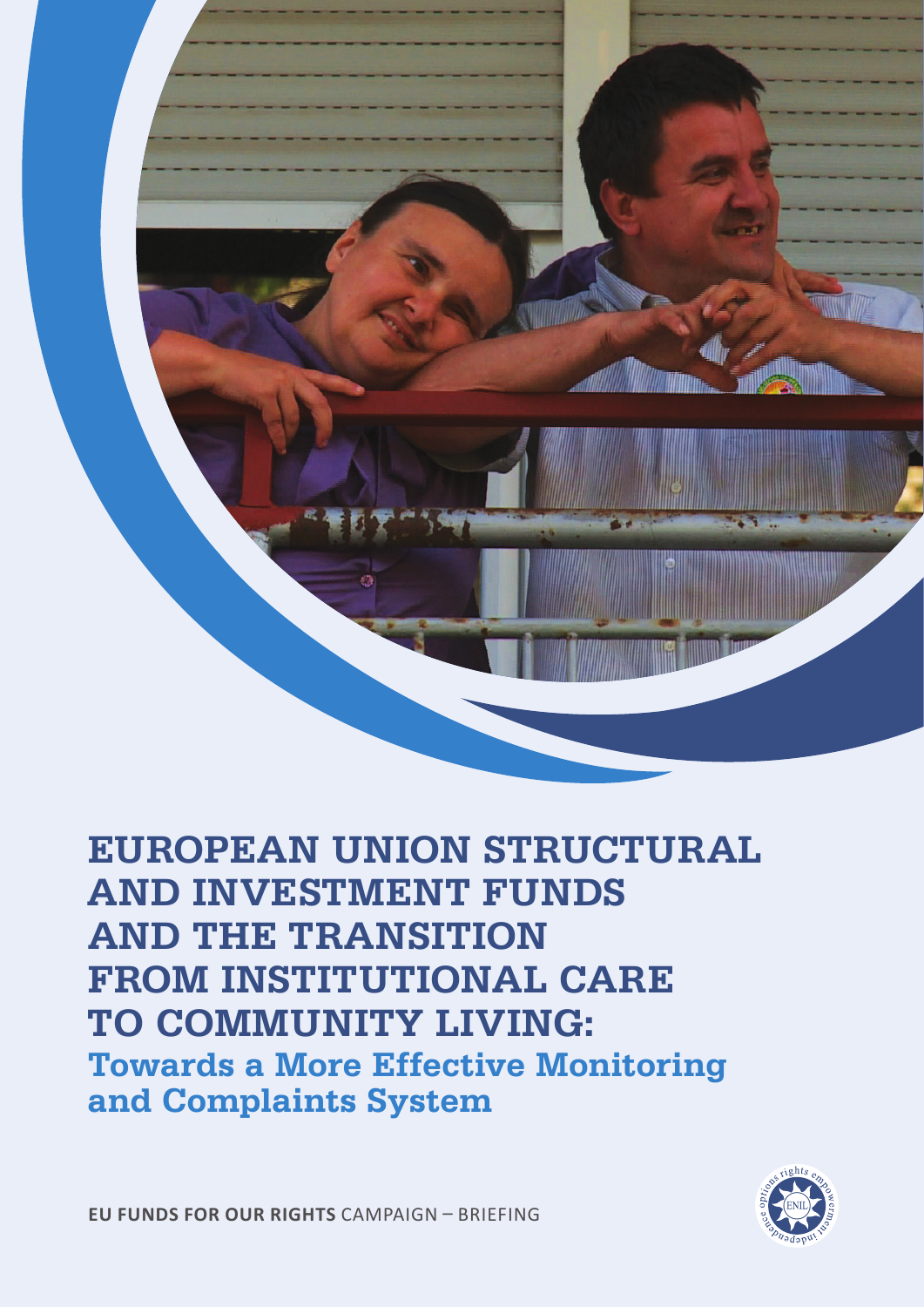© European Network on Independent Living, July 2017

Written by: Camilla Parker, Ines Bulic Cojocariu and Natasa Kokic

Design and layout: Marieta Vasileva

The European Network on Independent Living would like to thank the Open Society Foundations – Mental Health Initiative for financially supporting the *EU Funds for Our Rights* Campaign.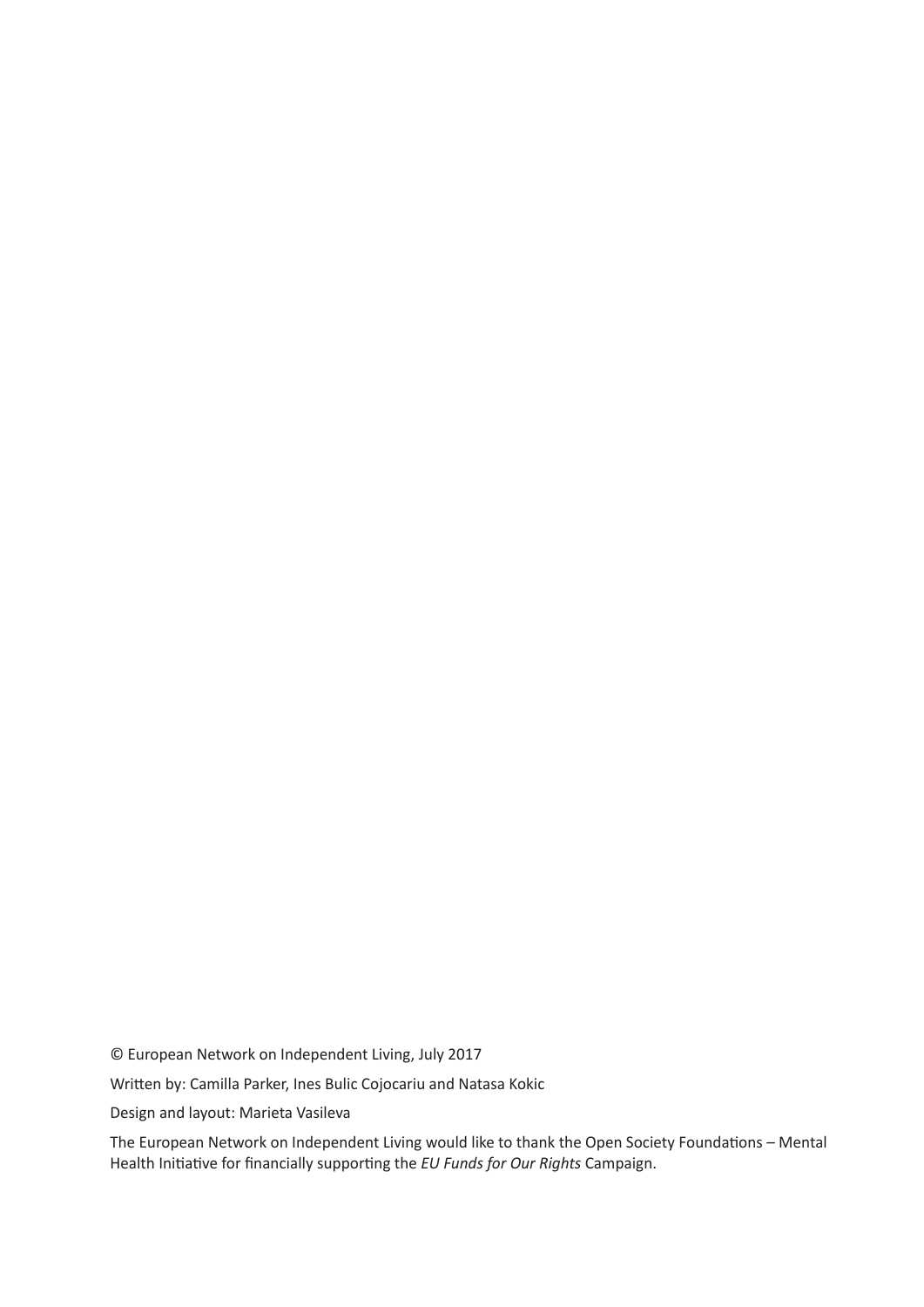# Table of Contents

| Involving partners in the planning and implementation of ESI Funds' initiatives 11               |  |
|--------------------------------------------------------------------------------------------------|--|
|                                                                                                  |  |
|                                                                                                  |  |
|                                                                                                  |  |
| Monitoring the use of ESI Funds and the role of the European Commission  13                      |  |
|                                                                                                  |  |
|                                                                                                  |  |
| 2. Requirements on Member States to Report to the European Commission19                          |  |
|                                                                                                  |  |
|                                                                                                  |  |
|                                                                                                  |  |
| Chapter 5: Action Taken to Prevent the Misuse of ESI Funds 30                                    |  |
|                                                                                                  |  |
|                                                                                                  |  |
|                                                                                                  |  |
|                                                                                                  |  |
| Annex C: List of organisations which took part in the EU Funds for Our Rights regional events 42 |  |
|                                                                                                  |  |
|                                                                                                  |  |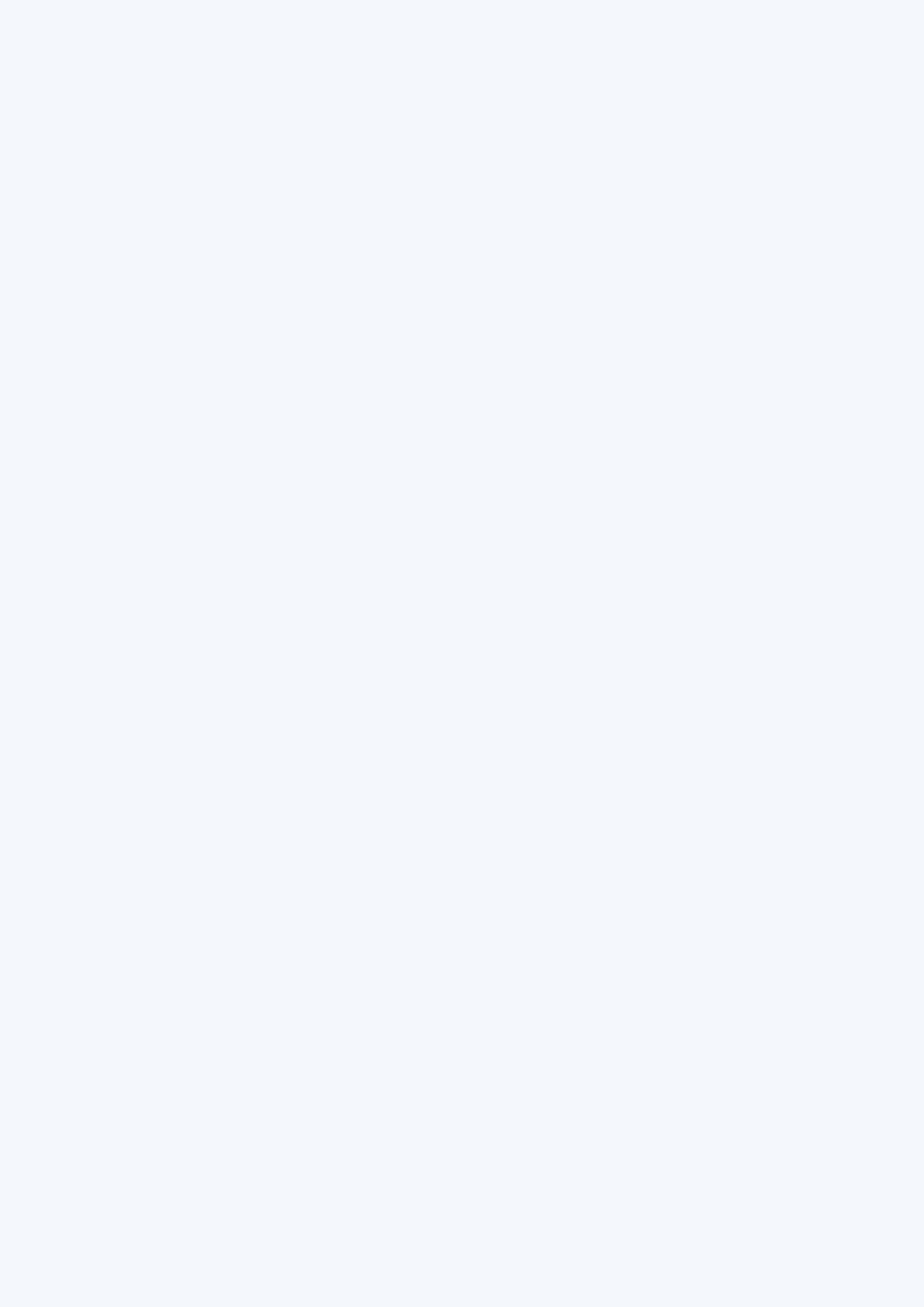# **Chapter 1**  Introduction

This briefing considers the provisions governing the use of European Structural and Investment Funds ('ESI Funds') to assess whether such provisions provide an effective means of monitoring the extent to which ESI Funds meet their objective of facilitating the transition from institutional care to community living. It does so by examining the various mechanisms established under EU regulations and guidance for the monitoring of Member States' use of ESI Funds, identifies areas of concern and makes recommendations on how these can be addressed.

By focusing on the monitoring mechanisms for ESI Funds, this briefing forms part of ENIL's *EU Funds for Our Rights* Campaign. This campaign aims to encourage the European Commission and Member States to improve the mechanisms for monitoring how ESI Funds are applied, thereby ensuring that ESI Funds are used to promote the rights of people with disabilities, rather than restrict them. Launched in November 2016, the campaign has two key objectives. The first is to increase the capacity of civil society organisations to take part in monitoring the planning and implementation of initiatives supported by ESI Funds. The second is to highlight key problems with the current mechanisms for monitoring the use of ESI Funds, including concerns about the systems for examining complaints about their use, and to propose how the monitoring mechanisms can be improved.

Accordingly, this briefing aims to assist European Commission officials responsible for ESI Funds (ESF and ERDF), Managing Authorities and Monitoring Committees in the Member States, as well as civil society organisations working in this area. Its overarching objective is to ensure that EU Funds promote, not hinder, community living for people with disabilities.

# **Community living and the importance of monitoring the use of ESI Funds**

Ensuring that ESI Funds promote the vision of community living is central to the work of the European Union (EU) in meeting its commitment to respecting the rights of people with disabilities. However, despite policies of the EU and Member States highlighting the importance of promoting the social inclusion of people with disabilities, progress towards alternatives to institutionalisation has been slow and in many countries, institutional care remains the predominant form of care. Furthermore, in the past, ESI Funds were invested in systems of institutional care that segregated disabled people, infringed their rights and excluded them from community life. Improvements have been introduced to the legal and policy framework for the monitoring of ESI Funds, predominantly through Regulation (EU) No 1303/2013, which sets out 'common provisions' on EU funds including the European Regional Development Fund (ERDF), the European Social Fund (ESF) and the Cohesion Fund (referred to in this briefing as 'the CPR').<sup>1</sup> Nevertheless, as noted in ENIL's 2016 report 'Working Together to Close the Gap between Rights and Reality', significant concerns about the potential misuse of these funds remain.2

<sup>1</sup> Regulation (EU) 1303/2013 of the European Parliament and of the Council of 17 December 2013 laying down common provisions on the European Regional Development Fund, the European Social Fund, the Cohesion Fund, the European Agricultural Fund for Rural Development and the European Maritime and Fisheries Fund and laying down general provisions on the European Regional Development Fund, the European Social Fund, the Cohesion Fund, the European Agricultural Fund for Rural Development and the European Maritime and Fisheries Fund and repealing Council Regulation (EC) No 1083/2006 ('the CPR').

<sup>2</sup> ENIL-ECCL, 2016, Working Together to Close the Gap Between Rights and Reality – A report on the action needed to ensure that European Structural and Investment Funds promote, not hinder, the transition from institutional care to community living. Available at: http://www.enil.eu/wp-content/uploads/2016/06/Working-Together-to-Close-the-Gap-web.pdf (Working Together to Close the Gap').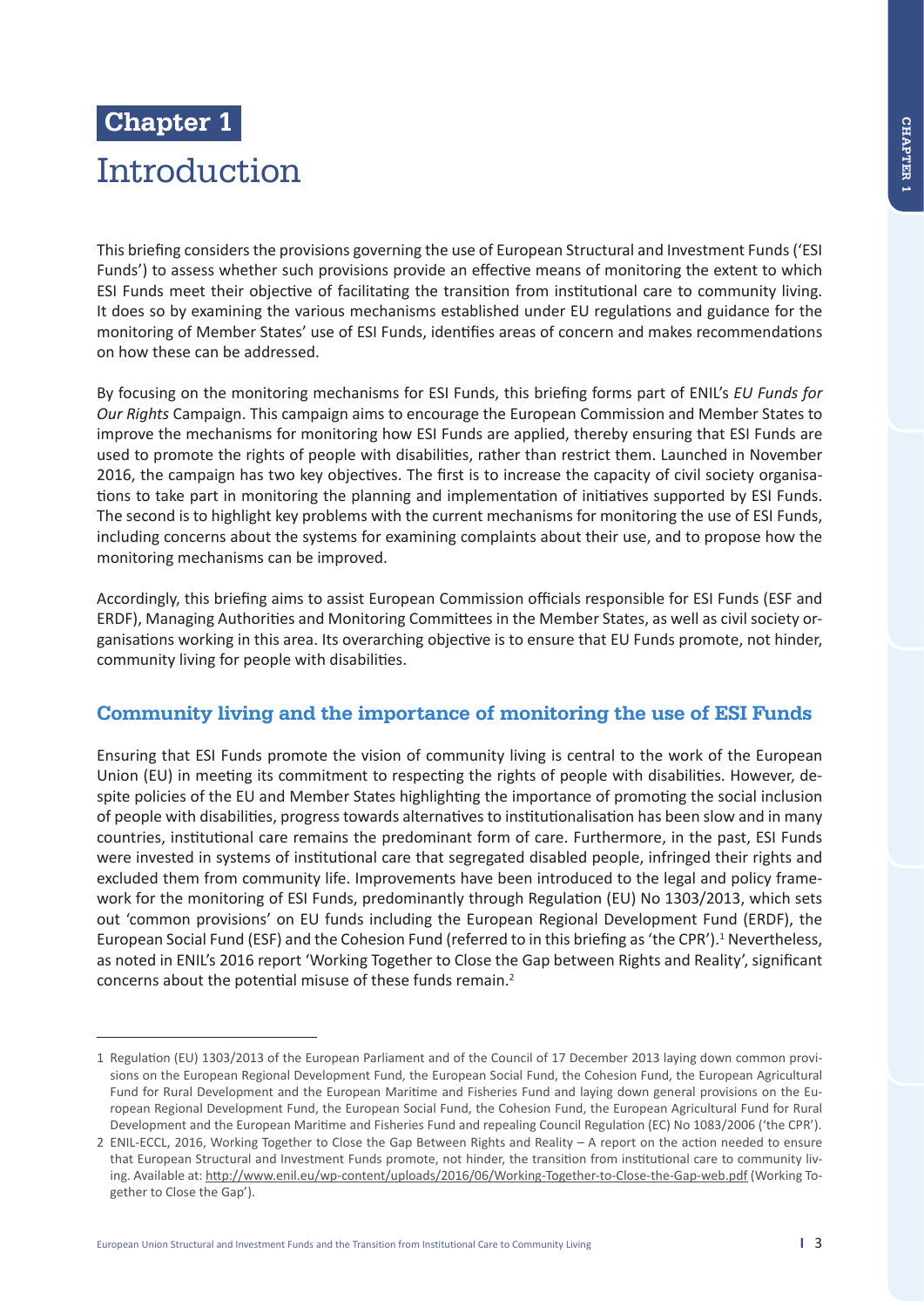Thus, action is needed to ensure that ESI Funds are not misused. Simply moving individuals from the traditional, large institutions to smaller facilities is not enough. When ESI Funds are used to support activities for the transition from institutional care to community living, the overall purpose must be to promote the social inclusion of disabled people. This is to be achieved by developing services and supports that provide disabled people with the same rights and opportunities to live independently and participate in the community as other EU citizens.

An effective system for monitoring the planning and implementation of activities supported by ESI Funds is needed, so that any potential problems can be identified at an early stage and measures then taken to prevent the misapplication of funds. As the European Ombudsman notes, notwithstanding the importance of remedies being in place where harm has been done, there is a need to focus efforts on preventative measures to avoid harm in the first place.<sup>3</sup>

## **Monitoring the use of ESI Funds: Key issues**

The following areas are considered in this briefing:

## • **ESI Funds and the promotion of community living**

 Chapter 2 considers what is meant by community living and how community living links to EU law and policy that promote the social inclusion of disabled people. Such an objective is underpinned by the United Nations Convention on the Rights of Persons with Disabilities (UNCRPD).

## • **ESI Funds and the principle of partnership**

 Chapter 3 highlights the important role of partner organisations, including civil society organisations, in the planning, implementation and monitoring of the use of ESI Funds.

## • **Monitoring mechanisms**

 Chapter 4 considers the monitoring mechanisms engaged in the planning and implementation of activities supported by ESI Funds.

## • **Action taken to prevent the misuse of ESI Funds**

 Chapter 5 considers the sanctions that might be imposed on Member States if they misapply ESI Funds.

## • **Conclusions and Recommendations**

 Chapter 6 sets out the key findings of the briefing's analysis. It highlights concerns about the mechanisms for monitoring Member States' use of ESI Funds. In the light of such concerns, it makes recommendations on how potential problems with ESIF funded projects can be identified and addressed promptly and efficiently.

# **Links to the EU Funds for Our Rights Campaign**

The points of concern and the proposed recommendations set out in this briefing reflect issues raised during three regional events organised by ENIL (in Brussels, Vilnius and Bucharest) which brought together organisations promoting the rights of disabled people from 18 EU Member States. The countries involved

<sup>3</sup> *Decision of the European Ombudsman closing her own-initiative inquiry OI/8/2014/AN concerning the European Commission*  May 2015. Available at: http://www.ombudsman.europa.eu/cases/decision.faces/en/59836/html.bookmark (European Ombudsman Own-initiative inquiry), p. 7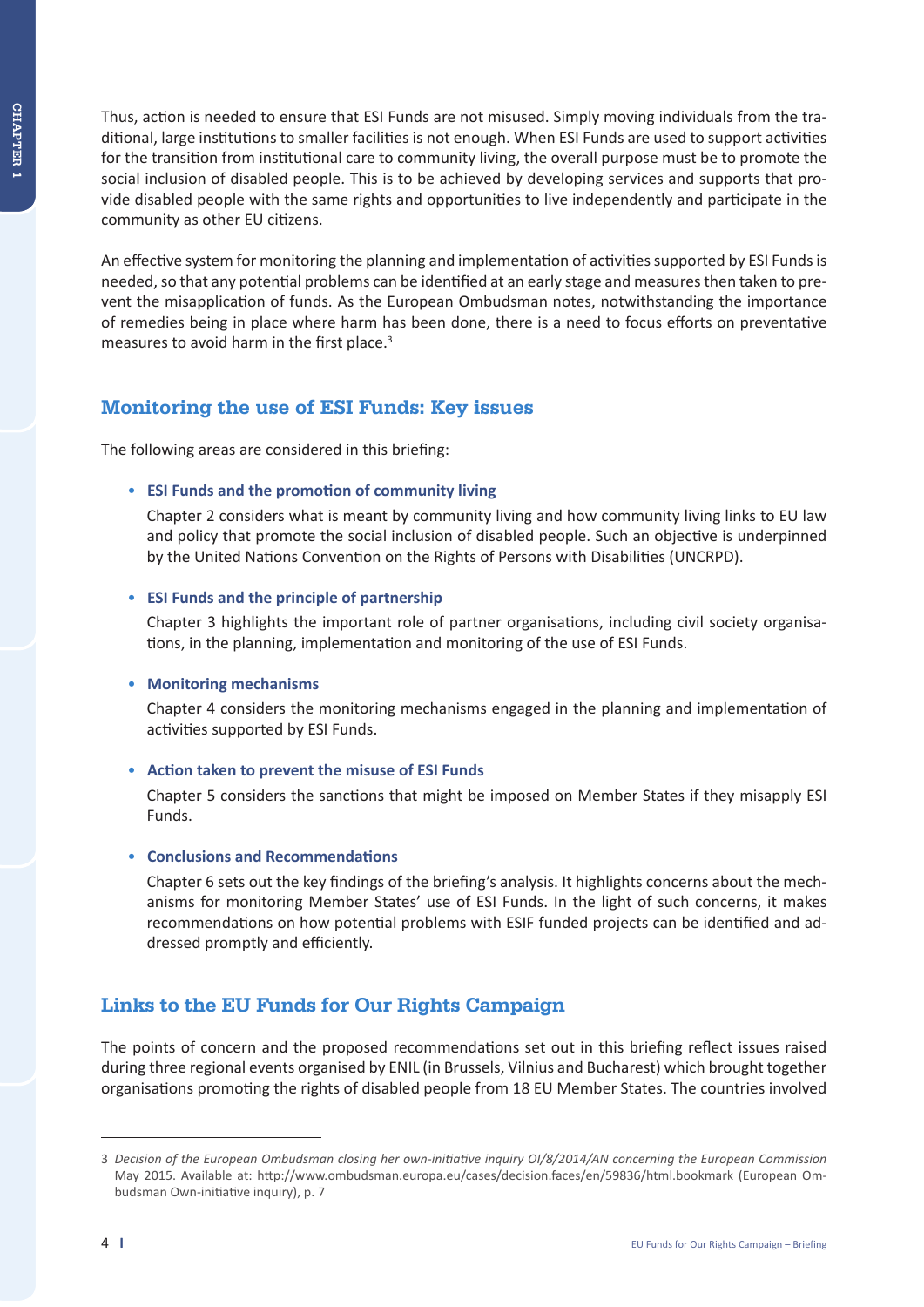were: Belgium, Bulgaria, the Czech Republic, Croatia, Germany, Estonia, Greece, Hungary, Latvia, Lithuania, Malta, the Netherlands, Portugal, Romania Slovakia, Slovenia, Spain and the UK. (A list of organisations that attended regional events is available in Annex C.)

Participants attending these regional events were asked to share their experiences of monitoring, including the extent to which they are able to raise concerns about the misuse of ESI Funds. The information provided by the participants suggests that the involvement of organisations of people with disabilities in the monitoring of ESI Funds is extremely limited, while there is very little awareness of the complaints procedures that should be in place. These points and further examples of how ESI Funds are being applied in Member States are included in the discussions below.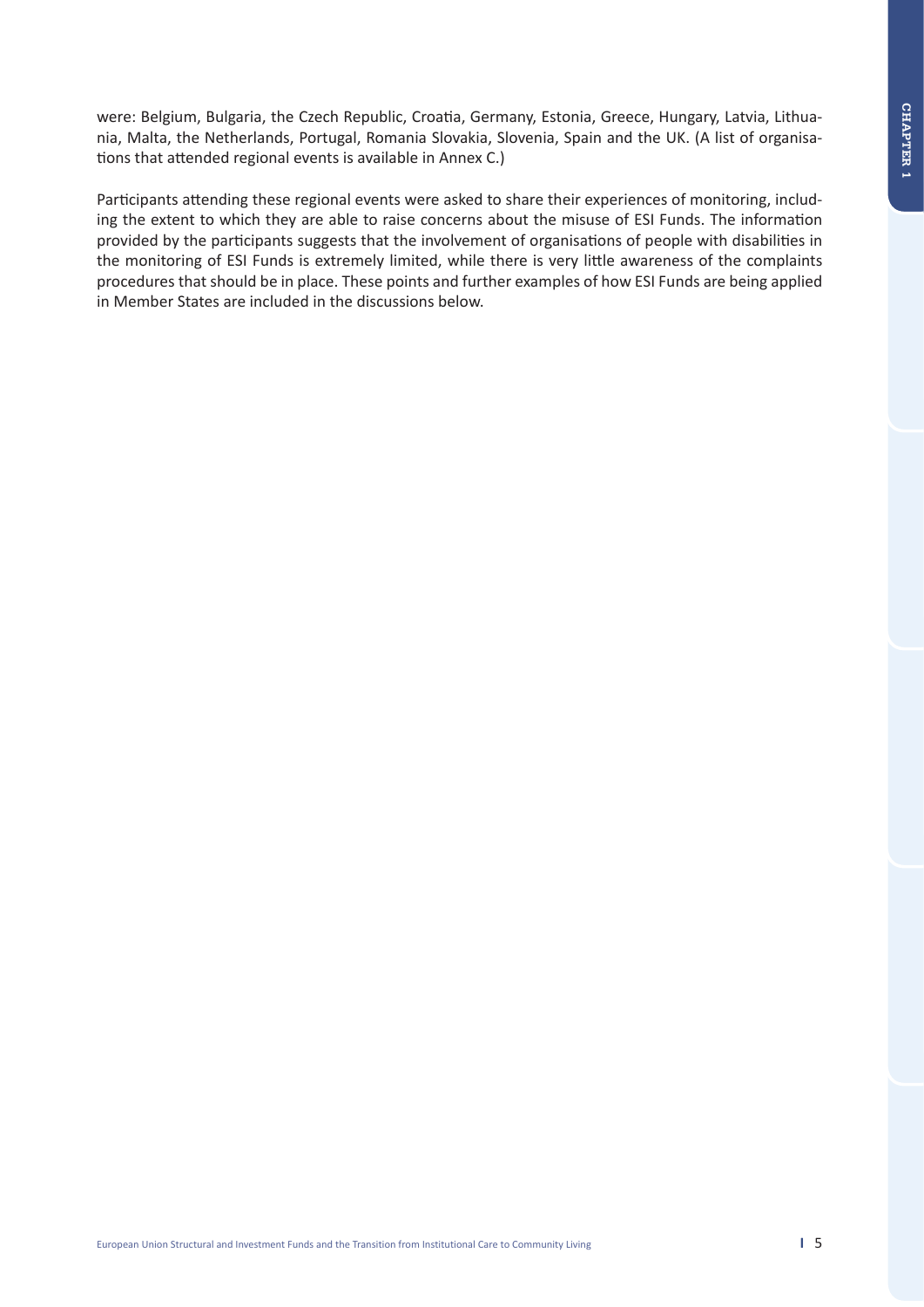# **Chapter 2**  Community Living and ESI Funds

This chapter provides the context for the issues considered in subsequent chapters. It explains the terms 'community living' and 'independent living' and emphasises that an effective use of ESI Funds by Member States can help to address the lack of community-based services and the prevalence of the institutionalisation of disabled people.

Significant improvements have been introduced to the provisions governing the use of ESI Funds for the programming period 2014-2020. These include a greater emphasis on social inclusion and the introduction of ex ante conditionalities on compliance with the UNCRPD. In addition, guidance has been developed to assist Member States on how to use ESI Funds to promote community living. However, serious concerns remain. Such concerns include the lack of strategic vision, planned investments into institutional care and inattention to developing services that promote social inclusion.

# **The meaning of 'community living' and 'independent living'**

The term 'community living' is used interchangeably with 'independent living' in this briefing. Both reflect the need to uphold the notion that people with disabilities are able to live in their local communities as equal citizens, with the support that they need to participate in every-day life.<sup>4</sup> This will include, for example, disabled people living in their own homes or with their families, going to work, going to school and taking part in community activities. It also means that people with disabilities have the same choice, control and freedom as other citizens. Such a vision is articulated in Article 19 of the UNCRPD (living independently and being included in the community) which provides that all persons with disabilities, regardless of the type or degree of the impairment or the level of support necessary, have the right to 'live in the community, with choices equal to others'. Further information on Article 19 of the UNCRPD is included in the resources listed in Annex A.

# **The role of ESI Funds in realising Article 19 of the UNCRPD**

Article 19 of the UNCRPD provides that people with disabilities have the right to live in the community as equal citizens. It requires States to take concerted action to ensure that people with disabilities are able to exercise their right to independent living. States must recognise the right of people with disabilities 'to live in the community, with choices equal to others' and take steps to facilitate their 'full enjoyment of this right' and 'their full inclusion and participation in the community'.

The EU and all Member States, with the exception of Ireland,<sup>5</sup> have ratified the UNCRPD and therefore have made a commitment to ensure that people with disabilities can exercise their rights under the UN-CRPD, including the right to community living. Ensuring that ESI Funds are utilised to promote, not hinder, independent living is required by the UNCRPD.<sup>6</sup> Moreover, as made clear by the European Commission in

<sup>4</sup> See Annex B for the full definition of these terms, together with other key terms for independent living

<sup>5</sup> Ireland signed the UNCRPD on 30th March 2007.

<sup>6</sup> For a discussion on the role of ESI Funds and the need for compliance with the UNCRPD, see for example: Open Society Foundations, 2015, *Community, not Confinement The Role of the European Union in Promoting and Protecting the Right of People with Disabilities to Live in the Community* (author Dr. Israel Butler); Office of the High Commissioner for Human Rights (OHCHR), 2012, *Getting a Life – Living Independently and Being Included in the Community* and Open Society Foundations (OSF), 2012, *The European Union and the Right to Community Living – Structural Funds and the European Union's Obligations under the*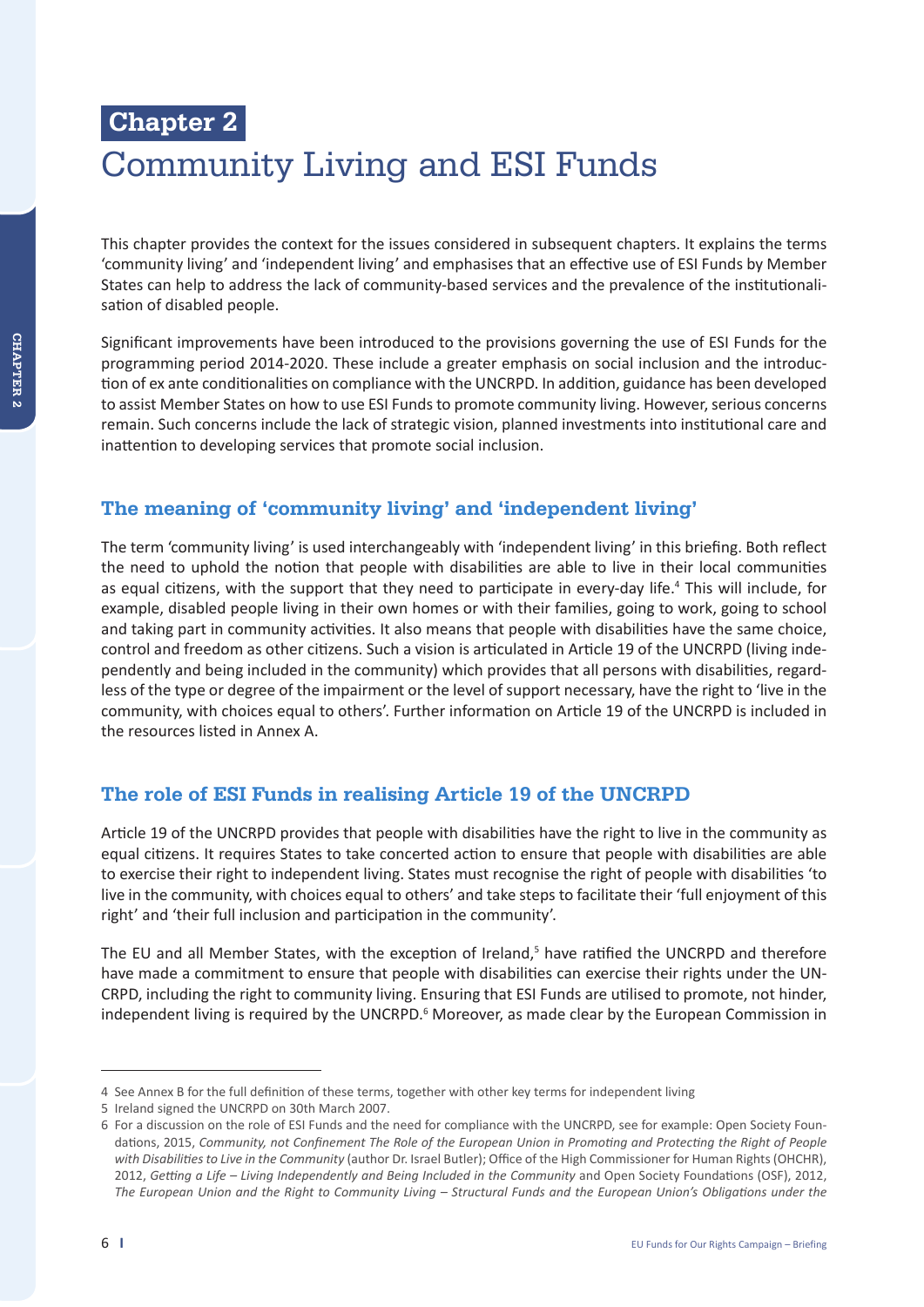its report to the Committee on the Rights of Persons with Disabilities (the CRPD Committee),<sup>7</sup> the promotion of independent living forms part of the EU's Disability Strategy.<sup>8</sup> Thus, 'the Commission has undertaken to promote the use of EU Structural Funds to assist Member States in the transition from institutional to community-based services and to raise the situation of people with disabilities living in residential institutions, in particular children and elderly people'.9

# **Community living and the goals for Europe 2020**

Taking action to promote community living forms part of meeting the Europe 2020 objectives of smart, sustainable and inclusive growth. This can be achieved by ensuring that ESI Funds are directed to supporting a range of initiatives to facilitate the development of community-based alternatives to institutional care, as well as services and supports that promote the social inclusion of people with disabilities.

Significantly, a prerequisite for the use of ESI Funds by some Member States is that they have in place measures for the shift from institutional care to community living. This is an ex ante conditionality set out under Thematic objective 9 (promoting social inclusion, combating poverty and any discrimination),<sup>10</sup> which applies where the need for such measures has been identified. Given that such a need was identified for these Member States, this requirement applies to Bulgaria, Croatia, Czech Republic, Greece, Estonia, Hungary, Latvia, Lithuania, Poland, Romania, Slovenia and Slovakia.11

In addition, the provisions governing ESI Funds also emphasise the importance of using ESI Funds to promote the shift away from institutional care:

> the use of the ESF 'must aim to combat all forms of discrimination and to improve accessibility for persons with disabilities…and facilitating the transition from institutional to community-based care'.<sup>12</sup>



 one of the investment priorities of the ERDF is the promotion of 'the transition from institutional to community based services'.<sup>13</sup>

Furthermore, the European Commission has stated:

 'The ERDF should as a basic principle not be used for building new residential institutions or the renovation and modernisation of existing ones. Targeted investments in existing institutions can be justified in exceptional circumstances where urgent or

*Convention on the Rights of Persons with Disabilities.*

 <sup>7</sup> The Committee responsible for overseeing State Party's implementation of the UNCRPD.

 <sup>8</sup> European Disability Strategy *A Renewed Commitment to a Barrier-Free Europe for Disabled Persons* – COM (2010) 636 final.

 <sup>9</sup> European Commission, Staff Working Document *Report on the implementation of the UN Convention on the Rights of Persons with Disabilities (CRPD) by the European Union,* June 2014, (EU report on the UNCRPD), para 93.

<sup>10</sup> Annex XI of the CPR, L 347/448.

<sup>11</sup> The European Commission's position papers on the development of Member States' Partnership Agreements identified the need for such measures in these countries. See European Expert Group on the Transition from Institutional to Community-based Care, 2014, *Toolkit on the Use of European Union Funds for the Transition from Institutional to Community-based Care: Revised edition*. Available at: http://enil.eu/wp-content/uploads/2016/09/Toolkit-10-22-2014-update-WEB.pdf (the 'Toolkit') p. 24

<sup>12</sup> Article 8 of the Regulation (EU) No 1304/2013 of the European Parliament and of the Council of 17 December 2013 on the European Social Fund and repealing Council Regulation (EC) No 1081/2006 (the ESF), (the 'ESF').

<sup>13</sup> Article 5(9)(a) of Regulation (EU) No 1301/2013 of the European Parliament and of the Council of 17 December 2013 on the European Regional Development Fund and on specific provisions concerning the Investment for growth and jobs goal and repealing Regulation (EC) No 1080/2006 (the 'ERDF).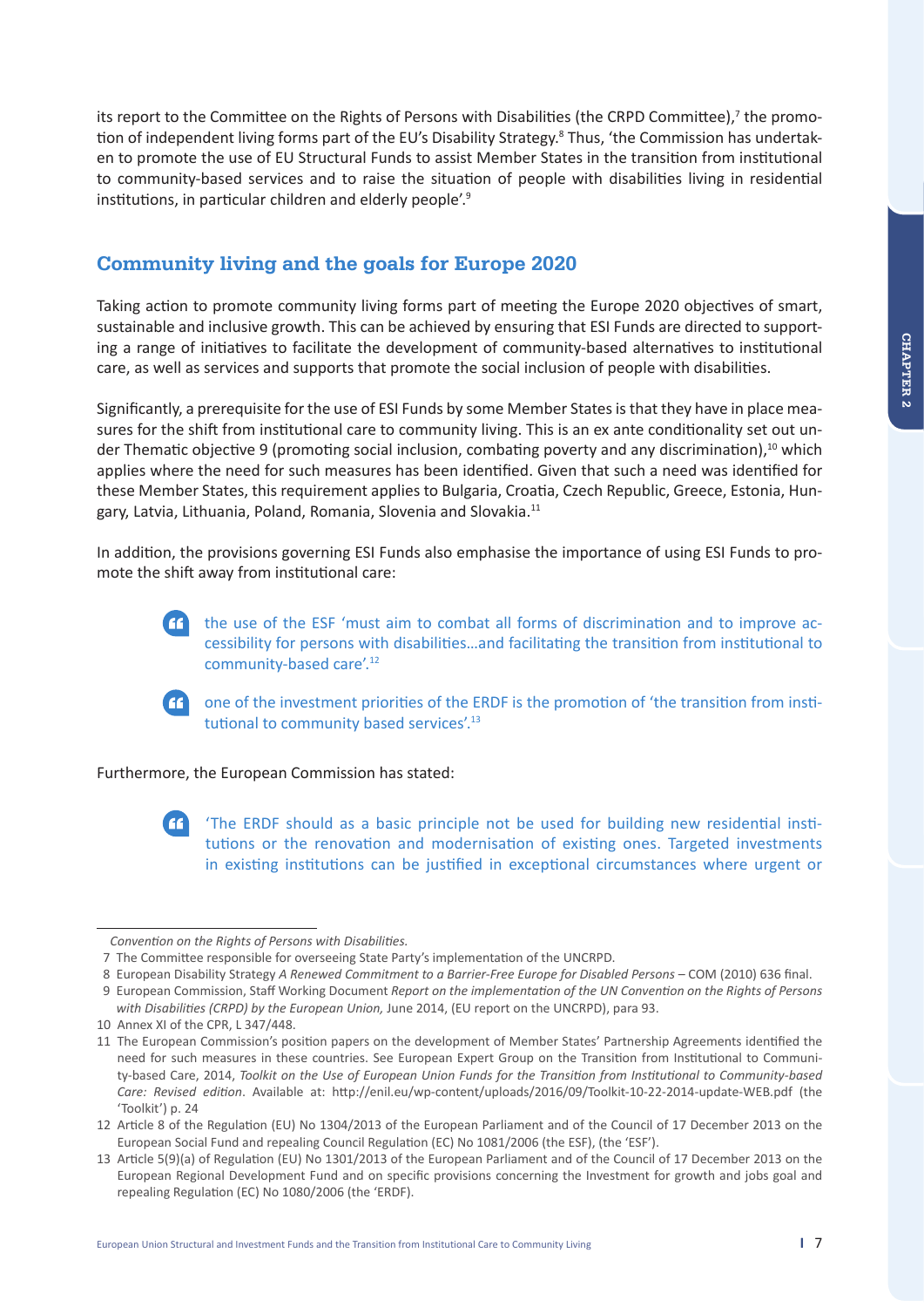life-threatening risks to residents linked to poor material conditions need to be addressed, but only as transitional measures within the context of a deinstitutionalisation strategy.'<sup>14</sup>

 'The transition from institutional to community-based services is one of the aims of investments in health and social infrastructure under the European Regional Development Fund (ERDF).' 15

 ''The European Social Fund (ESF) should support the fulfilment of the Union's obligation under the Convention with regard to education, work, employment and accessibility. It should not support any action that contributes to segregation or social exclusion.<sup>16</sup>

Thus, it is clear that ESI Funds are to be applied to promote community living and should not be invested in institutional care.

# **The use of ESIF and the EU Charter of Fundamental Rights**

In the decision of the European Ombudsman's 'own-initiative inquiry' in relation to the use of ESI Funds, the Ombudsman highlighted the importance of ensuring that ESI Funds are not applied in a manner that violates the rights under the EU Charter of Fundamental Rights:

 '…The Commission is obliged to respect the Charter in its entirety, in all its activities, including in the distribution and monitoring of ESI Funds. The Commission should interpret its rights under the cohesion policy in light of its obligations under the Charter, the principles of which should be understood as complementing the provisions of Regulation 1303/2013. Thus, the Commission should ensure that all Member State actions, which are funded under the EU cohesion policy, should respect fundamental rights' principles whether or not, strictly speaking, they are actions taken in the implementation of EU law…



 … In short, it all comes down to the fact that the Commission should not allow itself to finance, with EU money, actions which are not in line with the highest values of the Union, that is to say, the rights, freedoms and principles recognised by the Charter.'17

The imperative to ensure that EU Funds are not used to finance projects that lead to the infringement of EU Charter rights is equally applicable to the UNCRPD.18

<sup>14</sup> EU report on the UNCRPD (n 9), para. 98.

<sup>15</sup> European Commission – Commission Staff Working Document *Reply of the European Union to the List of issues in relation to the initial report of the European Union on the implementation of the UN Convention in the Rights of Persons with Disabilities*  SWD(2015) 127 final, ('EU reply to list of issues') para 81.

<sup>16</sup> EU reply to list of issues (n 15) para. 82.

<sup>17</sup> European Ombudsman Own-initiative inquiry (n 3) paras 42 – 46.

<sup>18</sup> See for example, Keynote Speech by Nils Muižnieks Council of Europe Commissioner for Human Rights International Symposium "Human Rights and Disability" Vienna, Austria, 10–11 April 2014. Open Society Foundations (OSF), 2012, *The European Union and the Right to Community Living – Structural Funds and the European Union's Obligations under the Convention on the Rights of Persons with Disabilities.* Available at: http://www.opensocietyfoundations.org/sites/default/files/europe-community-living-20120507.pdf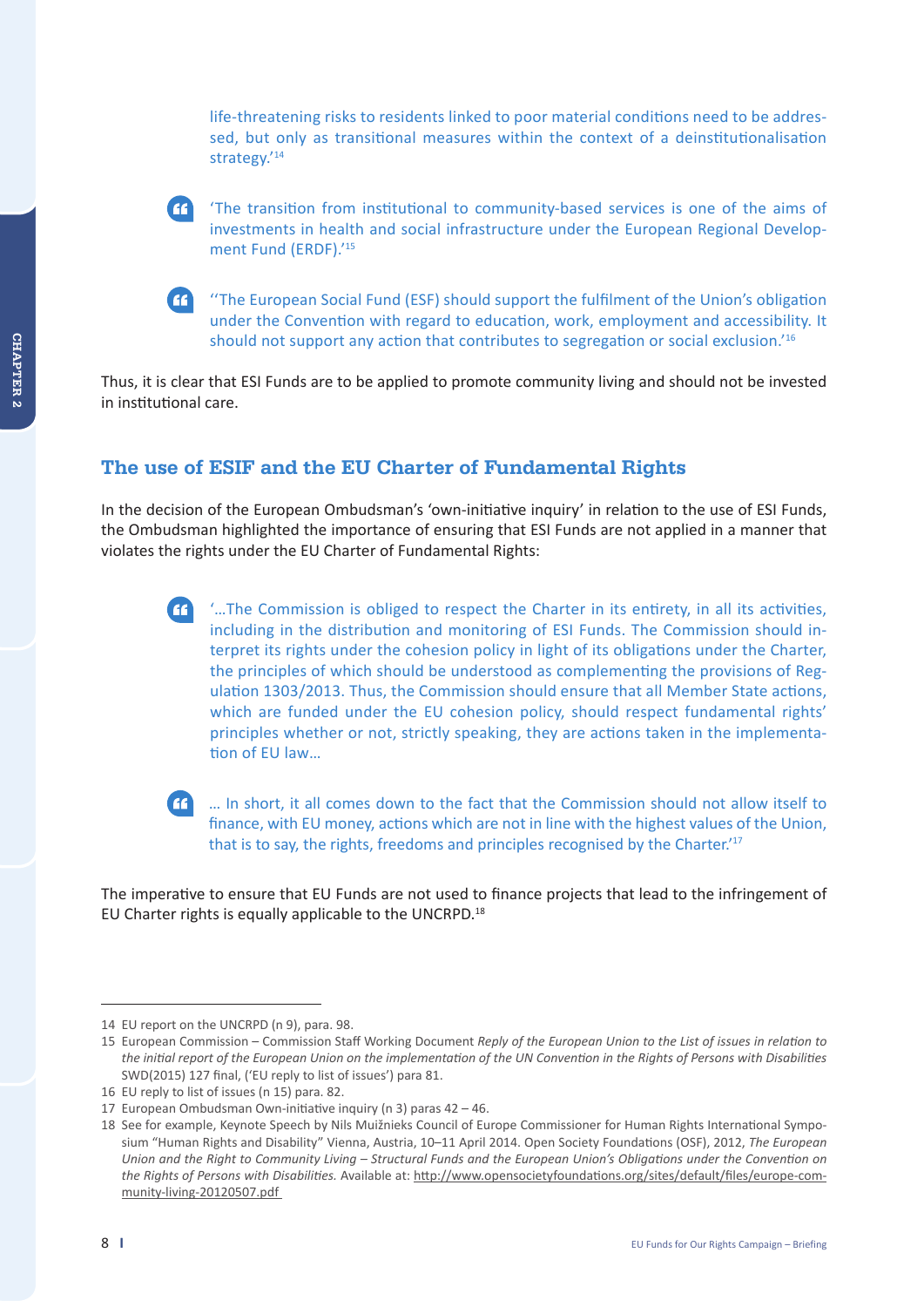## **The use of ESI Funds: current concerns**

The ENIL/ECCL 2016 report *Working Together to Close the Gap Between RIGHTS and REALITY,*19 identified five key areas to be addressed by Member States if they are to achieve the transition from institutional care to community living, but also raised concerns about each of these five areas. These are set out below.

 **1. Strategic Vision for the Transition from Institutional Care to Community Living** 

**CONCERN:** There is a lack of strategic vision. Despite the crucial importance of developing strategies for the transition from institutional care to community living, not all Member States have such strategies in place.

### **2. Prohibition of investments in institutional care**

**CONCERN:** Proposed measures indicate planned investments in institutional care, rather than seeking to eliminate institutional care.

### **3. Assessment of the situation**

**CONCERN:** There is little analysis by Member States of the situation of people with disabilities, and therefore unclear whether there is an understanding of the gap between the vision of community living and reality.

#### **4. Range of community-based services that promote social inclusion**

**CONCERN:** There is a lack of clarity on the planned range of services, with insufficient attention given to promoting social inclusion.

### **5. Participation of civil society – putting the partnership principle into practice CONCERN:** Concerted action will be required to encourage the participation of civil society.

Given that civil society organisations have a significant role throughout the process of the planning, implementation and evaluation of programmes supported by ESI Funds, their involvement is considered in the next chapter, which concerns the 'partnership principle'.

<sup>19</sup> Working Together to Close the Gap (n 2).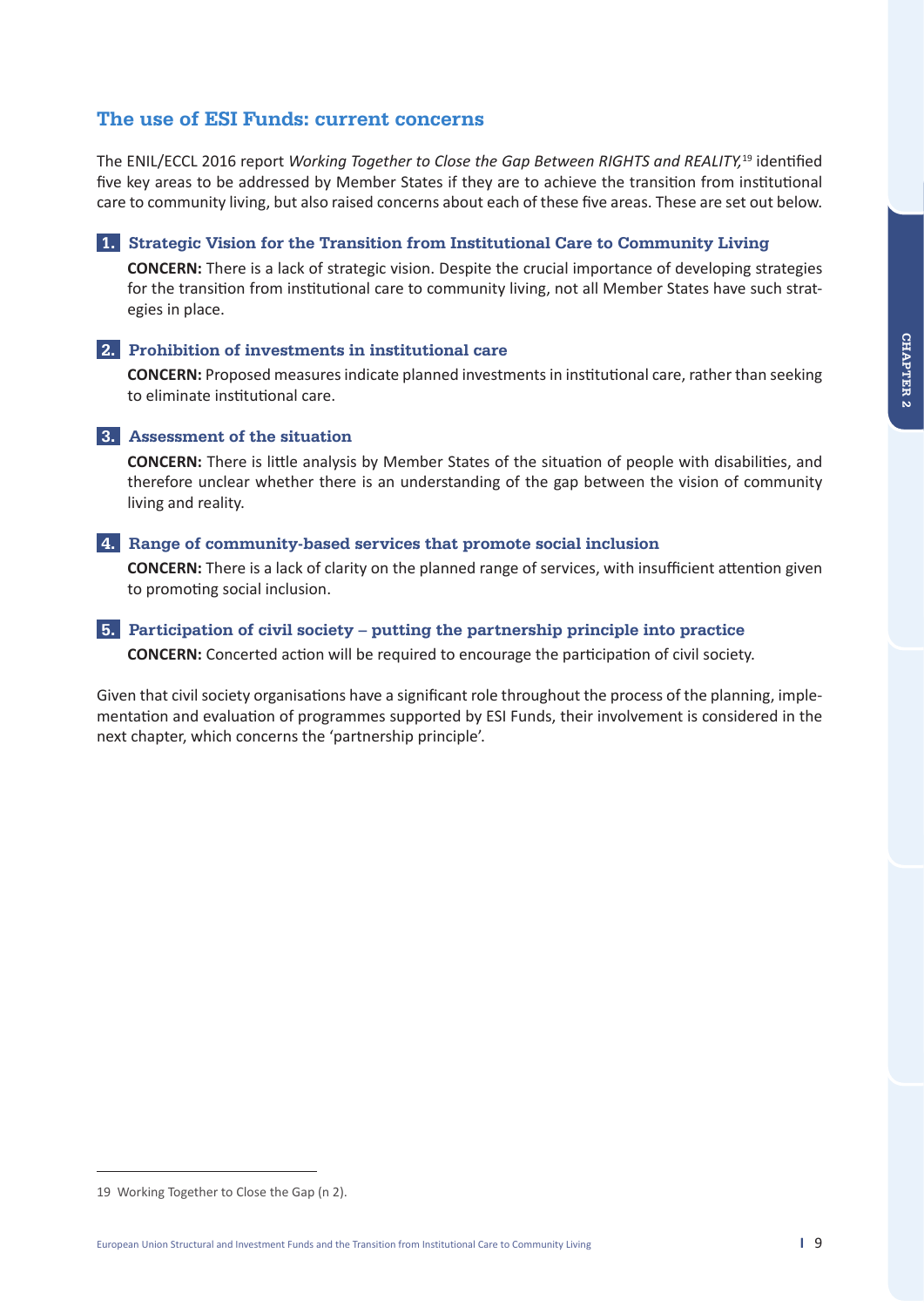# **Chapter 3**  The Partnership Principle

Working in partnership with a range of organisations, including civil society organisations, is a core principle of the provisions governing the use of ESI Funds. This chapter highlights key points and areas of concern in relation to the partnership principle.

## **Member States to work in partnership with a range of organisations**

The European Code of Conduct on Partnership in the framework of the European Structural and Investment Funds ('the Code of Conduct') highlights the importance of partnership, stating:

 'Working in partnership is a long-established principle in the implementation of the ESI Funds. Partnership implies close cooperation between public authorities, economic and social partners and bodies representing civil society at national, regional and local levels throughout the whole programme cycle consisting of preparation, implementation, monitoring and evaluation.'20

Article 5 of the CPR requires Member States to work in partnership with a range of organisations, including civil society organisations, in relation to the Partnership Agreement (which sets out the Member State's strategy for using ESI Funds) and each Operational Programme (which sets out the activities that are to be supported by specific ESI Funds).

## **Partnership and representation of the relevant stakeholders**

Article 2 ('Representativeness of partners') of the Code of Conduct states that Member States should ensure that the partners in the procedures involved in the planning and implementation of ESI Funds are 'the most representative of the relevant stakeholders and are nominated as duly mandated representatives, taking into consideration their competence, capacity to participate actively and appropriate level of representation'.<sup>21</sup> Thus, the partners are to include bodies representing civil society, such as non-governmental organisations and bodies responsible for promoting social inclusion, gender equality and non-discrimination, including bodies working in the areas related to the planned use of ESI Funds and:



 '…other organisations or groups which are significantly affected or likely to be significantly affected by the implementation of the ESI Funds, in particular groups considered to be at risk of discrimination and social exclusion'.22

<sup>20</sup> Preamble to the Code of Conduct, paragraph (2).

<sup>21</sup> Article 2 of the Code of Conduct.

<sup>22</sup> Code of Conduct Article  $3(1)(c)$  and Article  $4(1)(c)$ , see also Preamble, paras (3) and (4).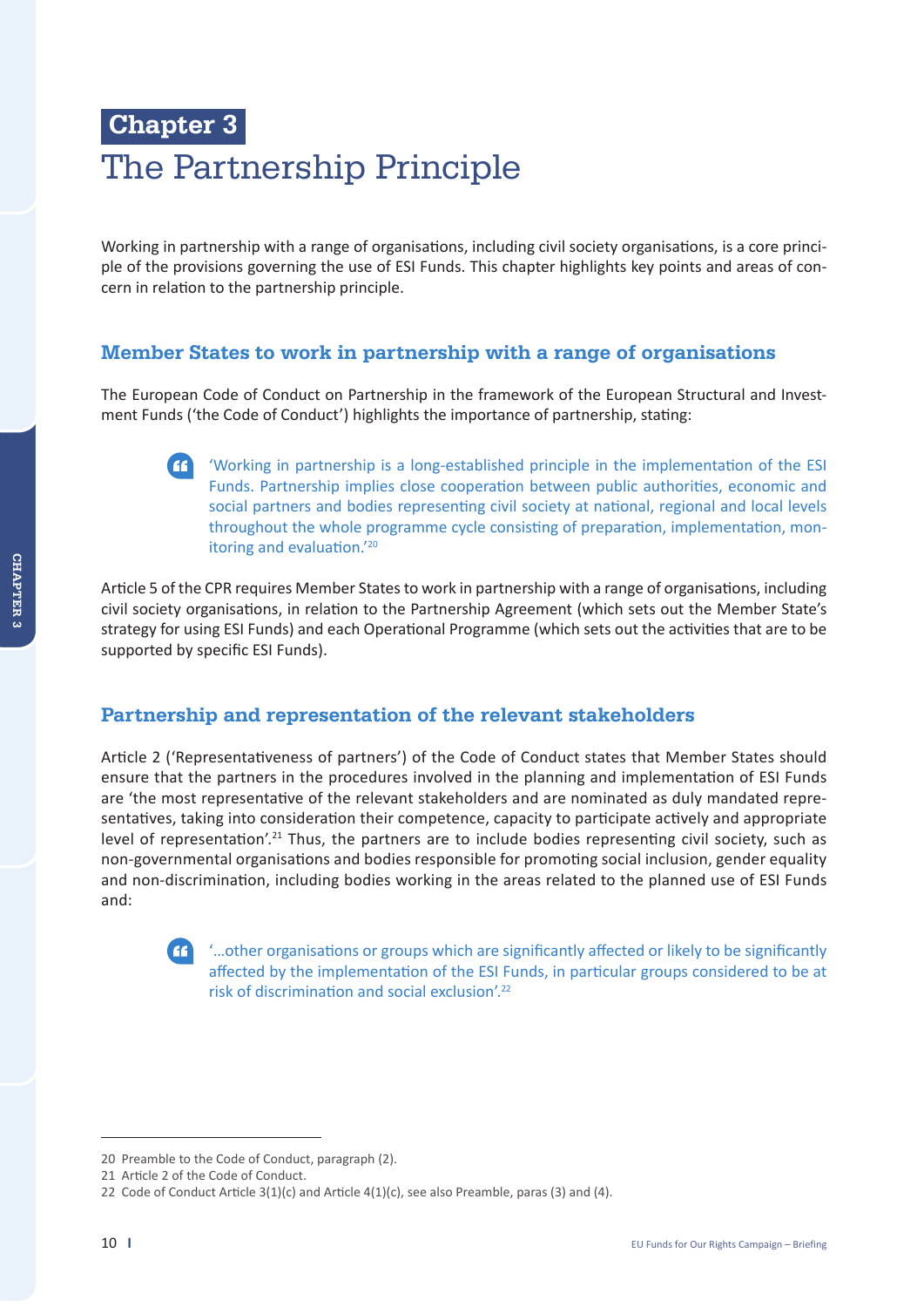The Preamble to the Code of Conduct states:



 'Specific attention should be paid to including groups who may be affected by programmes but who find it difficult to influence them, in particular the most vulnerable and marginalised communities, which are at highest risk of discrimination or social exclusion, in particular persons with disabilities, migrants and Roma people.<sup>'23</sup>

## **Involving partners in the planning and implementation of ESI Funds' initiatives**

In addition to their involvement in the preparation of the Partnership Agreement and Operational Programmes, partner organisations are to be involved in monitoring the implementation of the ESI Funds. Article 5(2) of the CPR states that partner organisations 'shall be involved by Member States in the preparation of Partnership Agreements and progress reports and throughout the preparation and implementation of programmes, including through participation in the monitoring committees for programmes'. Furthermore, Member States are required to involve partners in 'the preparation of calls for proposals or in their assessment', $24$  the preparation of the progress reports on the implementation of the Partnership Agreement.<sup>25</sup> assessing the performance of the Operational Programmes<sup>26</sup> and the evaluation of the programmes.<sup>27</sup>

## **Technical assistance to facilitate partnership**

To assist partners in undertaking such work, Managing Authorities are required to consider the need to make use of technical assistance 'to help them so that they can effectively participate in the preparation, implementation, monitoring and evaluation of the programmes'.<sup>28</sup> Such support can include 'dedicated workshops, training sessions, coordination and networking structures or contributions to the cost of participating in meetings on the preparation, implementation, monitoring and evaluation of a programme'.<sup>29</sup> Article 59 of the CPR states that, at the initiative of the Member State, ESI Funds 'may support actions for preparation, management, monitoring, evaluation, information and communication, networking, complaint resolution, and control and audit'.30

Of further importance to partnership working is that, for activities funded by the European Social Fund (ESF), Member States must 'ensure that an appropriate amount of ESF resources is allocated to capacity building for non-governmental organisations'. This is to 'encourage the adequate participation of, and access by, non-governmental organisations in and to actions supported by the ESF', in particular in relation to 'social inclusion, gender equality and equal opportunities'.<sup>31</sup> Furthermore, the Code of Conduct states that Managing Authorities 'shall ensure that, according to need, appropriate ESF resources are

<sup>23</sup> Preamble (4).

<sup>24</sup> Code of Conduct Article 13.

<sup>25</sup> Code of Conduct Article 14.

<sup>26</sup> Code of Conduct Article 15.

<sup>27</sup> Code of Conduct Article 16.

<sup>28</sup> Code of Conduct Article 17(1).

<sup>29</sup> Code of Conduct Article 17(2).

<sup>30</sup> For further information, see European Commission, *Draft guidance fiche for desk officers programming of technical assistance at the initiative of the member states* version 2 – 25/06/2014

<sup>31</sup> Regulation (EU) No 1304/2013 of the European Parliament and of the Council of 17 December 2013 on the European Social Fund and repealing Council Regulation (EC) No 1081/2006 (the ESF regulation) Article 6(3).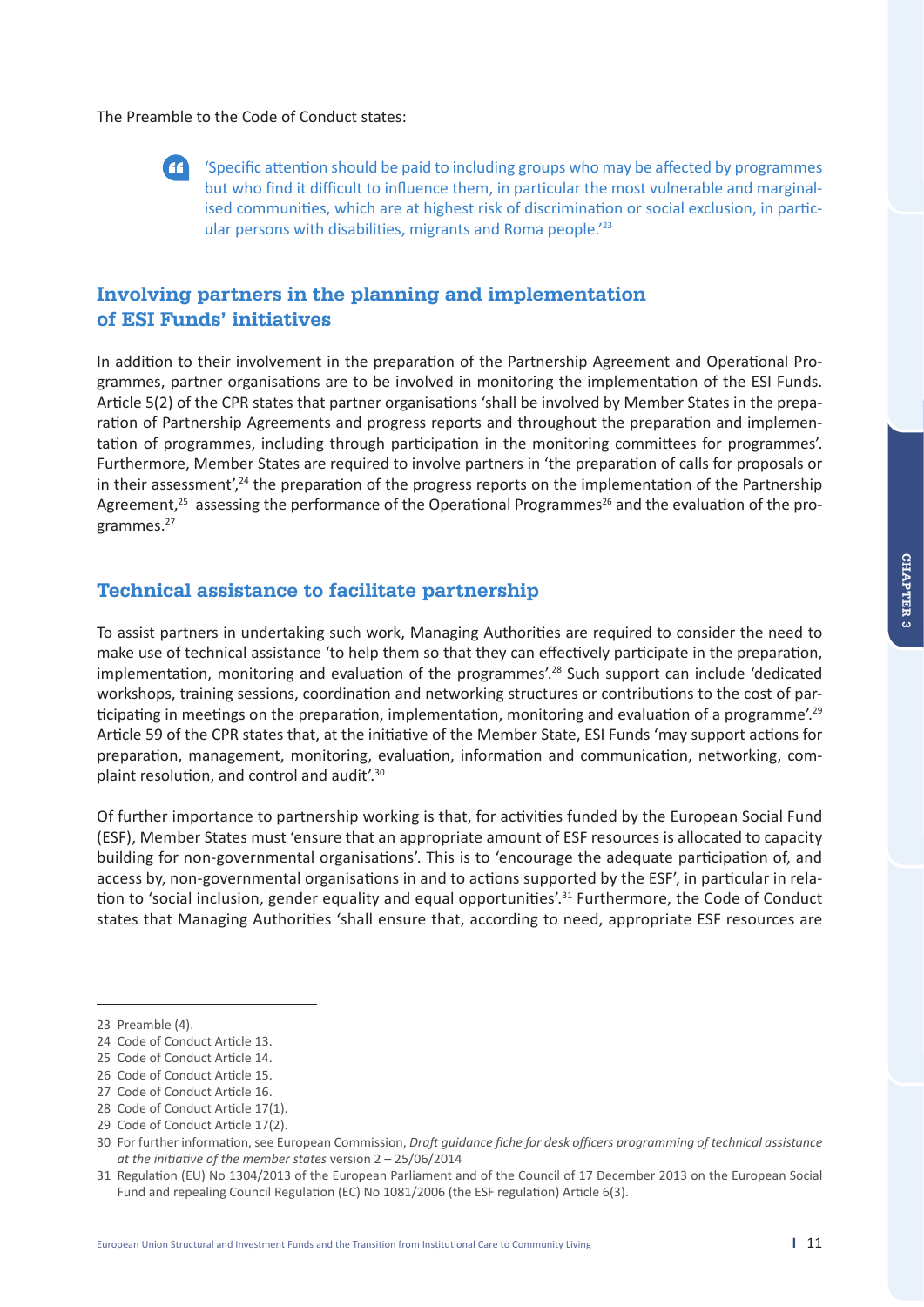allocated to the capacity building activities of social partners and non-governmental organisations that are involved in the programmes'.32

## **Problems with implementing the partnership principle**

The need for good overall management of the partners' involvement and a flexible approach, allowing the Managing Authority to adjust to the changing circumstances during the programming period, was noted in a study on partnership published by the Directorate-General Regional and Urban Policy in 2016.<sup>33</sup>

This study, *Implementation of the partnership principle and multi-level governance in 2014-2020 ESI Funds* (the 'DG Regio study'), suggested a need for continued assessment of the partnership involvement, to establish whether there is room for improvement. 'Capacity building schemes' for partners were also suggested, 'especially when mobilising the relevant partners raises a challenge'. Notably, the study highlighted that new partners may need to be taken on board during implementation, and may require capacity building as a result of the need for additional competences and changing roles. Finally, the study considered that there is a need to 'avoid imbalances in the partnership both as regards its formal composition as well as the actual role and influence of partners'. This observation is relevant to the use of ESI Funds for the transition from institutional care to community living. This is because, although organisations of people with disabilities have expertise relevant to developing projects that promote community living, they tend to be grassroots organisations with little experience in policy development and committee work and may feel that their views carry very little weight.

Moreover, the information provided from the 18 Member States included in ENIL's *EU Funds for Our Rights*  campaign suggests that those who are the most marginalised, such as people with disabilities living in institutions, are not being consulted at any stage of the process of the planning and implementation of activities funded by ESI Funds.

Another area of concern is the inadequacy of the information about projects funded by ESI Funds. ENIL has been informed by organisations of people with disabilities that the information made available by the Managing Authorities about projects funded by ESI Funds is too general to ascertain whether they are promoting community living in compliance with Article 19 of the CRPD and it can be difficult to obtain more detailed information on such projects. In some countries, such as Romania and Bulgaria, civil society organisations have resorted to making applications under the Freedom of Information Act to find out how ESI Funds are being spent.

<sup>32</sup> Code of Conduct, Article 17(4). See also ESF Reg Article 6(3). It should be noted that for the 2014-2020 period, the Cohesion Fund concerns Bulgaria, Croatia, Cyprus, the Czech Republic, Estonia, Greece, Hungary, Latvia, Lithuania, Malta, Poland, Portugal, Romania, Slovakia and Slovenia. See: http://ec.europa.eu/regional\_policy/en/funding/cohesion-fund/

<sup>33</sup> Directorate-General Regional and Urban Policy (authored by Sweco & Spatial Foresight & Nordregio) *Implementation of the partnership principle and multi-level governance in 2014-2020 ESI Funds*, Final Report Contract: 2014CE16BAT065. Available at: http://ec.europa.eu/regional\_policy/sources/policy/how/studies\_integration/impl\_partner\_report\_en.pdf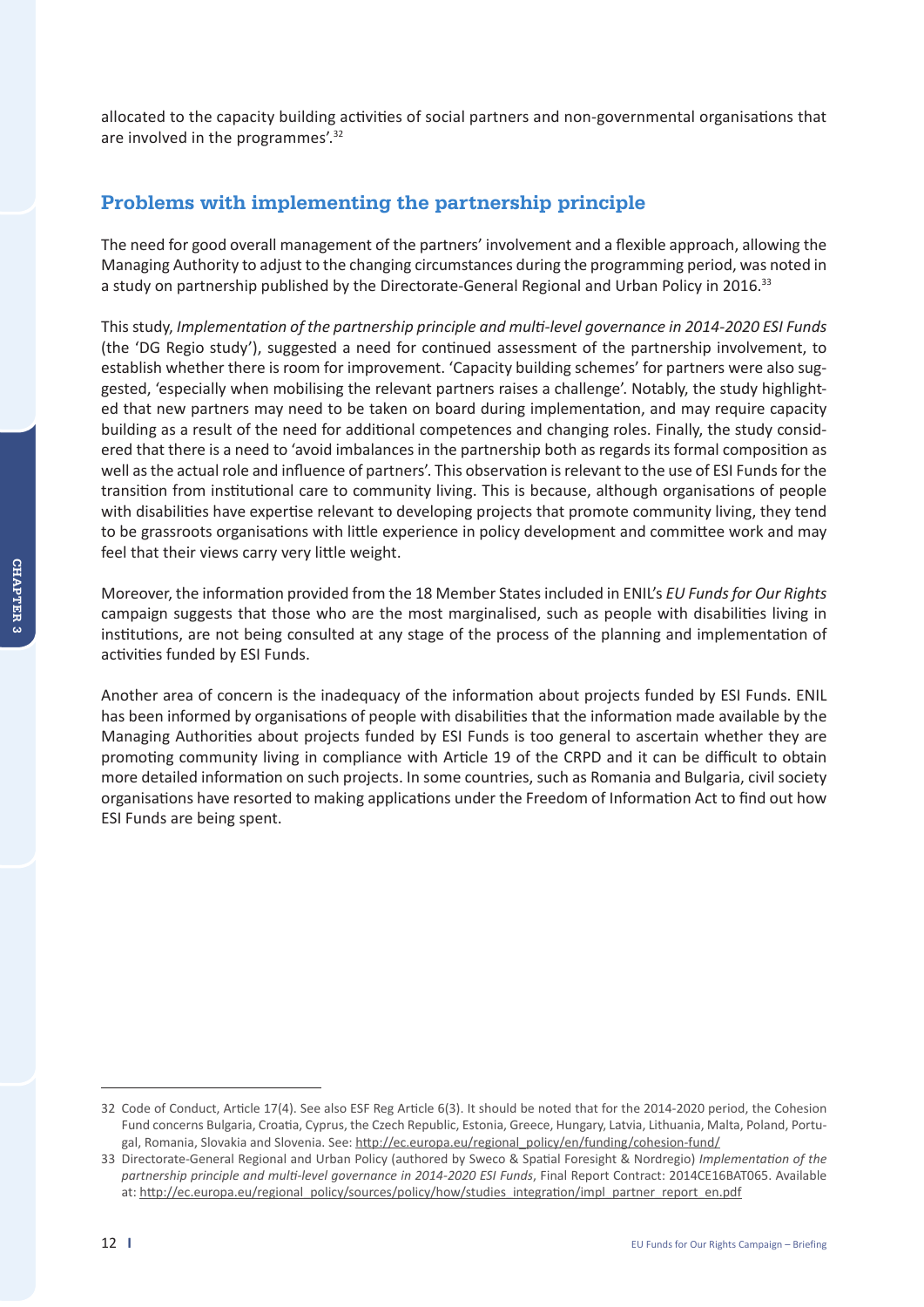# **Chapter 4**  Monitoring the Use of ESI Funds

This chapter considers the framework for monitoring Member States' use of ESI Funds and highlights areas of concern. It first briefly considers the limited role of the European Commission in this area and the potential problem this creates. The five main mechanisms for monitoring are then reviewed. These are: 1) the role of the Monitoring Committees; 2) requirements on Member States to report to the European Commission; 3) evaluation; 4) on-the spot audits by the European Commission; and 5) investigating complaints. For each of these areas, suggested points to consider are noted.

## **Monitoring the use of ESI Funds and the role of the European Commission**

The European Commission must approve the content of the Member States' Partnership Agreements and Operational Programmes and be satisfied that the Member State has put in place the necessary arrangements for the management and control systems for the implementation of the ESI Funds, including the designation of the Managing Authority.<sup>34</sup> Thereafter, as the Open Society Mental Health Initiative's report *Community, Not Confinement* observes, the European Commission's monitoring role 'is primarily based on information it receives from national authorities', being 'geared towards verifying that national management and control mechanisms are adequate, and that progress is being made towards the objectives of the OPs [Operational Programmes] and PAs [Partnership Agreements]'.35

As discussed below, the European Commission has a key role in monitoring the use of ESI Funds and can take action where information suggests that ESI Funds are misapplied. It is therefore vital that the European Commission receives information about the use of ESI Funds from civil society and other sources that are independent from the relevant Member State. For example, partner organisations should have an active role in preparing Member States' reports on the implementation on the ESI Funds, such as the annual implementation reports and progress reports (discussed below), so that they can provide input on the progress made and problems encountered.

Moreover, mechanisms are needed to enable civil society organisations to provide feedback to the European Commission on the implementation of ESI Funds and whether they are meeting their objectives.

## **Monitoring the use of ESI Funds: Five key mechanisms**

## **1. The Role of the Monitoring Committees**<sup>36</sup>

Member States are required to establish, in agreement with the Managing Authority<sup>37</sup> a Monitoring Committee to monitor the implementation of one or more Operational Programmes. These committees have a key role in the monitoring of the use of ESI Funds, given that they 'review the implementation of

<sup>34</sup> Articles 122 – 127 of the CPR

<sup>35</sup> Open Society Foundations, 2015, *Community, not Confinement The Role of the European Union in Promoting and Protecting the Right of People with Disabilities to Live in the Community (author Dr. Israel Butler); (Community, not Confinement)*, p 53.

<sup>36</sup> See Articles 47 and 48 of the CPR.

<sup>37</sup> Article 47 of the CPR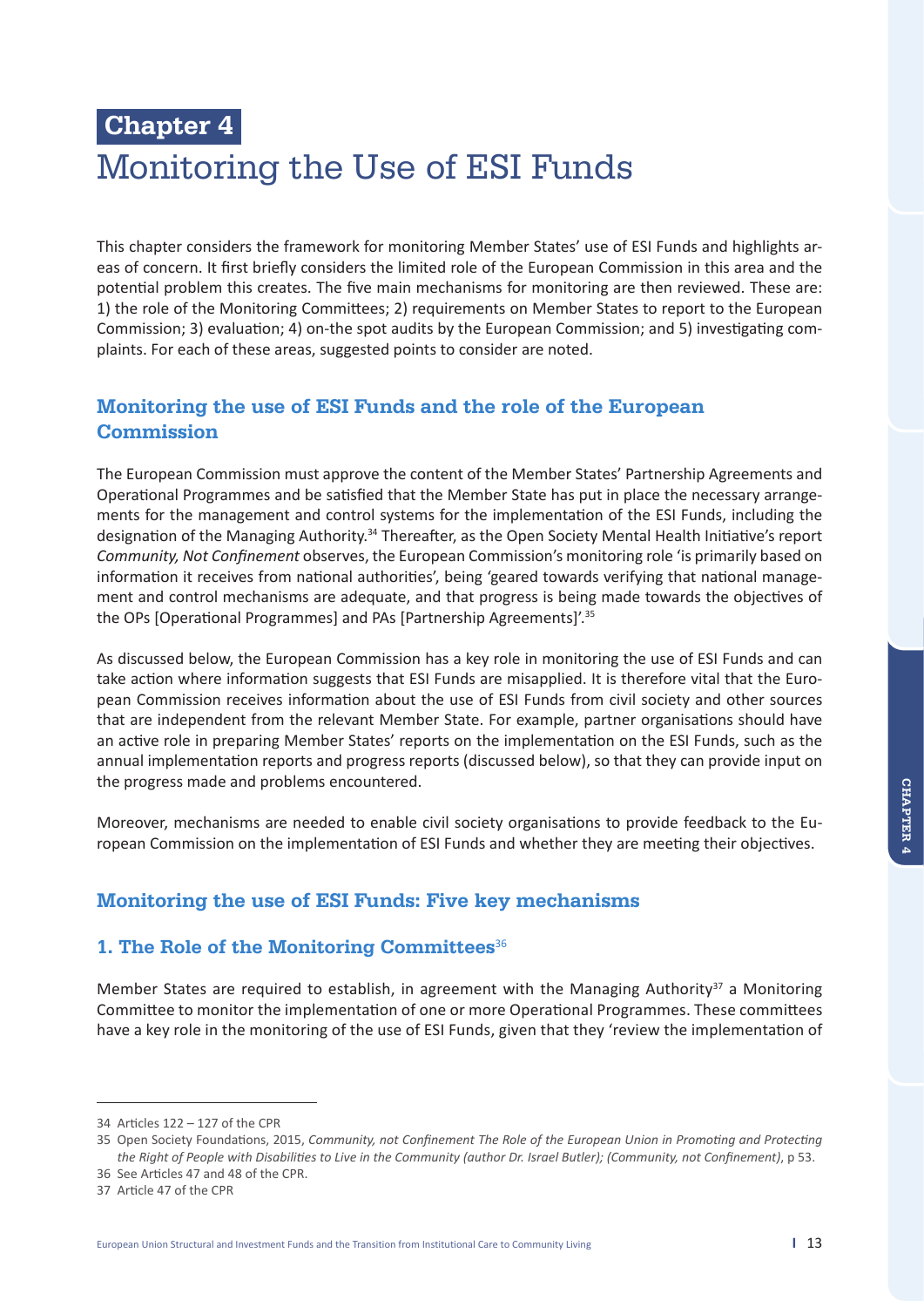the programme and progress towards achieving its objectives<sup>'38</sup> and have extensive functions to enable them to do so.

Notwithstanding their crucial role in overseeing the implementation of the use of ESI Funds, concerns have been raised in relation to their operation and effectiveness. For example, Community Living for Europe: Structural Funds Watch reports that 'in general ESIF Monitoring Committees have infrequent meetings and that representation of civil society and NGOs is inadequate'.<sup>39</sup> Furthermore, a report published by the European Anti-Poverty Network in March 2016 raised concerns about the quality of the participation of civil society in the Monitoring Committees, noting that the reasons given for this were 'lack of access to political decision-making and insufficiently participative mechanisms, as well as NGO's lack of financial resources, information and capacity'.40

Three areas of concern are considered in more detail below. These relate to the membership of the Monitoring Committees, the rules of procedure of the Monitoring Committees and the need to ensure that Monitoring Committees are supported in undertaking their functions.

## **1.1 Membership of the Monitoring Committees**

Although it is for the Member State to decide the membership of the Monitoring Committees, this must include representatives of partner organisations.<sup>41</sup> ESI Funds regulations envisage that partner organisations that have been involved in the preparation of the Operational Programme will be represented on the Monitoring Committees,<sup>42</sup> such representatives having been selected through a transparent process.<sup>43</sup>

Article 2 of the Code of Conduct ('Representativeness of partners') states that Member States should ensure that the partners in the procedures involved in the planning and implementation of ESI Funds are 'the most representative of the relevant stakeholders and are nominated as duly mandated representatives, taking into consideration their competence, capacity to participate actively and appropriate level of representation'. In relation to the Operational Programmes, the list of organisations from which Member States are to identify relevant partners include 'bodies representing civil society…non-governmental organisations, and bodies responsible for promoting social inclusion, gender equality and non-discrimination', and moreover:



## '…other organisations or groups which are significantly affected or likely to be significantly affected by the implementation of the ESI Funds; in particular, groups considered to be at risk of discrimination and social exclusion.' <sup>44</sup>

Thus, the membership of Monitoring Committees responsible for Operational Programmes concerning projects for the transition from institutional care to community living should include organisations with

<sup>38</sup> Article 49(1) of the CPR.

<sup>39</sup> Community Living for Europe, Structural Funds Watch, *Building on the Promise of European Structural and Investment Funds into the Future European Parliament round table* - 1st December 2016, Background Note, p. 6.

<sup>40</sup> European Anti-Poverty Network, *Barometer Report Monitoring the implementation of the (at least) 20% of the European Social Fund that should be devoted to the fight against Poverty during the period 2014-2020*, 2016, 8.

<sup>41</sup> CPR Article 48(1) of the CPR. See also Article 5 of the CPR (Partnership and multi-level governance).

<sup>42</sup> Article 10 (Rules of membership of the monitoring committee) (1) When formulating the rules of membership of the monitoring committee, Member States shall take into account the involvement of partners that have been involved in the preparation of the programmes and shall aim to promote equality between men and women and non-discrimination.

<sup>43</sup> Article 5(3)(a) of the CPR. See also Preamble to the Code of Conduct, para (5) which states: 'For the selection of partners, it is necessary to take into account the differences between Partnership Agreements and programmes. Partnership Agreements cover all the ESI Funds providing support to each Member State, while programmes refer only to the ESI Funds contributing to them. The partners for Partnership Agreements should be those relevant in view of the planned use of all the ESI Funds, while for programmes it is sufficient that the partners are those relevant in view of the planned use of the ESI Funds contributing to the programme.'

<sup>44</sup> Article 4(c)(iii) of the Code of Conduct.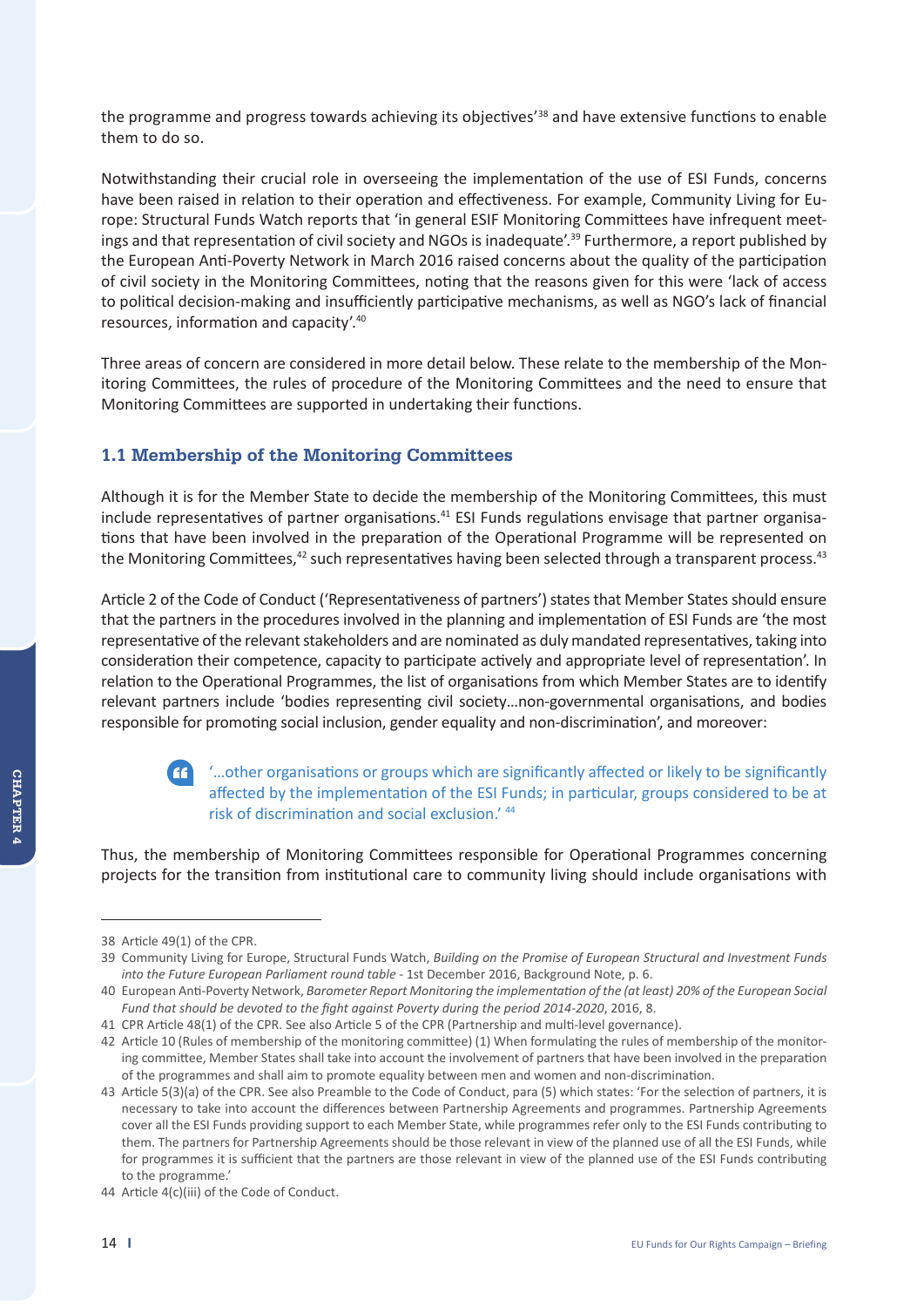an interest and expertise in this area. This will include civil society organisations 'representing people with disabilities and people with mental health problems, children, homeless people and older people'.45 The Toolkit on the Use of European Union Funds for the Transition from Institutional to Community-based Care ('the Toolkit'),<sup>46</sup> which was prepared by the European Expert Group on the Transition from Institutional to Community-based Care comments:

 'Moreover, since one of the ex ante conditionalities relates to the UN Convention on the Rights of Persons with Disabilities, and based on Article 4(3) of the CRPD requiring close consultation with and active involvement of people with disabilities (including children) in all processes which concern them, it follows that organisations of people with disabilities should be involved in the monitoring of OPs [Operational Programmes] with actions concerning people with disabilities.'47

Although each Operational Programme has its own Monitoring Committee, ENIL's partner in Slovakia reports that the representatives of organisations advocating for the rights of people with disabilities who are members of different Monitoring Committees are working together so that they can provide input into all relevant projects under all the Operational Programmes. This is important, as it may help to avoid problems that arose in the last programming period, in which institutions for people with disabilities were financed from more than one Operational Programme (for example, under an Operational Programme concerned with energy efficiency).

## **Membership of the Monitoring Committees: Key points**

Two areas of concern in relation to how these provisions are implemented in practice are set out below.

- • **Choice of partners:** The basis on which members of the Monitoring Committee are chosen is an area of concern for organisations involved in ENIL's *EU Funds for Our Rights* Campaign. While the Managing Authority must select members of the Monitoring Committee from a number of NGOs working with different user groups (such as people with disabilities, children, older people, the homeless people), there is a concern that grassroots organisations are left out. Larger, umbrella organisations that have stronger links to the Government tend to be appointed to the Monitoring Committees, regardless of whether they have personal experience of, or expertise in the transition from institutional care to community living.
- • **Participation:** Membership of the Monitoring Committee is not enough. The Toolkit also emphasises the importance of ensuring that organisations representing users of services 'have the opportunity to participate meaningfully in the work of the committees, rather than be passive observers'.<sup>48</sup> It is therefore of concern that an issue raised in ENIL's *EU Funds for Our Rights* Campaign is that Monitoring Committee members only receive the outline of the calls for proposals and proposed projects, which makes monitoring difficult.

## **1.2 Rules of Procedure**

It is for the Monitoring Committee to establish its rule of procedure.<sup>49</sup> Article 11 (Rules of procedure of the monitoring committee) of the Code of Conduct states:

<sup>45</sup> The Toolkit (n 11) p. 49.

<sup>46</sup> The Toolkit (n 11).

<sup>47</sup> Toolkit (n 11) p. 49

<sup>48</sup> Toolkit (n 11) pp. 49 – 50.

<sup>49</sup> Article 47(1) of the CPR.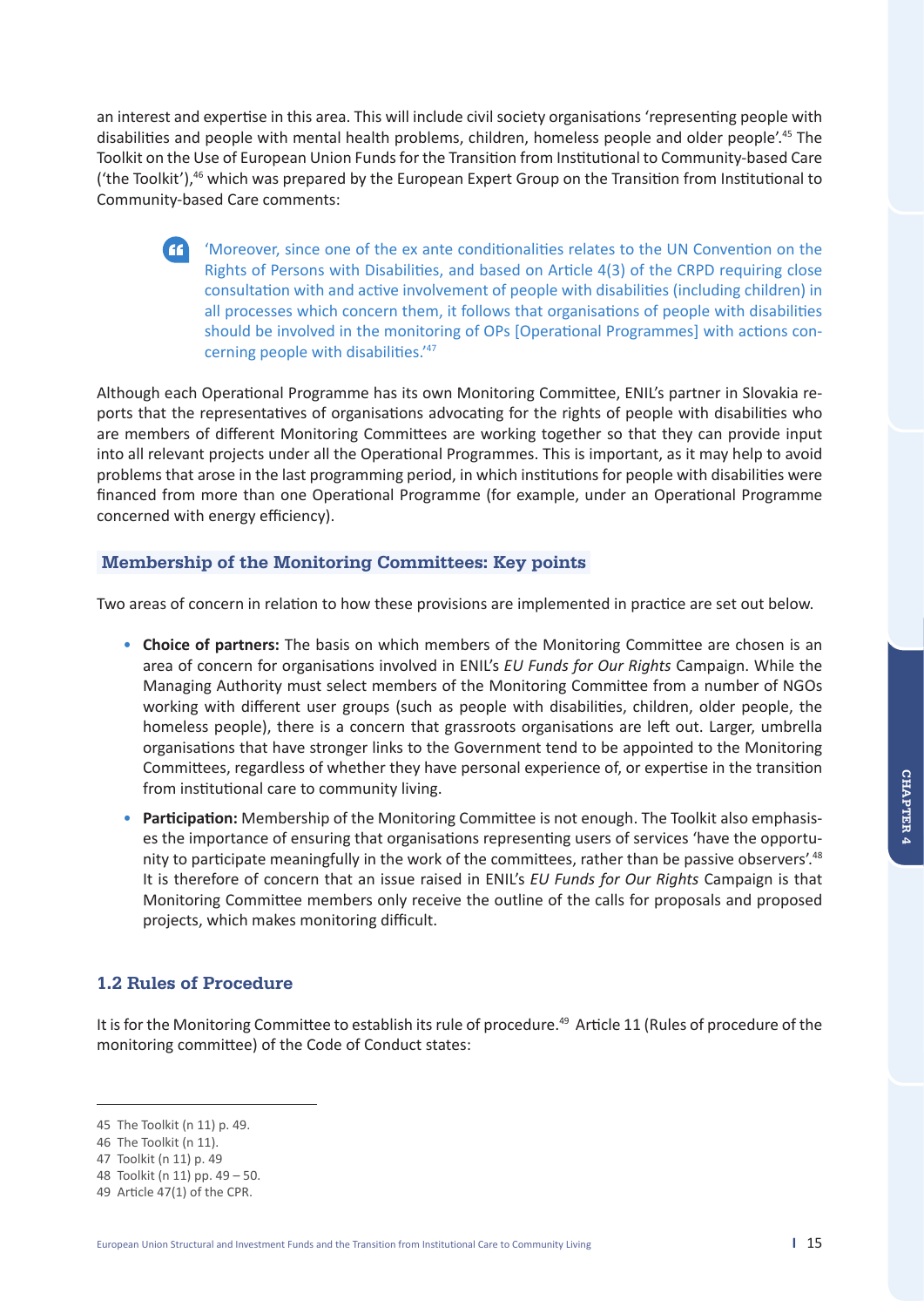

 'When formulating the rules of procedure, monitoring committees shall take into account the following elements:

- (a) the members' voting rights;
- **(b)** the notice given of meetings and the transmission of documents, which, as a general rule, shall not be less than 10 working days;
- **(c)** the arrangements for publication and accessibility of the preparatory documents submitted to the monitoring committees;
- **(d)** the procedure for adoption, publication and accessibility of the minutes;
- **(e)** the arrangements for the establishment and activities of working groups under the monitoring committees;
- **(f)** the provisions on conflict of interest for partners involved in monitoring, evaluation and calls for proposals;
- **(g)** the conditions, principles and arrangements for reimbursement rules, capacity building opportunities and use of technical assistance.'

#### **Rules of procedure: Key points**

The following points are relevant to the efficient working of Monitoring Committees.

- • **Supporting the Members of the Monitoring Committee:** The ability of Monitoring Committees to ensure that ESI Funds are used to promote, rather than hinder, community living is largely dependent on the information and support that they receive. The Toolkit emphasises the importance of ensuring that members are informed of the meetings well in advance, with documents being provided at least 10 working days beforehand, while '[p]reparatory documents, as well as meeting minutes, should be accessible to all members of the MCs'.50
- • **Establishing working groups:** The Toolkit suggests that consideration be given to 'establishing working groups under the Monitoring Committees and should define what tasks they will have'.<sup>51</sup> The Code of Conduct envisages that working groups will form a useful means for Monitoring Committees to undertake their role both in relation to assessing the performance of the Operational Programme and the evaluation of the programme. For example, Article 15 (Involvement of relevant partners in the monitoring of programmes) states:

'Managing authorities shall involve the partners, within the framework of the monitoring committee and their working groups, in assessing performance of the programme, including the conclusions of the performance review, and in the preparation of the annual implementation reports on the programmes.'

• **Voting rights for all members of the Monitoring Committee:** An area of concern in relation to the role of partner organisations is that the provisions state that each member of the Monitoring Committee '*may* have a voting right'.52 Merely having an observer status will limit the ability of members to influence decisions made by the Monitoring Committee.<sup>53</sup> In this regard, the Toolkit suggests that Member States should consider giving all members of the Monitoring Committee voting rights (rather than some merely having observer status).

<sup>50</sup> Toolkit (n 11) 26 – 27.

<sup>51</sup> Toolkit (n 11) 26.

<sup>52</sup> Article 48 (1) of the CPR.

<sup>53</sup> *Community, not Confinement* (n 35) p. 60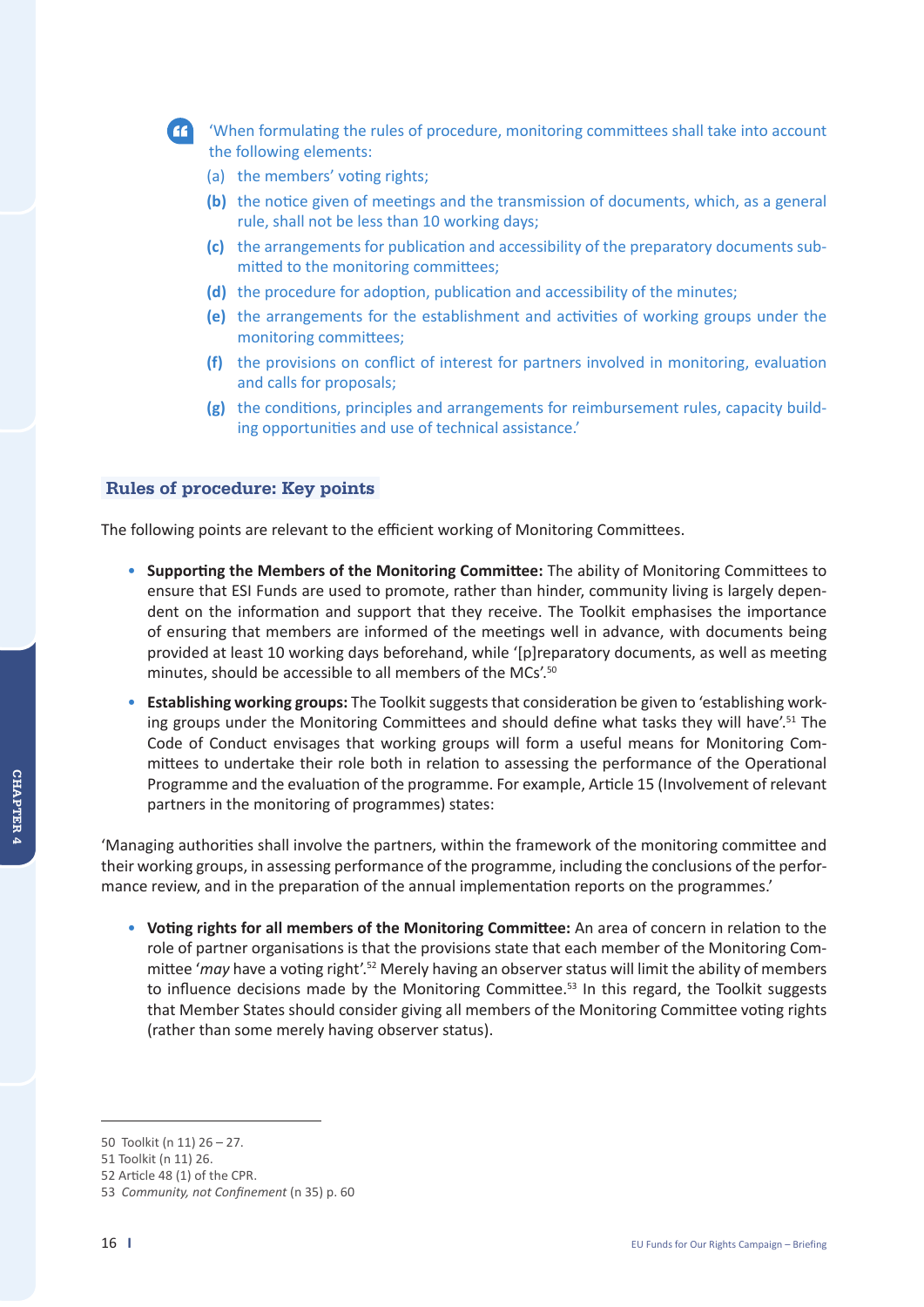• **Use of technical assistance:** Despite guidance that technical assistance should be used to improve the capacity of NGOs to take part in different stages of ESI Funds implementation, of those NGOs involved in ENIL's E*U Funds for Our Rights* Campaign, none have received such assistance. As an example of good practice, however, in Latvia, training on the transition from institutional care to community living was provided to members of the relevant Monitoring Committees.

## **1.3 The Functions of Monitoring Committees**

As noted above, Monitoring Committees have extensive functions in undertaking their role of reviewing the implementation of the relevant Operational Programme and that programme's progress in achieving its objectives.54 The general functions of the Monitoring Committees are set out under Article 49 of the CPR, which are then elaborated upon by Article 110.

The functions set out in Article 49 fall into three broad categories. First, the Monitoring Committee is required to consider the implementation of the Operational Programme. It must have regard to financial and other information, including 'programme specific indicators', progress towards quantified target values', as well as the 'milestones' that are set out in the performance framework;<sup>55</sup> and 'examine all issues that affect the performance of the programme, including the conclusions of the performance reviews' (discussed below).56 Secondly, Monitoring Committees must be consulted about any amendment to the Operational Programme suggested by the Managing Authority and give its opinion on such an amendment if it considers this to be appropriate.<sup>57</sup> Thirdly, Monitoring Committees 'may make observations to the managing authority regarding implementation and evaluation of the programme' and it 'shall monitor actions taken as a result of its observations'.58

In addition, Article 110 of the CPR sets out a range of functions to be undertaken by the Monitoring Committee in relation to monitoring and evaluation, which include 'any issues that affect the performance of the operational programme', the implementation of the evaluation plan (and follow-up given to findings of the evaluations), actions to promote gender equality, equal opportunities and non-discrimination and if the ex ante conditionalities had not been fulfilled when the Partnership Agreement was submitted, progress on actions to do so. Moreover, Article 110(2) states that Monitoring Committees must 'examine and approve' the following:

- 
- '**(a)** the methodology and criteria used for selection of operations;
	- **(b)** the annual and final implementation reports;
	- **(c)** the evaluation plan for the operational programme and any amendment of the evaluation plan, including where either is part of a common evaluation plan pursuant to Article 114(1);
	- **(d)** the communication strategy for the operational programme and any amendment of the strategy;
	- **(e)** any proposal by the managing authority for any amendment to the operational programme.'

<sup>54</sup> Article 49 of the CPR.

<sup>55</sup> CPR Article 49(1) of the CPR. Annex II of the CPR states (para. 2), that 'milestones' are intermediate targets, directly linked to the specific objective of a priority, where appropriate, expressing the intended progress towards the target set for the end of the period'.

<sup>56</sup> Article 49(2) of the CPR.

<sup>57</sup> Article 49(3) of the CPR.

<sup>58</sup> Article 49 (4) of the CPR.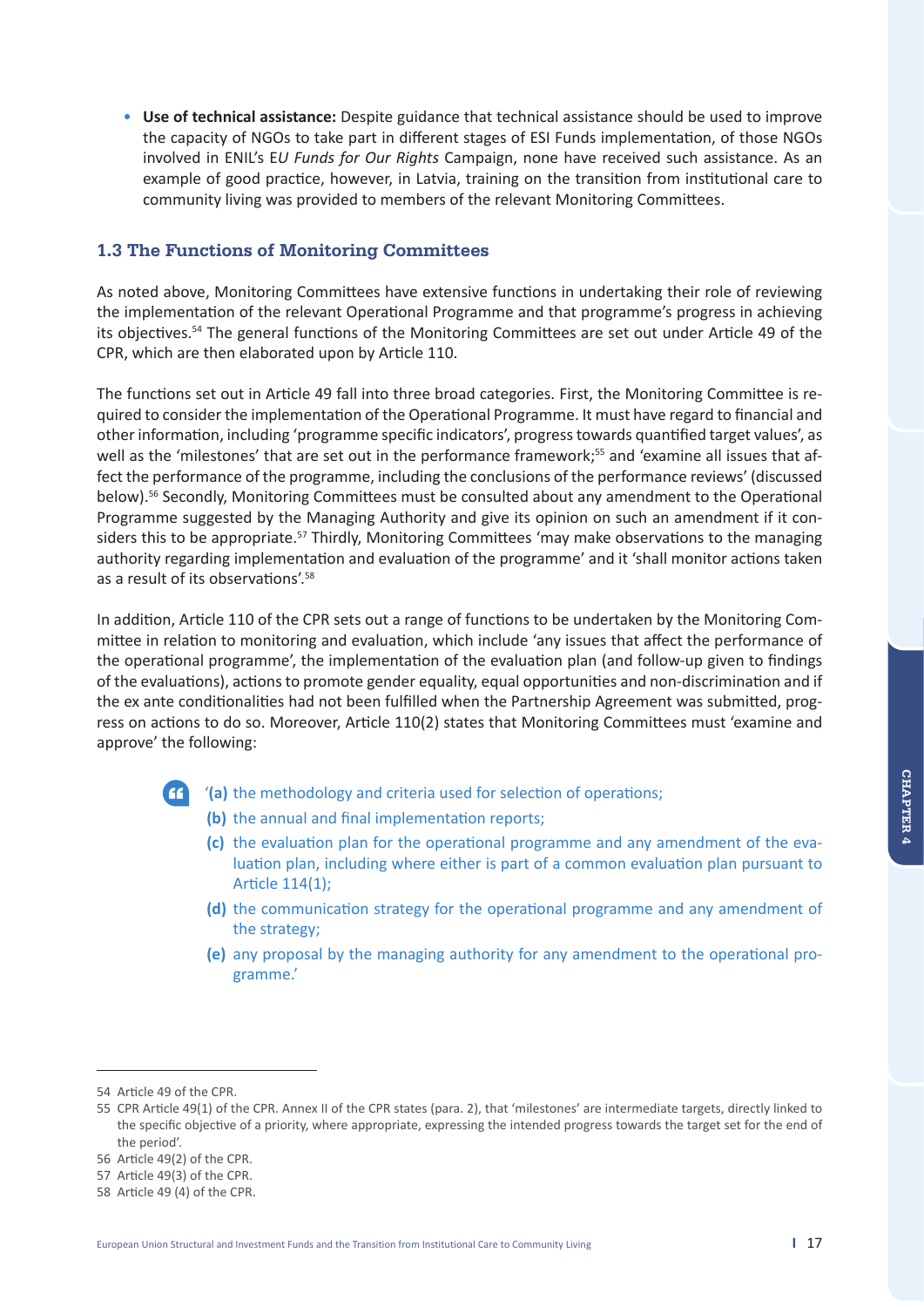### **The functions of the Monitoring Committee: Key points**

The important role of the Monitoring Committees is emphasised by the following points

- • **Scrutiny:** By requiring the Monitoring Committee to 'examine and approve' all the matters listed in  $(a) - (e)$ , which are of key importance to the implementation of the Operational Programme, the CPR makes clear that the Monitoring Committees of each Operational Programmes are expected to have a central role in monitoring the implementation of the activities supported by ESI Funds.
- • **Support to be provided to the Monitoring Committee:** the Managing Authority is required to support the work of Monitoring Committees and provide them 'with the information it requires to carry out its tasks, in particular data relating to the progress of the operational programme in achieving its objectives, financial data and data relating to indicators and milestones'.59

## **1.4 The Role of the Monitoring Committees: Points to Consider**

The following questions focus on how the Monitoring Committees operate in practice. They will therefore be relevant to representatives of the European Commission, Managing Authorities and civil society organisations with an interest in reviewing two areas. The first is the extent to which the workings of the Monitoring Committees adhere to the partnership principle. The second area is the extent to which Monitoring Committees can ensure that ESI Funds support projects that develop alternatives to institutional care and promote the social inclusion of people with disabilities and are not invested in services that replicate institutional care.

#### **Membership of the Monitoring Committees**

- •How are the partner representatives selected for membership of the Monitoring Committee?
- •How many members of the Monitoring Committee represent organisations with an interest and expertise in developing community-based services and supports and/or other initiatives that promote the social inclusion of disabled people?
- •What procedures are in place to involve individuals who are the most marginalised and to include them in the work of the Monitoring Committees?
- •What capacity-building training and support are given to members of the Monitoring Committee?

#### **Procedures of the Monitoring Committees**

- •How many times a year does the Monitoring Committee meet?
- Are the meetings arranged so the members of the Monitoring Committee have time to comment on the documents submitted, for example the selection criteria for projects, the evaluation plan and communication strategy and such comments can be taken into account when finalising the relevant documents?
- •Do all members have a vote? If not, what is the role of those attending who do not have a vote?
- •Are comments from the partner representatives taken on board? Is there a written record on which comments have and have not been accepted by the Monitoring Committee?
- •Is the information about the membership and work of the Monitoring Committees publicly available, for example on the website of the Managing Authorities?

<sup>59</sup> Article 125(2)(a) of the CPR.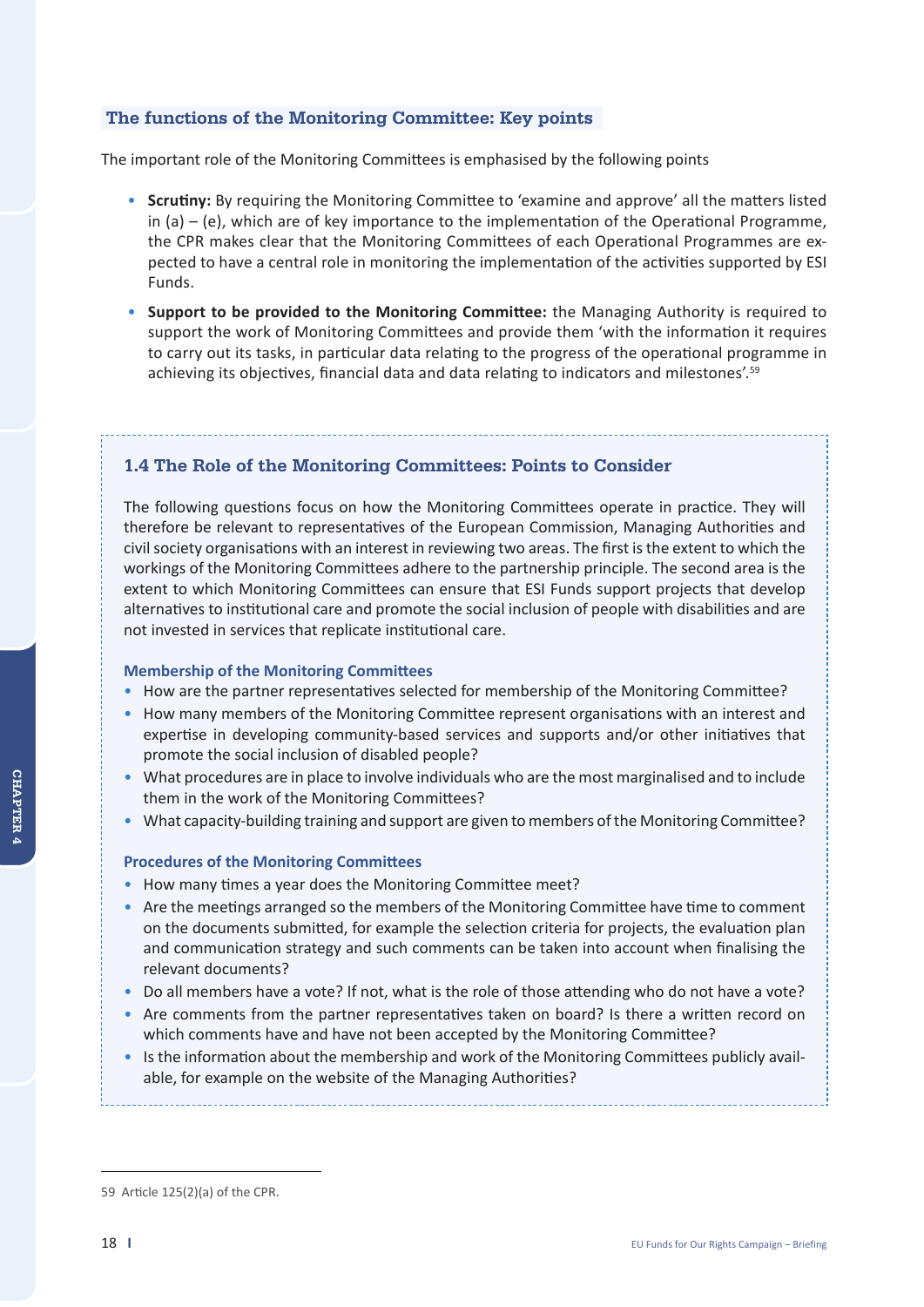#### **Role of the Monitoring Committees**

- •What arrangements are in place to ensure that members have sufficient opportunity to consider documents and provide comments and for the comments to be taken into consideration?
- What is the role of the Monitoring Committee working groups?
- •What role does the Monitoring Committee have in ensuring that other partners not represented on the Monitoring Committee are involved as and when necessary, through for example, working groups?
- How does the Managing Authority support Monitoring Committees in undertaking their work?
- •Does the Managing Authority have in place adequate arrangements to ensure that relevant documents are provided in an accessible format for members or the Monitoring Committee and where these should be made so available, to members of the public?

## **2. Requirements on Member States to Report to the European Commission**

Member States are required to provide reports to the European Commission in relation to the implementation of the Operational Programmes (by way of an annual report and meeting with the European Commission), as well as the implementation of the Partnership Agreement (by way of a progress report). These are considered below.

#### **2.1 Annual reports on the Operational Programmes**

As from 2016, until and including 2023, Member States are required to submit to the European Commission 'an annual report on implementation of the programme in the previous financial year'.<sup>60</sup> The annual implementation and final reports, together with a 'summary for citizens' must be made available to the public.<sup>61</sup>

The annual reports are to 'set out key information on implementation of the programme and its priorities'. Such information includes financial data, indicators and quantified target values; 'a synthesis of the findings of all evaluations of the programme that have become available during the previous financial year', in the 2017 report and thereafter, 'the milestones defined in the performance framework' and 'any issues which affect the performance of the programme and the measures taken'.<sup>62</sup> Specific information is required in certain years. For example:

- •Member States are required to fulfil any applicable ex ante conditionalities not later than 31 December 2016 and report on this not later than the 2017 annual report.<sup>63</sup>
- •The reports for 2017 and 2019 must include information in relation to the evaluations of the design and implementation of the programme and follow up to findings of evaluations; the results of information and publicity measures carried out under the communication strategy and 'the involvement of the partners in the implementation, monitoring and evaluation of the operational programme'.<sup>64</sup>

<sup>60</sup> Article 50(1) and Article 111 (1) and (2) of the CPR.

<sup>61</sup> Article 50(9) of the CPR.

<sup>62</sup> Article 50(2) of the CPR.

<sup>63</sup> Article 19(2) of the CPR.

<sup>64</sup> Article 111(4) of the CPR.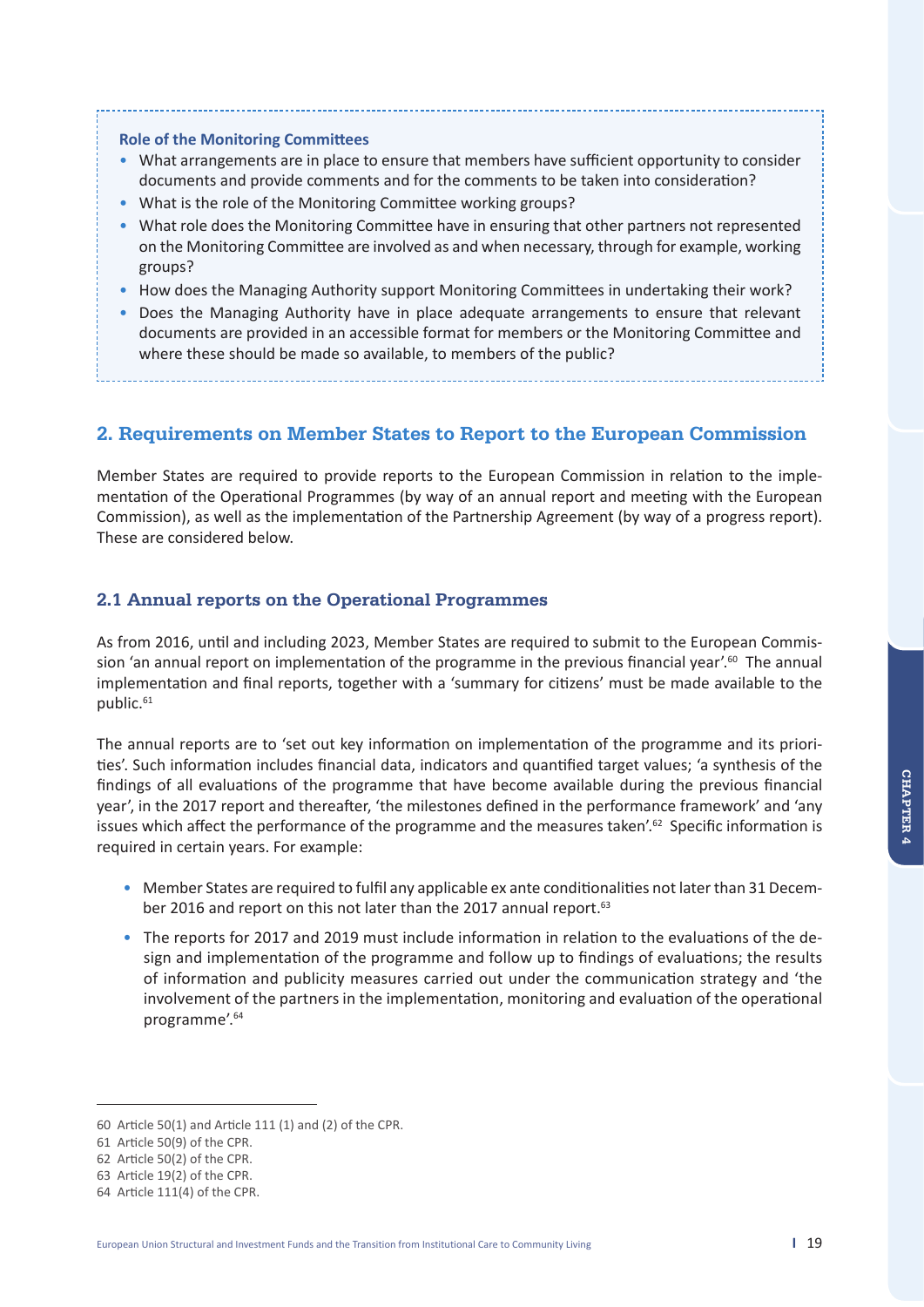#### **Annual implementation reports: Key points**

- • **Role of the Monitoring Committee:** As noted above, the Monitoring Committee is required to examine and approve the annual implementation reports.
- • **Involvement of partners:** Article 15 (Involvement of relevant partners in the monitoring of programmes) of the Code of Conduct requires Managing Authorities to 'involve the partners, within the framework of the monitoring committee and their working groups...in the preparation of the annual implementation reports on the programmes'.
- • **European Commission's consideration of reports:** Within 2 months of receiving the annual implementation report, the European Commission shall give its observations to the Member State (for the final implementation report, the European Commission must provide its observations within 5 months of receipt of that report).<sup>65</sup>
- • **Response to concerns raised by European Commission:** Where the Commission makes observations 'which significantly affect the implementation of the programme' the Managing Authority 'shall provide all necessary information with regard to those observations and, where appropriate inform the Commission, within three months of the measures taken'.<sup>66</sup>
- • **Annual implementation reports and community living:** The Toolkit notes that the annual implementation reports 'provide an opportunity for Member States to assess how Structural Funds have contributed to the process of transition from institutional to community-based care and the implementation of the CRPD'. It adds that if problems are identified, this 'should result in changes to the OPs or other actions' and that annual reports 'also provide the European Commission with an opportunity to intervene, if necessary, by issuing recommendations on the implementation of the programme'. <sup>67</sup>

### **2.2 Annual Review Meetings**

As from 2016, until and including 2023, an annual review meeting is to be held between each Member State and the European Commission 'to examine the performance of each programme, taking into account the annual implementation report and the Commission's observations, where applicable'.<sup>68</sup>

#### **Annual review meetings: Key points**

- • **Response to concerns raised by the European Commission:** Member States are required 'to ensure that appropriate follow-up is given to comments of the Commission' following such meetings 'concerning issues which significantly affect the implementation of the programme and, where appropriate, inform the Commission, within three months of the measures taken'.<sup>69</sup>
- • **Annual review meetings and community living:** The Toolkit comments that the annual review meetings should include a discussion on whether the Operational Programmes have contributed to 'the implementation of the deinstitutionalisation strategies and the implementation of the CRPD in the Member State'.<sup>70</sup>
- • **Participation of services users in annual review meetings:** The Toolkit suggests that organisations representing service users should take part in these meetings.<sup>71</sup>

**Chapt** CHAPTER 4

<sup>65</sup> Article 50(7) of the CPR.

<sup>66</sup> Article 50(8) of the CPR.

<sup>67</sup> Toolkit (n 11) p. 50, referring to Article 50(7) of the CPR.

<sup>68</sup> CPR Article 51(1) of the CPR.

<sup>69</sup> Article 51(5) of the CPR.

<sup>70</sup> Toolkit (n 11) p. 50.

<sup>71</sup> Toolkit (n 11) p. 50.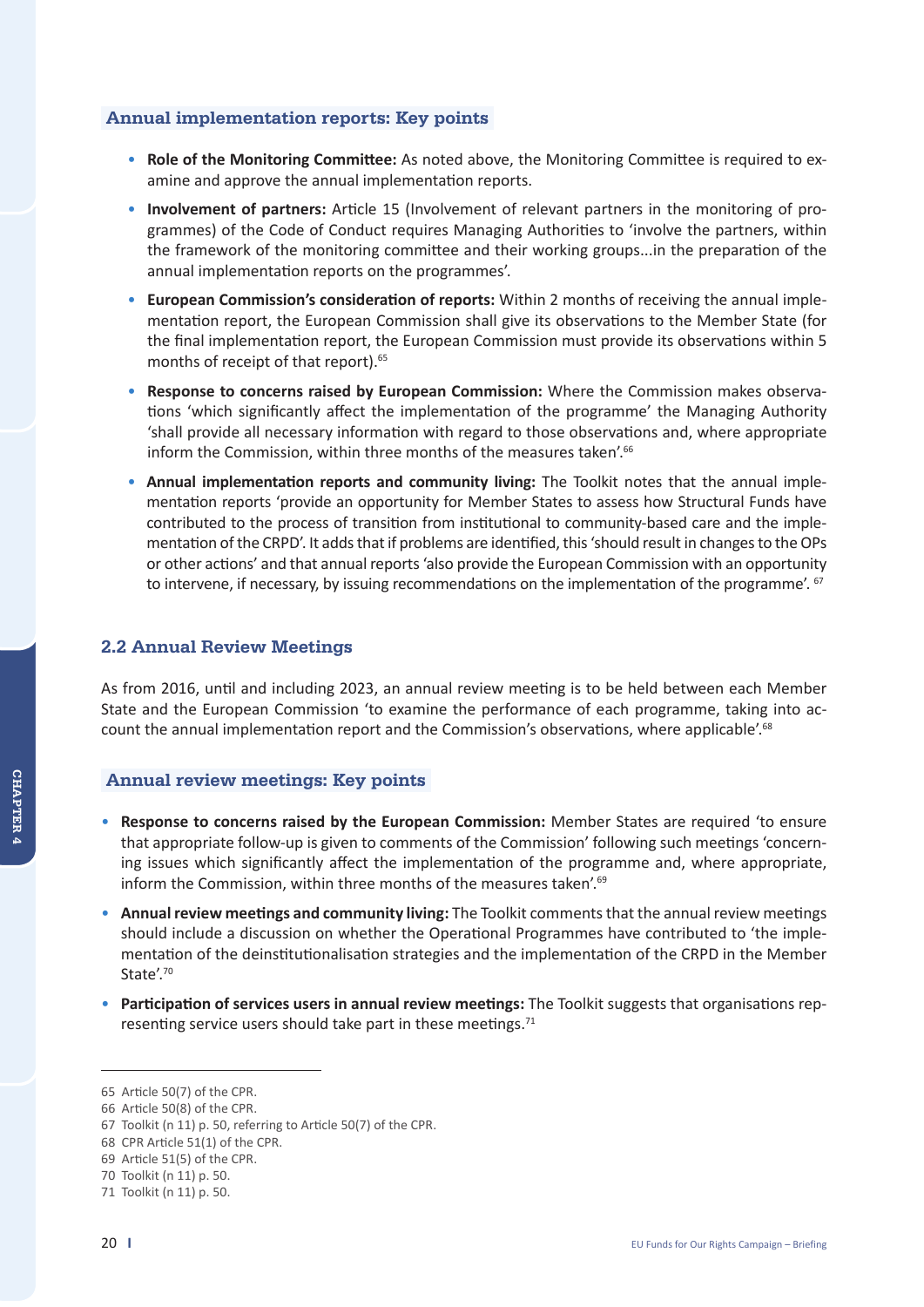## **2.3 Progress reports on the implementation of the Partnership Agreement**

Article 52 of the CPR requires that progress reports are submitted to the European Commission by the end of August in 2017 and 2019 on the implementation of the Partnership Agreement.<sup>72</sup>

#### **Progress reports: Key points**

- • **Information to be included in the progress reports:** Member States must include information on, and assess, matters such as changes in the development needs of the Member State since the adoption of the Partnership Agreement and the contribution of ESI Funds to the thematic objectives selected.73 The 2017 report must state whether any ex ante conditionalities that were not fulfilled at the time the Partnership Agreement was adopted, have been implemented within the timetable established.<sup>74</sup>
- • **Progress reports and the partnership principle:** Article 14 of the Code of Conduct (Involvement of relevant partners in the preparation of progress reports) requires Member States to 'involve relevant partners in the preparation of the progress reports on implementation of the Partnership Agreement'. The issues to be included are specified as follows:
	- '…in particular concerning the assessment of the role of partners in the implementation of the Partnership Agreement and the overview of the opinions given by the partners during the consultation, including, where appropriate, the description of the way in which the opinions of partners have been taken into account.'
- • **Progress reports and community living:** The requirement to confirm that the ex ante conditionalities have been met will, as the Toolkit notes, 'ensure that the relevant strategies for the transition from institutional to community-based care and the administrative capacity for the implementation of the CRPD are in place during the course of the programming period' (both being ex ante conditionalities).
- • **Possible sanctions:** As the Toolkit notes, failure to meet the ex ante conditionalities 'can result in the suspension of interim payments by the Commission to relevant priorities in the [Operational Programme]'.75

#### **2.4 Performance Review**

Based on 'the information and assessments presented in the annual implementation report submitted in the year  $2019'$ ,<sup>76</sup> the European Commission 'in cooperation with the Member States shall undertake a review of the performance of the programmes in each Member State in 2019 (the 'performance review') with reference to the performance framework set out in the respective programmes'.<sup>77</sup>

#### **Performance review: Key points**

• **Scope and purpose of the review:** The review will 'examine the achievement of the milestones of the programmes at the level of priorities'.<sup>78</sup> Paragraph 22 of the preamble to the CPR explains that:

<sup>72</sup> The deadlines for submission are: for 2017, as at 31st December 2016; for 2019, as at 31st December 2018.

<sup>73</sup> Article 52 of the CPR. See also Toolkit (n 11) p. 50.

<sup>74</sup> Article 52(2)(c) of the CPR.

<sup>75</sup> Toolkit at 50. Article 19 (5) of the CPR.

<sup>76</sup> Article 21(2) of the CPR.

<sup>77</sup> Article 21(1) of the CPR.

<sup>78</sup> Article 21(2) of the CPR.

European Union Structural and Investment Funds and the Transition from Institutional Care to Community Living **I** 21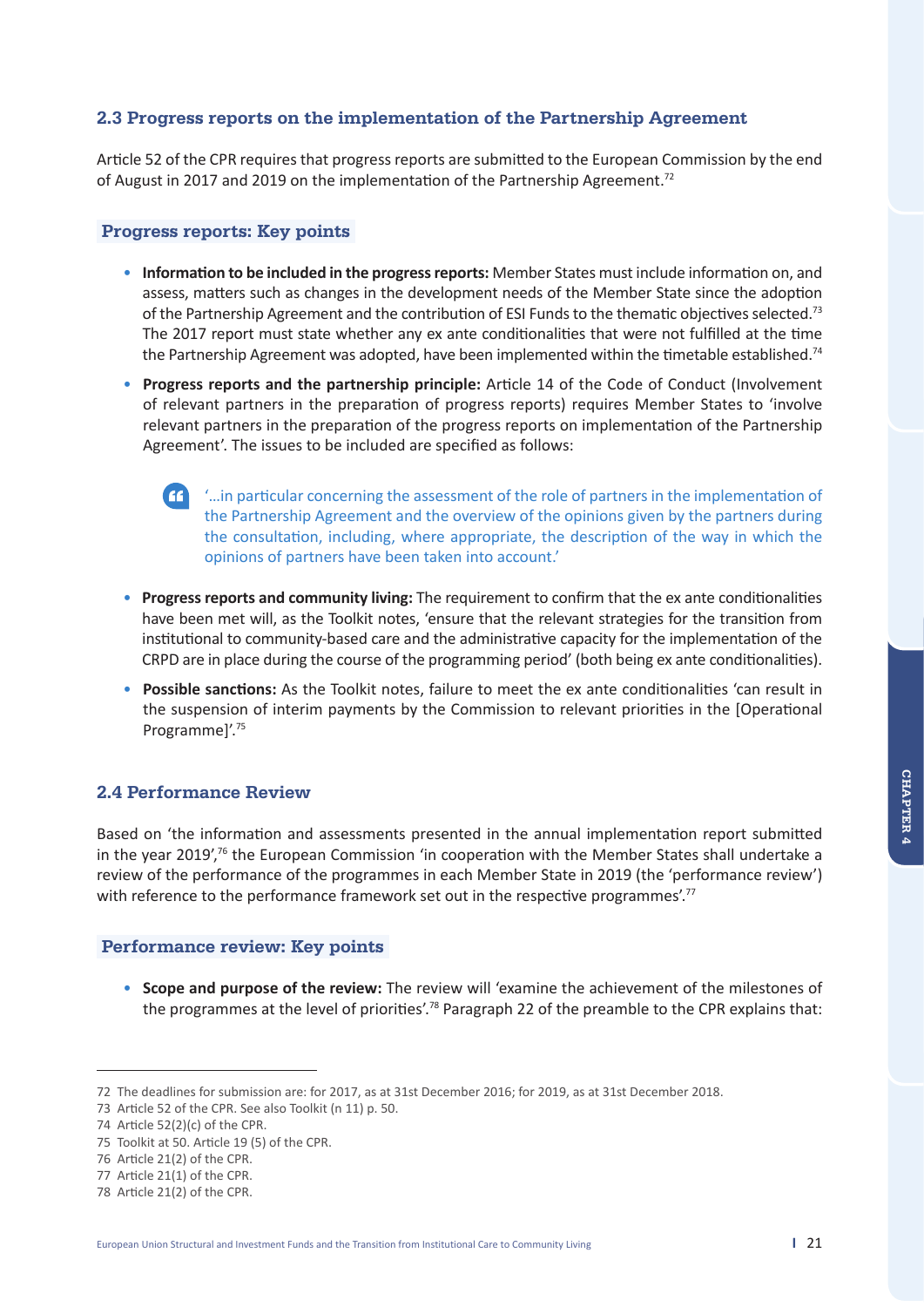

 'The performance framework should be defined for each programme with a view to monitoring progress towards the objectives and targets set for each priority over the course of the 2014 - 2020 programming period (the "programming period").'

• **The role of the Monitoring Committee:** The Code of Conduct requires Managing Authorities to 'involve the partners, within the framework of the monitoring committee and their working groups, in assessing performance of the programme, including the conclusions of the performance review'.79

## **2.5 Requirements on Member States to Report to the European Commission: Points to Consider**

The following questions focus on the need for ESI Funds monitoring mechanisms to ensure a) information concerning the monitoring of the use of ESI Funds is accessible to the public; b) the partnership principle is respected throughout the monitoring process; and c) that the effectiveness of ESI Funds in facilitating progress towards community living is recognised as being a core requirement of the monitoring process. Accordingly, the questions will be relevant to representatives of the European Commission and Member States, including the Managing Authorities, involved in preparing the relevant reports and attending review meetings. They will also be of interest to civil society organisations with an interest in monitoring the use of ESI Funds.

#### **Reporting in general**

- •To what extent are the relevant reports publicly available and provided in accessible formats? (As noted above, annual implementation and final reports, as well as a 'summary for citizens' must be made available to the public.<sup>80</sup>)
- To what extent do the annual and progress reports, and the annual and performance review meetings assess the progress in achieving the transition from institutional to community-based care?<sup>81</sup>

#### **Annual reports**

- •Given the importance of the annual implementation reports and the requirement that the Monitoring Committees 'examine and approve' them, to what extent does the planning for the preparation of these reports allow for comments by members of the Management Committees to be taken into account before finalising such reports?
- •What arrangements are in place to ensure that partner organisations are involved in assessing the performance of the Operational Programme and the preparation of the annual implementation reports?

#### **Annual review meeting**

- •To what extent do the targets, indicators and milestones focus on the quality of the services provided and the extent to which they promote social inclusion?
- •For years other than 2017 and 2019, the EC and the Member States can agree not to organise annual review meetings – if such meetings have been postponed, what reasons are given for this?
- •Are partner organisations invited to attend the annual review meetings between Member States and the European Commission?

<sup>79</sup> Article 15 of the Code of Conduct.

<sup>80</sup> Article 50(9) of the CPR.

<sup>81</sup> Community not Confinement (n 35) raises concerns that such reports only provide 'an abstract picture', 66.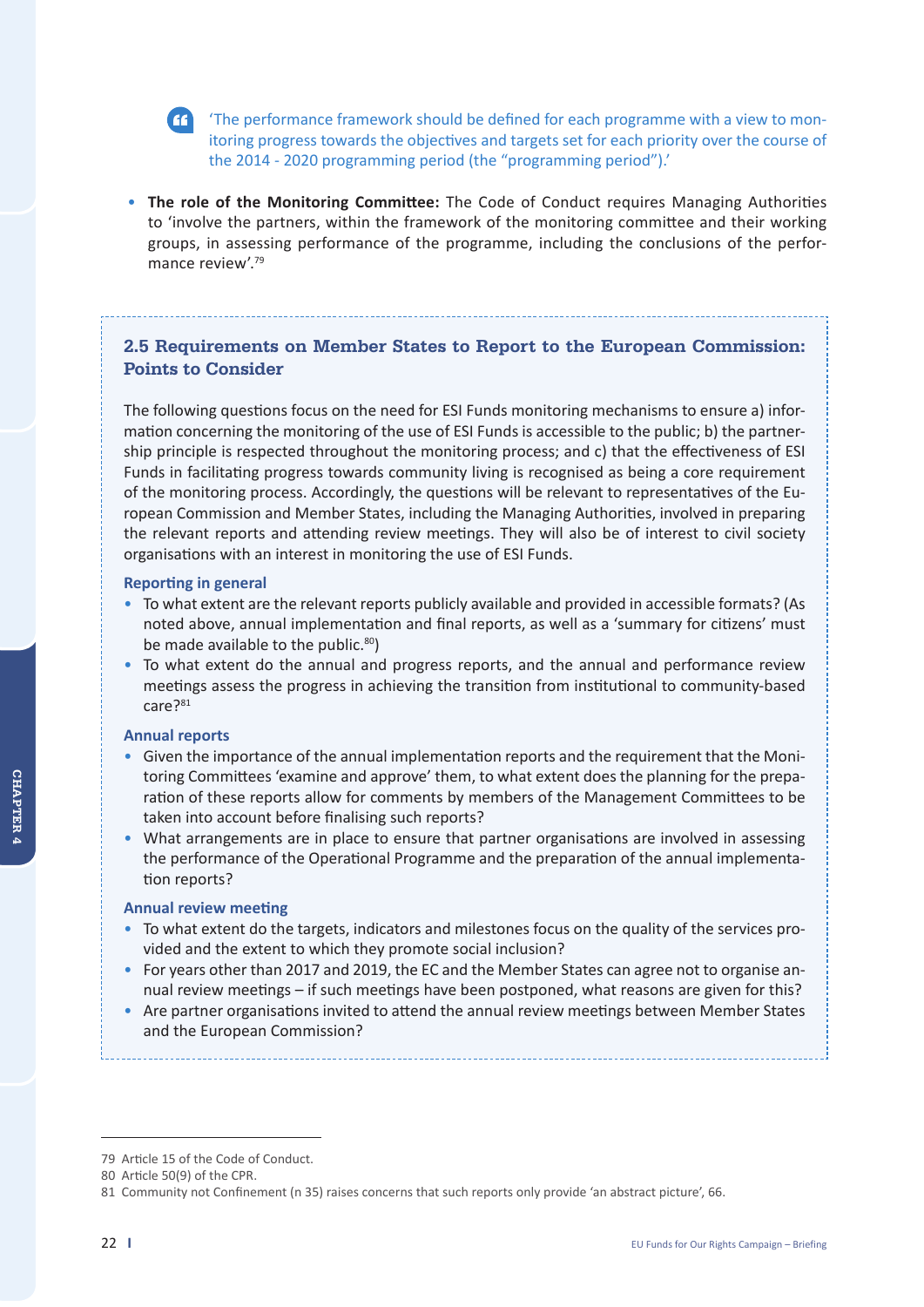#### **Progress reports**

•What arrangements are in place to ensure that partner organisations are involved in the preparation of the progress reports on the programmes?

#### **Performance review**

•How are the milestones on which the performance review is assessed developed and agreed? To what extent do the targets, indicators and milestones focus on the quality of the services provided and the extent to which they promote social inclusion?

**3. Evaluations of Programmes Supported by ESI Funds**

The CPR requires that evaluations are carried out 'to improve the quality of the design and implementation of programmes, as well as to assess their effectiveness, efficiency and impact<sup>',82</sup> Such evaluations take the form of 'ex ante evaluations' ('to improve the quality and design of each programme'),<sup>83</sup> on-going evaluations ('to assess effectiveness, efficiency and impact')<sup>84</sup> and 'ex post evaluations' ('to examine the effectiveness and efficiency of ESI Funds and their contribution to the Union strategy for smart, sustainable and inclusive growth').<sup>85</sup> The 'ex post evaluations are undertaken by the European Commission, 'or by the Member States in close cooperation with the Commission'.<sup>86</sup> The points below focus on the on-going evaluations.

#### **On-going evaluations: Key points**

- • **Evaluation plan the role of the Monitoring Committees:** Monitoring Committees are required to examine and approve the evaluation plan, while the annual implementation reports must include information on evaluations undertaken.
- • **Involvement of partners:** Article 16 of the Code of Conduct (Involvement of partners in the evaluation of programmes) requires Managing Authorities to 'involve the relevant partners in the evaluation of programmes' through the work of the Monitoring Committees. This can be through 'specific working groups established by the monitoring committees for this purpose'. Managing Authorities are also required to 'consult the partners on the reports summarising the findings of evaluations carried out during the programming period', which must be submitted to the European Commission by the end of 2022.<sup>87</sup>
- • **Evaluations to be undertaken:** Managing Authorities must ensure that evaluations 'to assess effectiveness, efficiency and impact, are carried out for each programme on the basis of the evaluation plan', with the appropriate follow-up. Furthermore,



 'At least once during the programming period, an evaluation shall assess how support from the ESI Funds has contributed to the objectives for each priority. All evaluations shall be examined by the monitoring committee and sent to the Commission.'<sup>88</sup>

<sup>82</sup> Article 54 of the CPR.

<sup>83</sup> Article 55 of the CPR.

<sup>84</sup> Article 56 of the CPR.

<sup>85</sup> Article 57 of the CPR.

<sup>86</sup> Article 57(1) of the CPR.

<sup>87</sup> Article 114(2) requires Managing Authorities to submit a summary of the findings of the evaluations carried out during the programming period, together with the main outputs and results of the operational programme, to the European Commission by the end of 2022.

<sup>88</sup> Article 56(3) of the CPR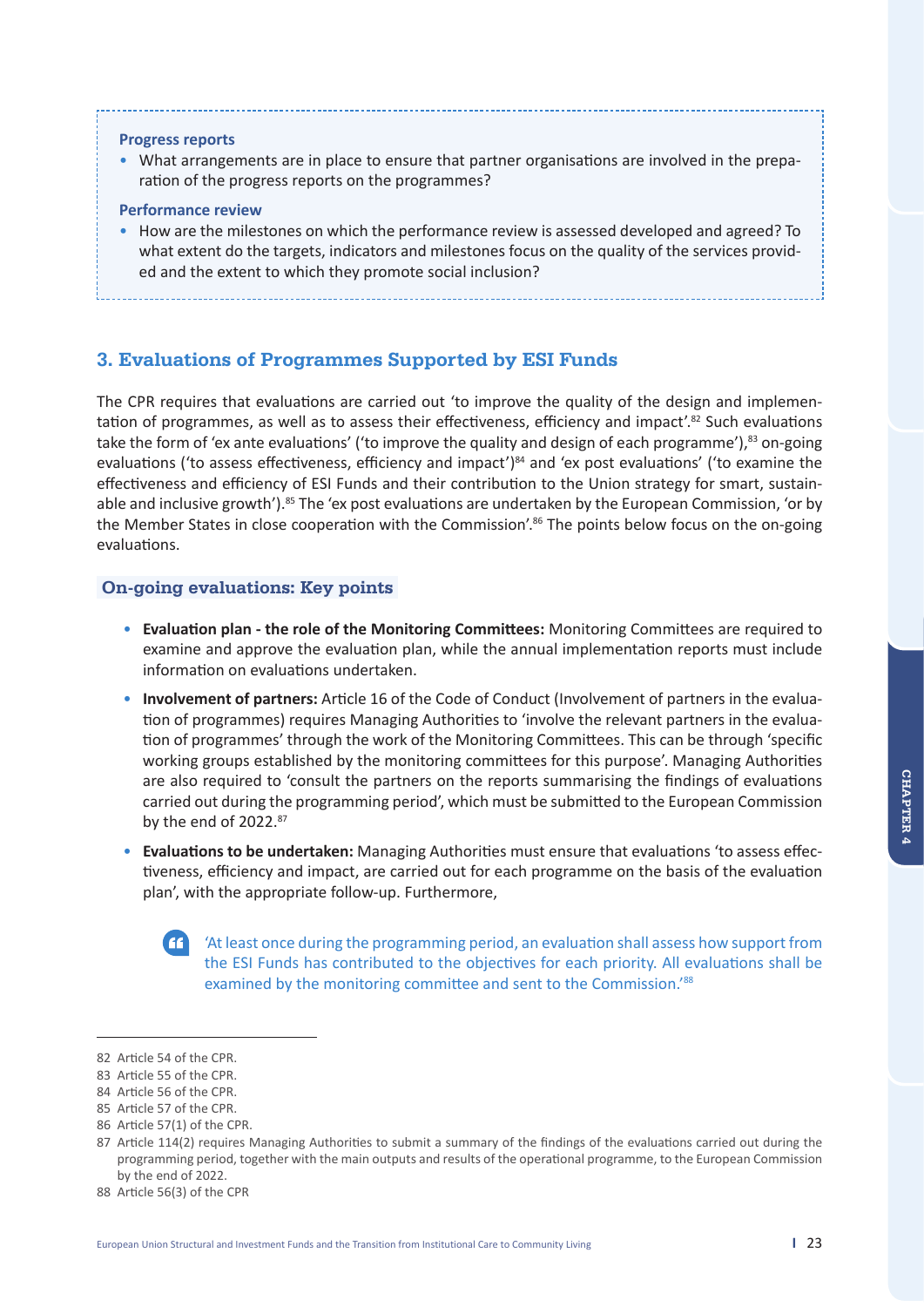The Toolkit notes that both 'the monitoring committees (involving users of services and other stakeholders) and the Commission should examine the evaluation'.89

- • **Evaluations and community living:** The Toolkit comments:
	- 'Any problems identified during the evaluation can help ensure that the necessary changes are made in the OPs, and increase the likelihood Structural Funds will contribute to the process of deinstitutionalisation in the Member States. They may also point to the need for the Commission to carry out its own evaluation.' 90
- • **Checklist for evaluations:** The Toolkit's checklist for evaluations is as follows:
	- Evaluation covers all stages of the programming and implementation before, during and after
	- The focus is on the effectiveness, efficiency and impact of the projects funded
	- Evaluations provide adequate information about the projects funded
	- Monitoring Committees, involving civil society representatives, examine evaluations
	- Based on the outcome of evaluations, the necessary actions are taken by the Member State or the Commission
	- The evaluation process is adequately resourced
	- Evaluations are carried out by independent experts
	- Evaluations are available to the public in an accessible format

## **3.1 On-going Evaluations: Points to Consider**

The following questions are directed to representatives of the Managing Authorities responsible for arranging on-going evaluations and members of Monitoring Committees who are required to examine and approve the Managing Authority's evaluation plan. They should also be of interest to the European Commission, as well as civil society organisations, for example when considering the results of evaluations undertaken.

- •What procedures are in place to ensure that all evaluators assessing projects possess the required expertise and independence?91
- •Are the evaluations undertaken focused on the quality of the services and the extent to which they promote disabled people's social inclusion?
- •To what extent are civil society organisations involved in the evaluations (both in terms of undertaking the evaluations and being asked for their views in the evaluation process)?
- •To what extent is information about the evaluation process, including members of the evaluation team and the outcomes of the evaluation, publicly available, including in accessible formats?

<sup>89</sup> Toolkit (n 11) p. 52.

<sup>90</sup> Toolkit (n 11) p. 52.

<sup>91</sup> See European Commission *Guidance for Member States on Designation Procedure EGESIF*\_14-0013-final 18/12/2014, para 3.10.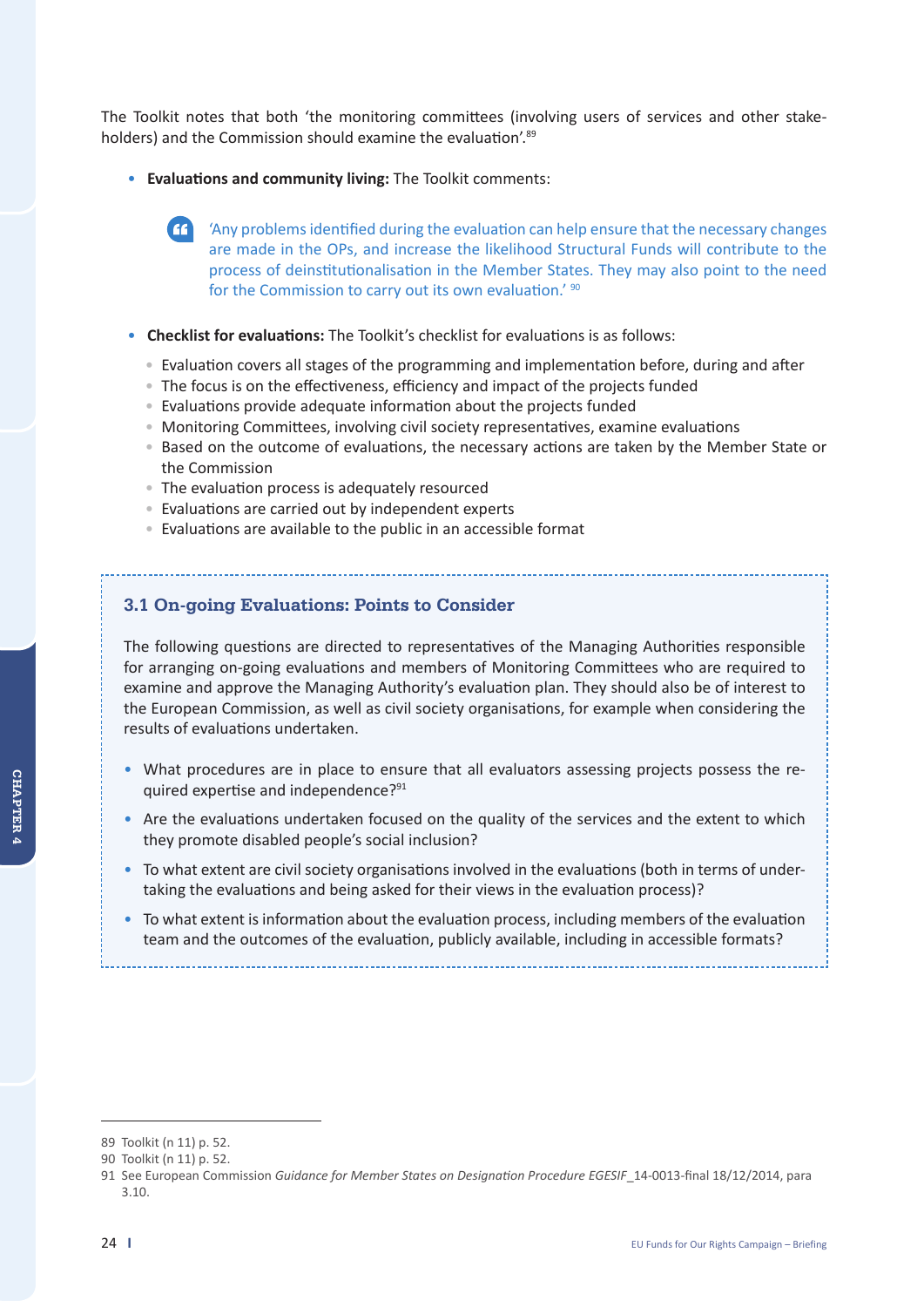## **4. On-the spot audits**

Article 75(2) of the CPR provides that the European Commission or its representatives 'may carry out onthe-spot audits or checks' (subject to giving 'at least 12 working days notice to the competent authority, except in urgent cases').

### **On-the spot audits: Key points**

- • **Scope of audits and checks not limited to financial matters:** The audits and checks may include, 'verification of the effective functioning of management and control systems in a programme or a part thereof, in operations and assessment of the sound financial management of operations or programmes'.92
- • **Frequency of audits and checks:** In her own-initiative inquiry, the European Ombudsman commented that the 'on-the-spot visits need to be more frequent and thorough, as in many cases they constitute the only real means to verify the situation on the ground'.93
- • **Potential role of civil society organisations:** civil society organisations with an expertise in developing services that promote community living, and organisations of people with disabilities, could provide assistance by highlighting actions in which there are concerns and providing input on the issues to explore.

## **4.1 On-the spot audits: Points to Consider**

The questions below are relevant to the role of the European Commission and also highlight the importance of the partnership principle, as well as ensuring that relevant information is accessible to the public. Accordingly, the questions are also intended to be of assistance to Managing Authorities, Monitoring Committees and civil society organisations monitoring the use of ESI Funds.

- •How often does the European Commission undertake on-the-spot audits and checks?
- •Do such audits and checks include the non-financial matters such as the assessment of the quality of services delivered, or the extent to which different actions contribute to social inclusion?
- •What training is available to those undertaking on-the-spot audits on the transition from institutional care to community living and the UNCRPD?
- •To what extent do auditors involve partners, in particular, organisations with expertise in developing services that promote community living and organisations of people with disabilities, before, during and after on-the-spot audits and checks?
- •To what extent can partners suggest services or actions that would require an on-the-spot audit or check to the European Commission, because of suspected irregularities?
- •To what extent is the information on on-the-spot audits and checks publicly available, including in accessible formats?

<sup>92</sup> Article 75(2) of the CPR.

<sup>93</sup> European Ombudsman Own-initiative inquiry) (n 3), Guideline (v), page 8.

<sup>94</sup> See European Commission *Guidance for Member States on Designation Procedure EGESIF*\_14-0013-final 18/12/2014, para 3.10.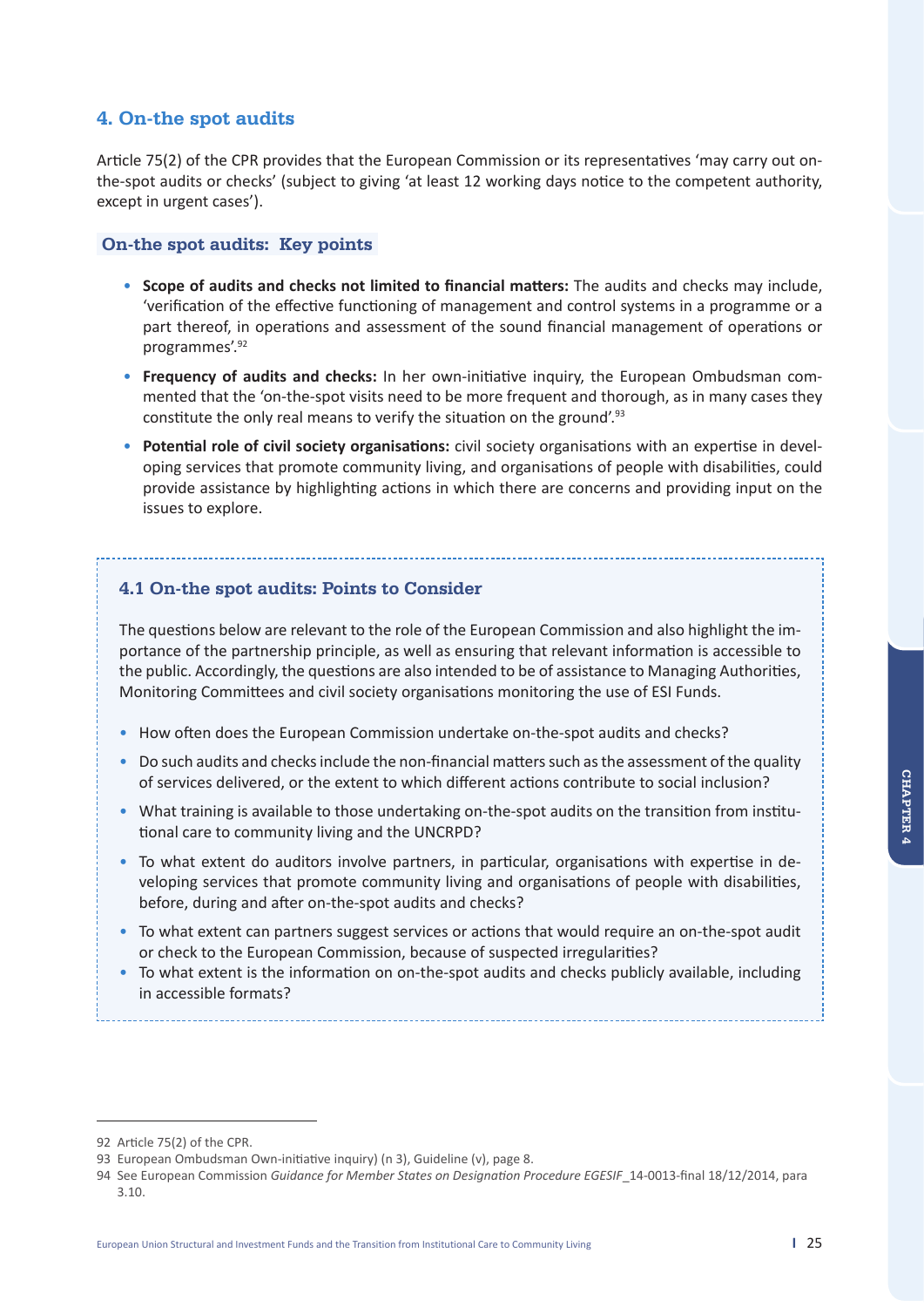## **5. Investigating Complaints**

Article 74 of the CPR provides that, as part of their management and control system for the implementation of ESI Funds, Member States must 'ensure that effective arrangements for the examination of complaints concerning ESI Funds are in place'.95

The provision requiring Member States to establish a complaints system, is considered first, followed by concerns about the investigation of complaints.

### **5.1 The Requirement to Establish a Complaints Procedure**

It is for each Member State to decide how it will establish such a complaints system. Article 74(3) of the CPR states:



 'The scope, rules and procedures concerning such arrangements shall be the responsibility of Member States in accordance with their institutional and legal framework.<sup>' 96</sup>

#### **The requirement to establish a complaints procedure: Key points**

- • **Member States to investigate complaints submitted to the European Commission:** Article 74(3) of the CPR provides that Member States 'shall, upon request by the Commission, examine complaints submitted to the Commission falling within the scope of their arrangements' and that they 'shall inform the Commission, upon request, of the results of those examinations'.
- • **An effective complaints procedure to be part of the Member States' management and control system:** As part of its assessment of the Member States' management and control system, the European Commission will consider 'the existence of effective arrangements to carry out all stages of the procedure for the examination of complaints within the Member State.<sup>97</sup>
- • **Member States to decide on the type of complaints system:** While noting that if the Member State does not have procedures for handling complaints, it will need to establish one, the European Commission states:
	- 'Since the Regulation expressly provides that this comes under the responsibility of the Member States in accordance with their institutional and legal framework, Member States can establish the system that best suits their legal and institutional system, provided the arrangements put in place are effective. The European Commission has no empowerment to adopt further provisions concerning the arrangements referred to in Article 74(3) Regulation (EU) No 1303/2013'.
- • **Little guidance on complaints systems required:** Save that a complaints procedure must be established, the CPR places no further requirements on Member States in respect of their complaints system, while to date there is little guidance on this aspect of the monitoring and control system.

<sup>95</sup> Article 74(3) of the CPR.

<sup>96</sup> See also para 67 to the Preamble to the CPR: 'Member States should fulfil the management, control and audit obligations and assume the responsibilities as laid down in the rules on shared management set out in this Regulation, the Financial Regulation and in the Fund specific rules. Member States should ensure that, in accordance with the conditions set out in this Regulation, effective arrangements for the examination of complaints in relation to the ESI Funds are in place…'

<sup>97</sup> European Commission, *Comments on the European Ombudsman's Own-initiative inquiry* Ref. OI/8/2014 AN (European Commission response to *European Ombudsman's Own-initiative inquiry*), Question 4, p 7.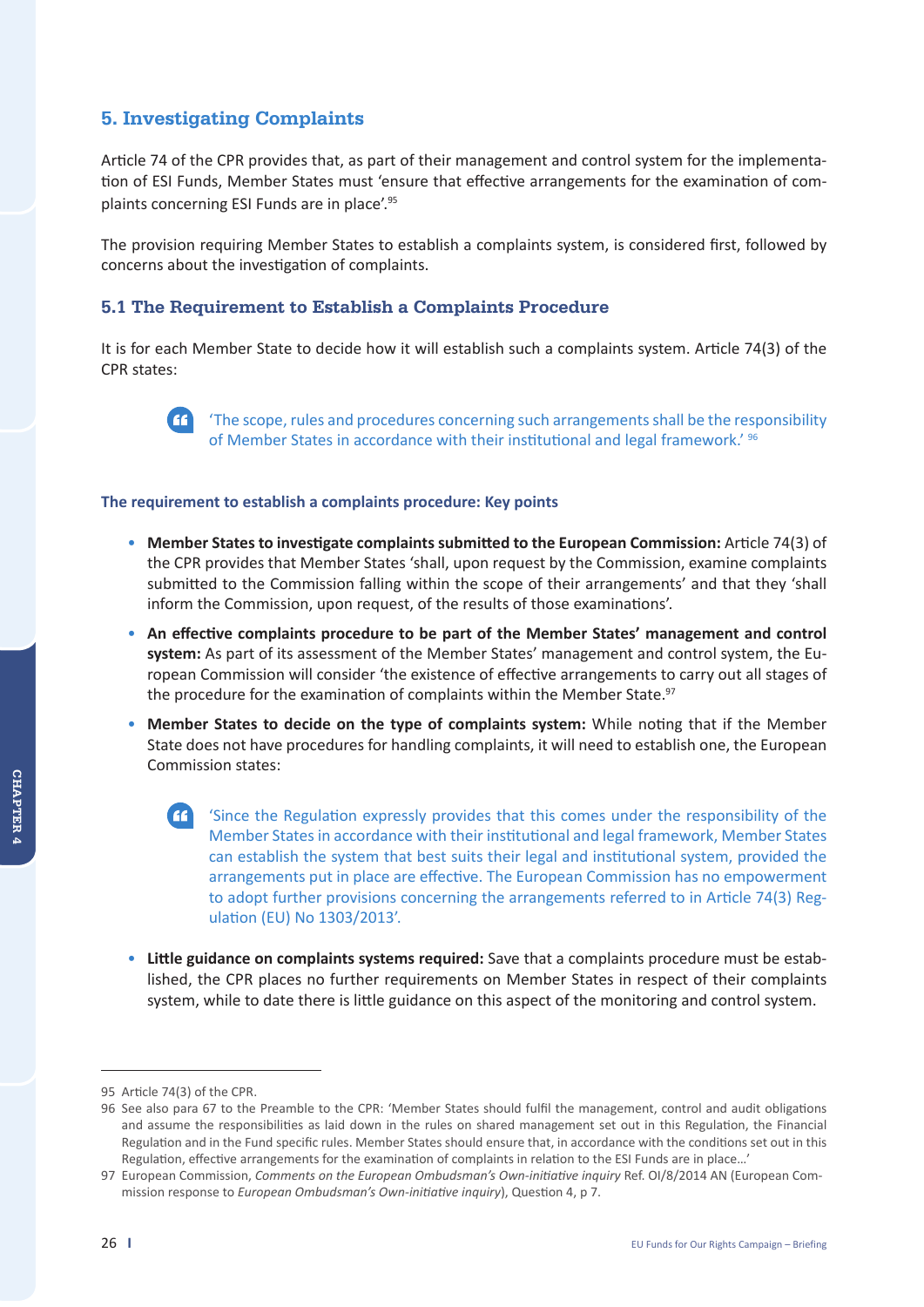## **5.2 Investigating Complaints**

The provisions regarding the investigation of complaints arising from the planning and implementation of activities supported by ESI Funds raise three areas of concern. The first is the lack of clarity on how the effectiveness of Member States' complaints procedures is assessed. The second is the need for the European Commission to take on a more substantial supervisory role than currently envisaged. The third is that the information made available to the public in Member States about the complaints system relevant to ESI Funds is insufficient. These points are elaborated upon below.

#### **a) Lack of clarity on 'effective arrangements'**

The European Commission states that 'Member States can establish the system that best suits their legal and institutional system, *provided that the arrangements put in place are effective'*. 98 This raises two of the following points:

- • **How is the effectiveness of the complaints system assessed?** The checklist included in guidance issued by the European Commission for the preparation and assessment of the management and control systems for ESI Funds includes a question on complaints, asking whether, in relation to both the Managing Authority and the Certifying Authority, a procedure has been described:
	-

 '…in relation to the scope, rules and procedures concerning the effective arrangements set out by the Member State for the examination of complaints concerning the ESI Funds, in the context of Article 74(3) of Regulation (EU) No 1303/2013?' <sup>99</sup>

Although this question is welcome, and highlights the importance of considering whether an effective complaints procedure is in place, it does not explore how the effectiveness of such procedures is to be assessed.

• **Independence of complaints investigators is crucial:** The need for clarity on how complaints are investigated – and that those investigating the complaint are independent from those who are the subject of the complaint – is illustrated by the following example from one Member State:

> Two calls for proposals under the Operational Programme included projects to build new institutions for people with disabilities. Although the NGO considered complaining to the Managing Authority, it decided against doing so because the complaint would be against the Managing Authority, which would therefore be unable to provide an independent examination of the complaint. An alternative route was found in that, with the help of the European Expert Group on the Transition from Institutional to Community-based Care, the local NGOs made a complaint to the European Commission, which contacted the Managing Authority and explained why the calls should be revised. The European Commission used the UNCRPD to argue against the building of new institutions, with the outcome that the calls for proposals were revised.

#### **b) Greater supervision by the European Commission is needed**

The European Commission states that, when it receives a complaint that falls within the scope of Article 74(3), 'as a general rule it will ask the Member State to deal with it', but that:

<sup>98</sup> European Commission response to European Ombudsman's Own-initiative inquiry (n 92), response to Question 5 (emphasis added), p. 8.

<sup>99</sup> European Structural and Investment Funds Guidance for Member States on Designation Procedure EGESIF\_14-0013-final 18/12/2014 ANNEX 3: paras 4.1. and 4.8.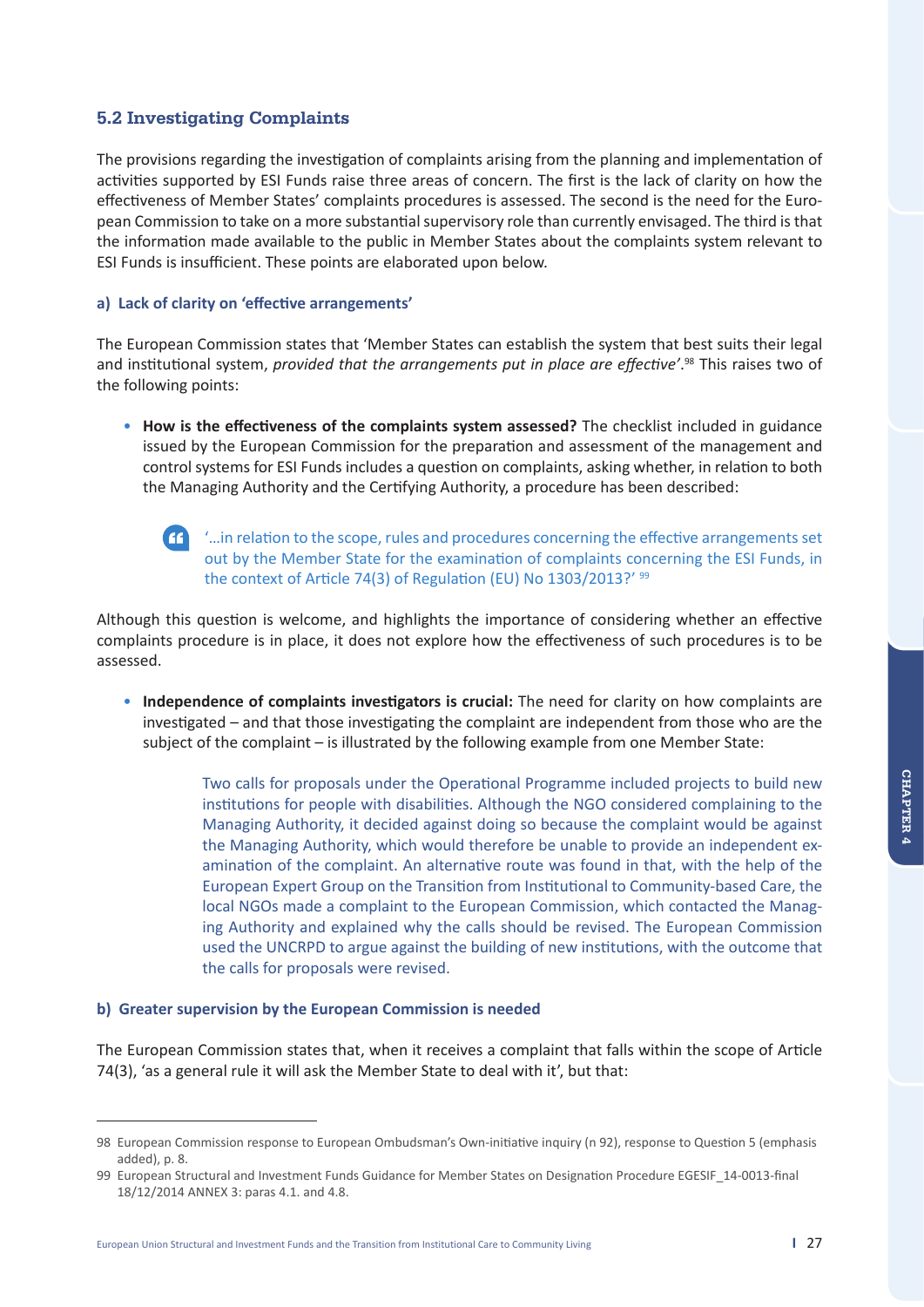Upon request, the Member State will have to report within a set deadline on the follow up given to the complaint, in order for the Commission to be able to check the proper treatment of the complaints received. The Commission will in this case assess whether the Member State has handled the complaint according to the arrangements set up at national or regional level for the examination of the complaints.<sup>100</sup>

It is not clear when the European Commission envisages that it will 'request' the Member State to report back on its investigation of a complaint. ENIL is concerned that the Commission's approach is likely to mean that much is left to the Member States in how they handle complaints about the use of ESI Funds. ENIL therefore welcomes the views expressed by the European Ombudsman who emphasises that 'the Commission has a role to play in supporting by, but also compelling Member States to implement well-functioning, effective complaints and address systems'. Furthermore, ENIL supports the European Ombudsman's view that:

- •'…receiving systematic information from Member States concerning the results of ESI Funds-related complaints will enable the Commission to have a complete picture of the complaint-handling situation and the effectiveness of the relevant arrangements at all times and in all Member States, and to detect anomalies on time.'101
- •The European Commission should systematically require Member States to 'inform the Commission of the results of all complaints concerning ESI Funds, whether they were initially submitted to the Commission or not'.<sup>102</sup>

#### **c) Insufficient information on complaints systems relevant to ESI Funds**

The information provided to ENIL by partners involved in EU Funds for Our Rights Campaign indicates that very few organisations are aware of how to make a complaint, or even whether a complaints system exists. The question of the scope of the complaints system envisaged by the CPR was raised by the European Ombudsman in her own-initiative inquiry. In the Ombudsman's view:

 '…most, if not all, Member State actions which arise in the context of programmes funded under the EU's cohesion policy involve the implementation of EU law. This is so because the vast majority of the Member States' main obligations are defined in detail in Regulation 1303/2013 (and other relevant Regulations) and are subject to the rules and principles laid down therein, from which they cannot validly depart. 103

The European Ombudsman's comments give rise to the following two points:

• **Use of ESI Funds may give rise to wide range of complaints:** A range of differing circumstances might give rise to a complaint. For example, a complaint might concern allegations that the use of ESI Funds has breached EU law and/or policy (including breaches of the UNCRPD and the EU Charter), partner organisations may be dissatisfied with the level to which they are being involved in the planning and implementation of ESI Funds, while other organisations may raise concerns about the procedures for selecting beneficiaries.

<sup>100</sup> European Commission response to European Ombudsman's Own-initiative inquiry (n 92), response to Question 6. p. 9.

<sup>101</sup> European Ombudsman Own-initiative inquiry (n 3) p. 8.

<sup>102</sup> European Ombudsman Own-initiative inquiry (n 3) p 7.

<sup>103</sup> European Ombudsman Own-initiative inquiry (n 3), p. 5, para 39.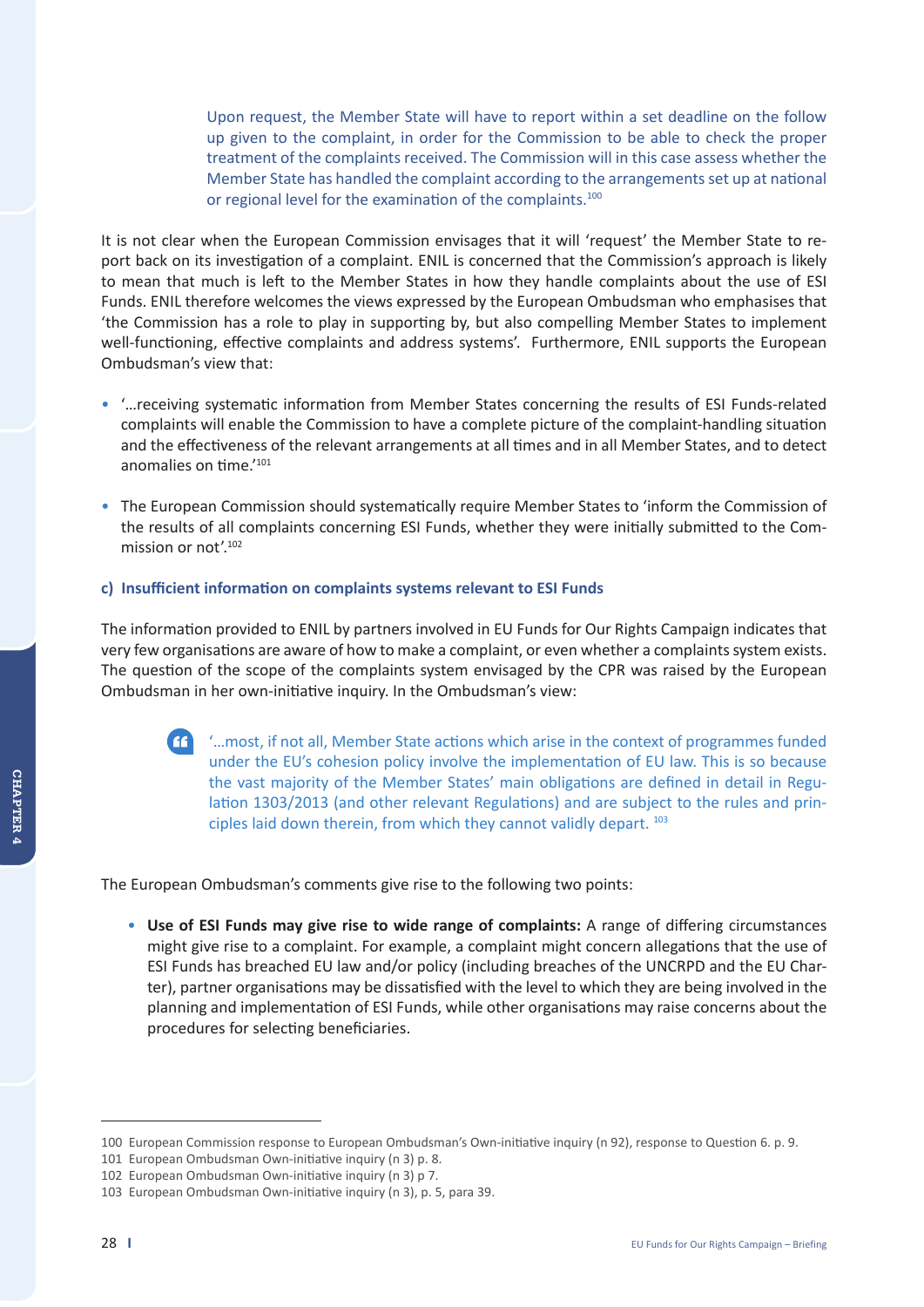**Chapt CHAPTER 4** 

• **Need for clear information on complaints procedures: J**argon-free information on the relevant complaints procedure(s) needs to be available to the public and disseminated widely. If there is more than one complaints procedure, depending on the type of complaint, this should be explained. The information provided should set out how to make a complaint (and to which complaints body), the procedures and timescales involved, including the basis on which an appeal can be made if the complainant is not satisfied with the outcome of the complaint.

### **5.3 Investigation of Complaints: Points to Consider**

The first three questions are directed to the European Commission. The last question is directed to Managing Authorities.

#### **European Commission's role in ensuring effective complaints procedures are in place**

- •In its response to the European Ombudsman's own initiative inquiry, the European Commission stated that it 'will also check whether a complaints handling system is in place and whether that system delivers effective assessment of the case':<sup>104</sup>
	- How does the European Commission assess whether the Member State has provided an effective complaints system?
- •In its response to the European Ombudsman's own initiative inquiry, the European Commission stated that it would disseminate good practices of what are effective arrangements for the treatment of complaints:<sup>105</sup>
	- When will such examples be available for dissemination?
- •As highlighted by the European Commission, Member States can use ESI Funds to support technical assistance including arrangements for complaints resolution:<sup>106</sup>
	- *•* Are there examples of good practice of this from Member States, which can be shared with other Member States?

#### **Managing Authorities and the provision of information on complaints procedures**

- •Is information about the complaints systems available to the public, for example easily located on the Managing Authority's website, providing all the necessary information on how to make a complaint, such as the type of complaints that can be investigated, the procedure for investigating complaints and any time limits for making complaints?
- •Is such information also available in accessible formats?

<sup>104</sup> European Commission response to *European Ombudsman's Own-initiative inquiry* (n 96), response to Question 6. p. 9.

<sup>105</sup> European Commission response to *European Ombudsman's Own-initiative inquiry* (n 96), p. 12.

<sup>106</sup> European Commission response to *European Ombudsman's Own-initiative inquiry* (n 96), p. 12.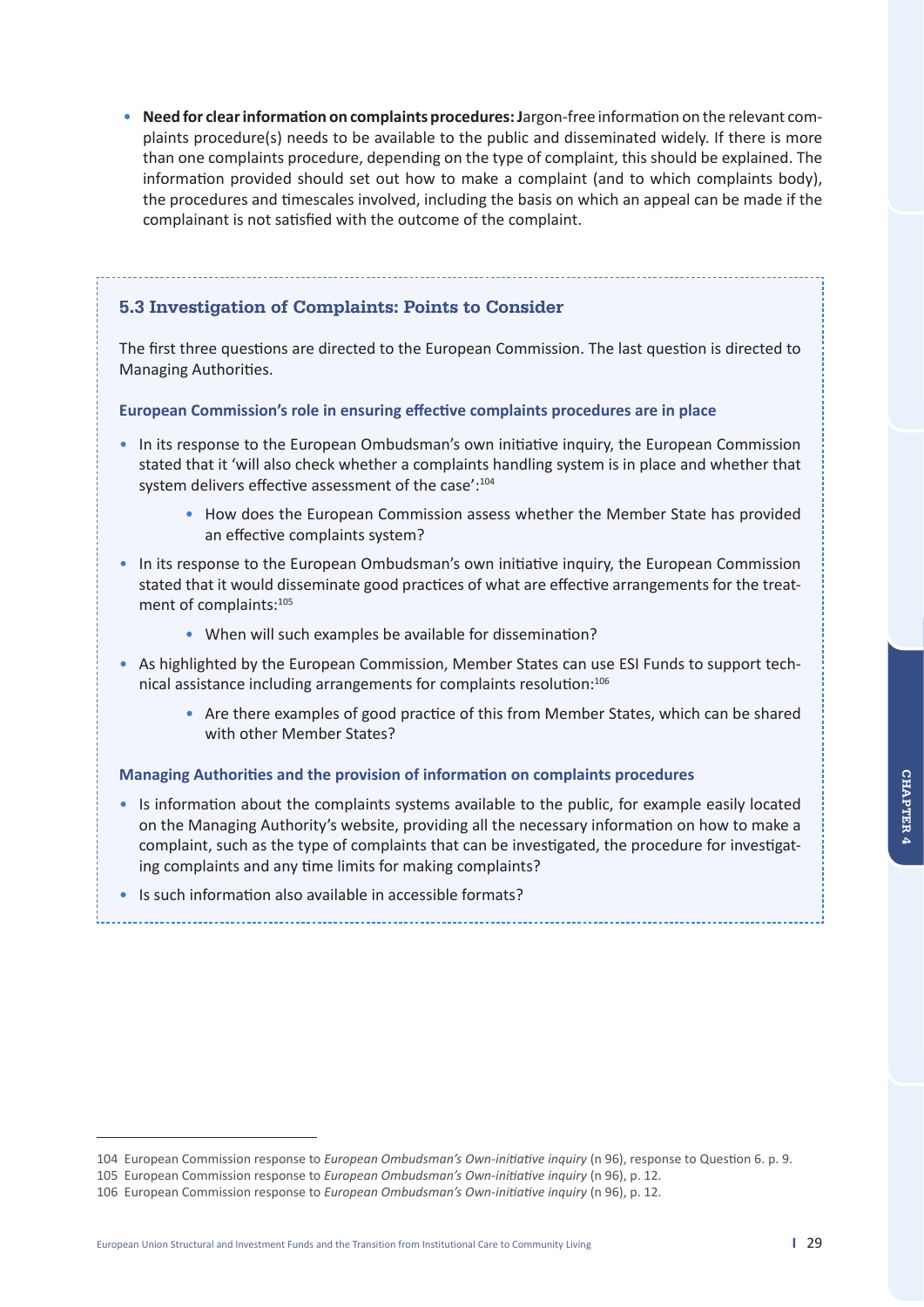# **Chapter 5**  Action Taken to Prevent the Misuse of ESI Funds

Under the CPR, the European Commission can, in certain circumstances, impose sanctions on Member States if it has concerns about the manner in which ESI Funds are being implemented. The circumstances in which such powers arise include cases where the Member State has failed to fulfil an applicable ex ante conditionality<sup>107</sup> and where the performance review evidences serious failures in meeting relevant milestones<sup>108</sup>

### **Action Taken to Prevent the Misuse of ESI Funds: Key points**

- **ESI Funds and community living:** The European Commission has stated that it will use its powers to suspend or withdraw payments to ensure the Member States' Operational Programmes 'comply with EU law, including EU legislation and the CRPD, and their strategies are in line with EU strategies and policies, including the EU Disability Strategy'.<sup>109</sup> As noted in Chapter 2, it is a requirement on Member States in Central and Eastern Europe and the Baltics wishing to use ESI Funds to have in place measures to facilitate the transition from institutional care to community-based services. That ESI Funds must be used to promote community living is emphasised by the European Commission:
	-

 'Only actions that help to establish the conditions for independent living should be supported by the EU. Any measure contributing to further institutionalisation of disabled people or the elderly should not be supported by ESI Funds'.<sup>110</sup>

- **Failure to comply with the EU Charter:** the European Commission considers that 'should a Member State not ensure proper application of the Charter when taking acts or measures in the course of implementation of EU law, this would constitute an irregularity or even a serious deficiency in the effective functioning of the management and control system of operational programmes which may trigger a suspension of payments or a financial correction, as a Member State has not complied with its obligations under Article 1435 of the Regulation (Article 142 and 144(1)(a) and (b) of Regulation (EU) No 1303/2013)';111
- **The absence of a complaints procedure:** the European Commission has stated that 'The failure of a Member State to establish a complaints handling procedure could constitute a serious deficiency which would provide the basis for suspension of payments (Article 142 of Regulation (EU) No 1303/2013) and may ultimately lead to a financial correction pursuant to Article 144(1)(a) of that Regulation.'112
- **Ineffective complaints procedures:** the European Commission has stated that it will discuss concerns about Member States' 'continued failure' to manage complaints effectively 'or evidence that

<sup>107</sup> Article 19(5) of the CPR.

<sup>108</sup> Article 22(6) of the CPR.

<sup>109</sup> EU report on the UNCRPD (n 9), para 99.

<sup>110</sup> European Commission – Commission Staff Working Document *Reply of the European Union to the List of issues in relation to the initial report of the European Union on the implementation of the UN Convention in the Rights of Persons with Disabilities*  SWD(2015) 127 final, (EU reply to list of issues') para 81.

<sup>111</sup> European Commission response to European Ombudsman's Own-initiative inquiry (n 96), p. 7.

<sup>112</sup> European Commission response to European Ombudsman's Own-initiative inquiry (n 96), p. 8.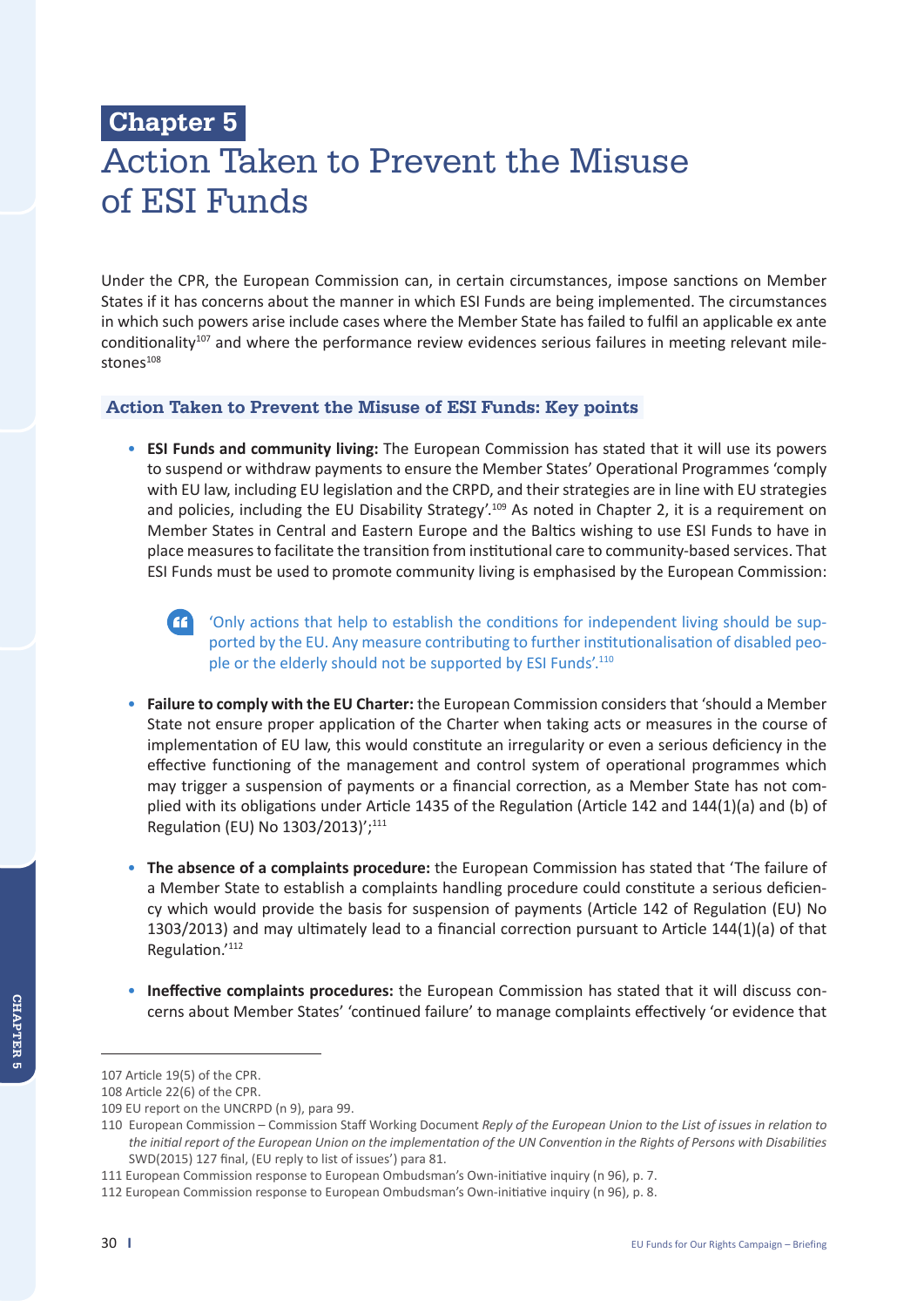the system does not work properly, which includes non-compliance with the obligation to inform the Commission upon request' at the annual review meetings:

- 'Furthermore, should the failure to handle complaints effectively provide evidence to suggest a significant deficiency in the management and control system or the Commission's investigation of a complaint reveal the failure to ensure the respect of an applicable provision of the Charter, the Commission may interrupt interim payments (Article 83 of the Regulation) and, in case of serious deficiencies, suspend the payments (Article 142) or apply financial corrections (Article 144).<sup>113</sup>
- **Consideration of infringement proceedings:** The European Ombudsman has recommended that the European Commission should consider infringement proceedings as an alternative to sanctions. This is because, while the fear of ESI Funds being cancelled, recovered or suspended by the European Commission is likely to deter clear violations of the CPR and Partnership Agreements:

 'infringement proceedings grant the Commission a wider margin of negotiation and power of persuasion to tackle widespread breaches of fundamental rights which may go beyond the implementation of the cohesion policy as such'.

Furthermore, the European Ombudsman considers that 'a declaration of infringement by the Court of Justice is a powerful argument for citizens to claim compensation for any damage they may have suffered before national courts'. Accordingly, in the European Ombudsman's view:



 'The Commission could thus use its discretion in choosing one procedure over another with the objective of better protecting citizens' fundamental rights.' 114

<sup>113</sup> European Commission response to European Ombudsman's Own-initiative inquiry (n 96), p. 10.

<sup>114</sup> European Ombudsman Own-initiative inquiry (n 3), p. 8.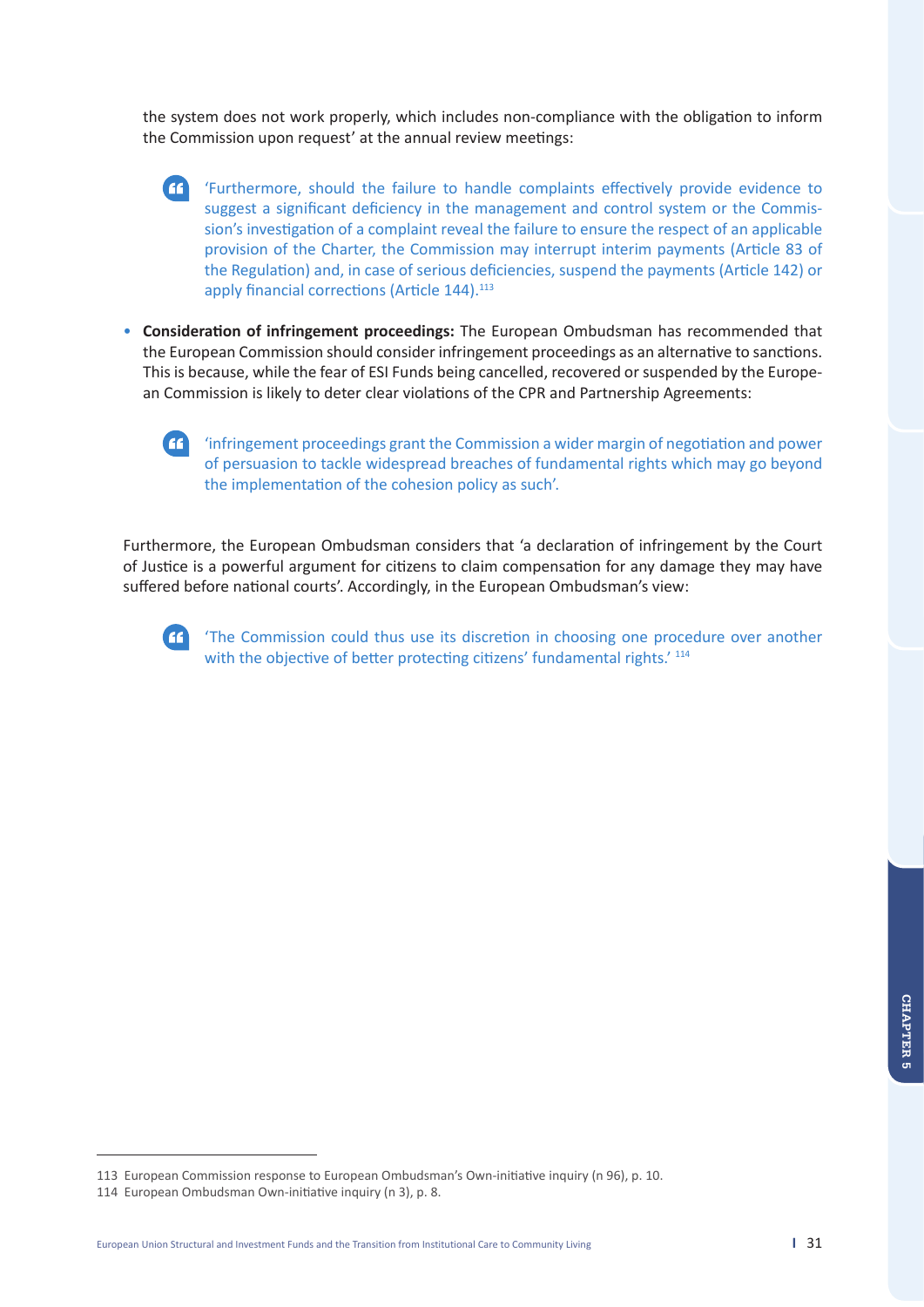# **Chapter 6**  Conclusions and Recommendations

The main findings from the examination of the mechanisms to monitor the use of ESI Funds fall within the following five broad areas:

- **1. More information is needed from Member States on their use of ESI Funds**
- **2. Monitoring Committees have key role but need support to enable them to exercise their functions effectively**
- **3. Action is required to ensure that people with disabilities are involved in monitoring the use of ESI Funds, as required by the partnership principle**
- **4. Although Member States are required to establish an effective complaints procedure, there is little clarity on how this obligation is to be met**
- **5. Insufficient information is provided to the general public on the ESI Funds monitoring mechanisms and there is little opportunity for civil society organisations to provide feedback on how projects funded by ESI Funds are being implemented in practice.**

A summary of these concerns and recommendations on how to address them are set out below.

# **1. More information is needed from Member States on their use of ESI Funds**

As noted in Chapter 3, in carrying out its monitoring role, the European Commission is dependent on information being provided by the Member States; for example, the annual implementation reports and the progress reports. The information contained in such reports tends to be limited, and does not provide desk officers with the details needed to assess the extent to which progress is being made towards community living; therefore making it difficult to assess the projects' compatibility with Article 19 of the CRPD. While the desk officers can ask for additional information, not all of them do. This may be due to a number of factors, such as lack of time (desk officers tend to be responsible for a range of policy areas), while they may not have sufficient expertise on the transition from institutional care to living in the community to know what further questions to raise.

#### **Recommendations to increase level and quality of information from Member States:**

- An intermediary, independent body in the Member State, with expertise in ESI Funds and the UNCRPD, should collect information about the relevant projects selected for funding and alert the European Commission in case of irregularities. This activity can be funded from ESI Funds allocated for technical assistance.
- A database should be launched on the European Commission website, with all the projects funded by ESI Funds. Similar to the EEA and Norway Grants database,<sup>115</sup> the Commission database should contain a qualitative description of projects and the allocated funds. Good practices in promoting the transition from institutional care to living in the community should be highlighted.

<sup>115</sup> See the EEA and Norway Grants Project portal at: http://eeagrants.org/project-portal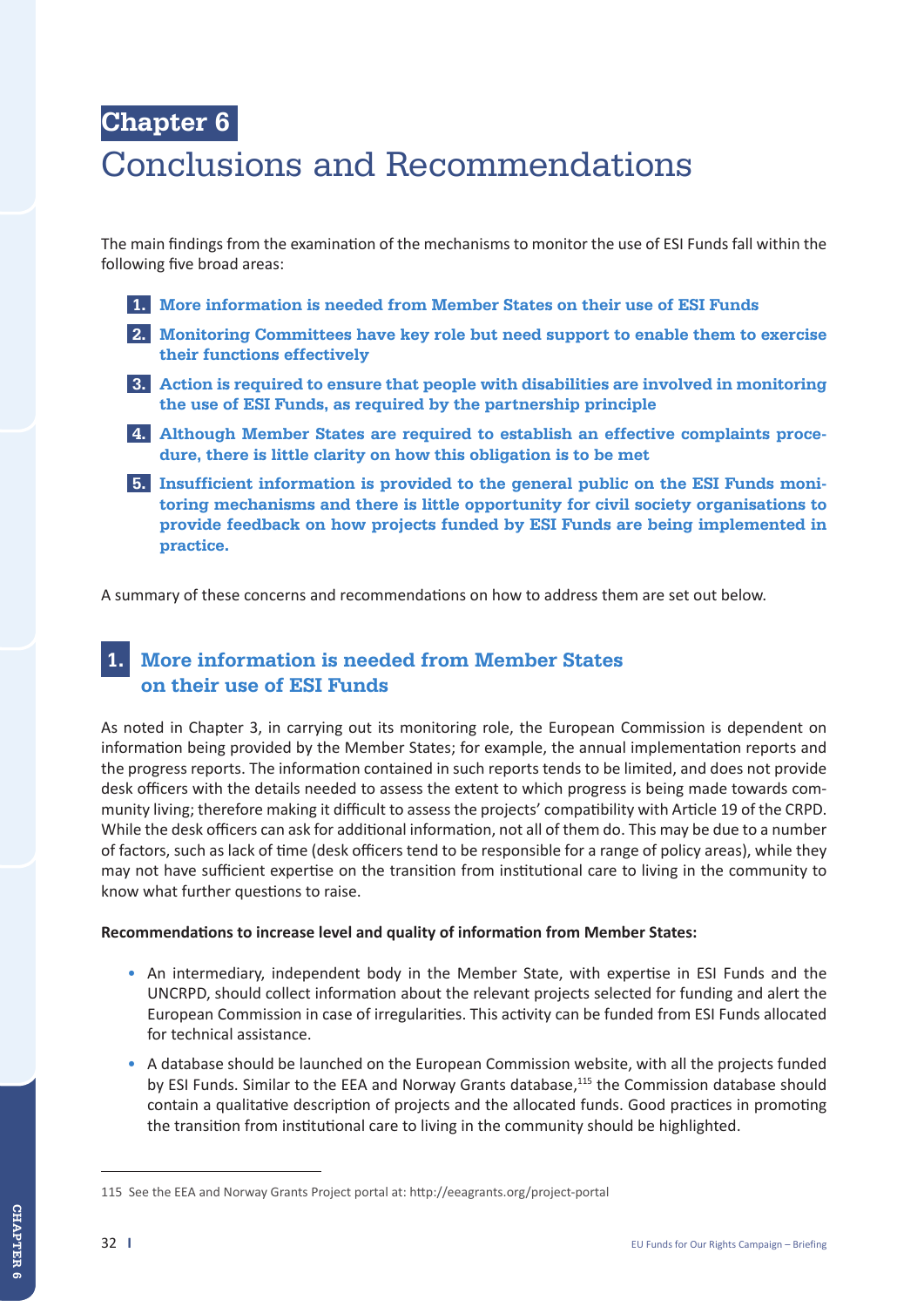• All the reports, including annual implementation reports, progress reports, evaluation reports and the results of annual reviews and performance review meetings, as well as audits undertaken by the European Commission, should be available online. A citizens' summary in easy-to-read language should also be available.

# **2. Monitoring Committees have key role, but need support to enable them to exercise their functions effectively**

Monitoring Committees have a key role in ensuring that ESI Funds are used to support, not hinder, community living and the implementation of Article 19 of the UNCRPD. However, for the reasons highlighted in chapter 4, ENIL is concerned that the Monitoring Committees are not able fulfil this function effectively. The main problems identified are the lack of expertise on community living, infrequent meetings, lack of time by the members to review documentation before the meetings, and lack of voting rights for NGOs.

#### **Recommendations to strengthen the role of Monitoring Committees:**

- Given their extensive role, Monitoring Committees should meet on a regular basis and this should be reflected in the provisions governing ESI Funds for 2021 – 2028 (the current CPR requires only that Monitoring Committees meet 'at least once a year'116). Furthermore, procedural arrangements should reflect the requirement on Monitoring Committee to examine and approve key documents. Members should have sufficient opportunity to consider documents and provide comments so that their views can be taken into account before finalising the relevant documents.
- Although the European Commission only has an advisory role on the Monitoring Committees,<sup>117</sup> it should ensure that members of Monitoring Committees are informed about relevant guidance on the transition from institutional care to community living, such as the *Common European Guidelines* and the *Toolkit* and where to obtain such information. In addition, information on the *Common European Guidelines* and the *Toolkit* should be included in the training on the implementation of the EU Charter, to be organised by the European Commission as recommended by the European Ombudsman.118
- Technical assistance should be used to assist members, such as user representatives, in undertaking their role as Monitoring Committee members.<sup>119</sup> In preparation for their involvement, members should be given training and information on ESI Fund Regulations, the Code of Conduct on Partnership, as well as other relevant law and policy (such as the UNCRPD and Europe 2020) and guidance (on ex ante conditionalities, deinstitutionalisation and the implementation of EU Charter). The training should be delivered by individuals who have expertise in promoting the rights of people with disabilities and an understanding of particular issues relevant to different user groups.
- Information to support members of the Monitoring Committee when considering projects relating to the transition from institutional care to community living should include information on the situation of people with disabilities in the Member State, including those living in institutional care, as well as explanations of terminology used. The Toolkit's recommendation for addressing the concern that monitoring 'focuses on technical criteria rather than on mid and long-term impact of the projects' is also apt. The Toolkit recommends that a 'deinstitutionalisation strategy, or criteria/quality standards for deinstitutionalisation, should be attached to the call for proposals and inform the working of the committee'.<sup>120</sup>

<sup>116</sup> Article 49(1) of the CPR.

<sup>117</sup> Article 48(3) of the CPR.

<sup>118</sup> Article 48(3) of the CPR.

<sup>119</sup> Toolkit (n 11) p. 51.

<sup>120</sup> Toolkit (n 11) p. 51.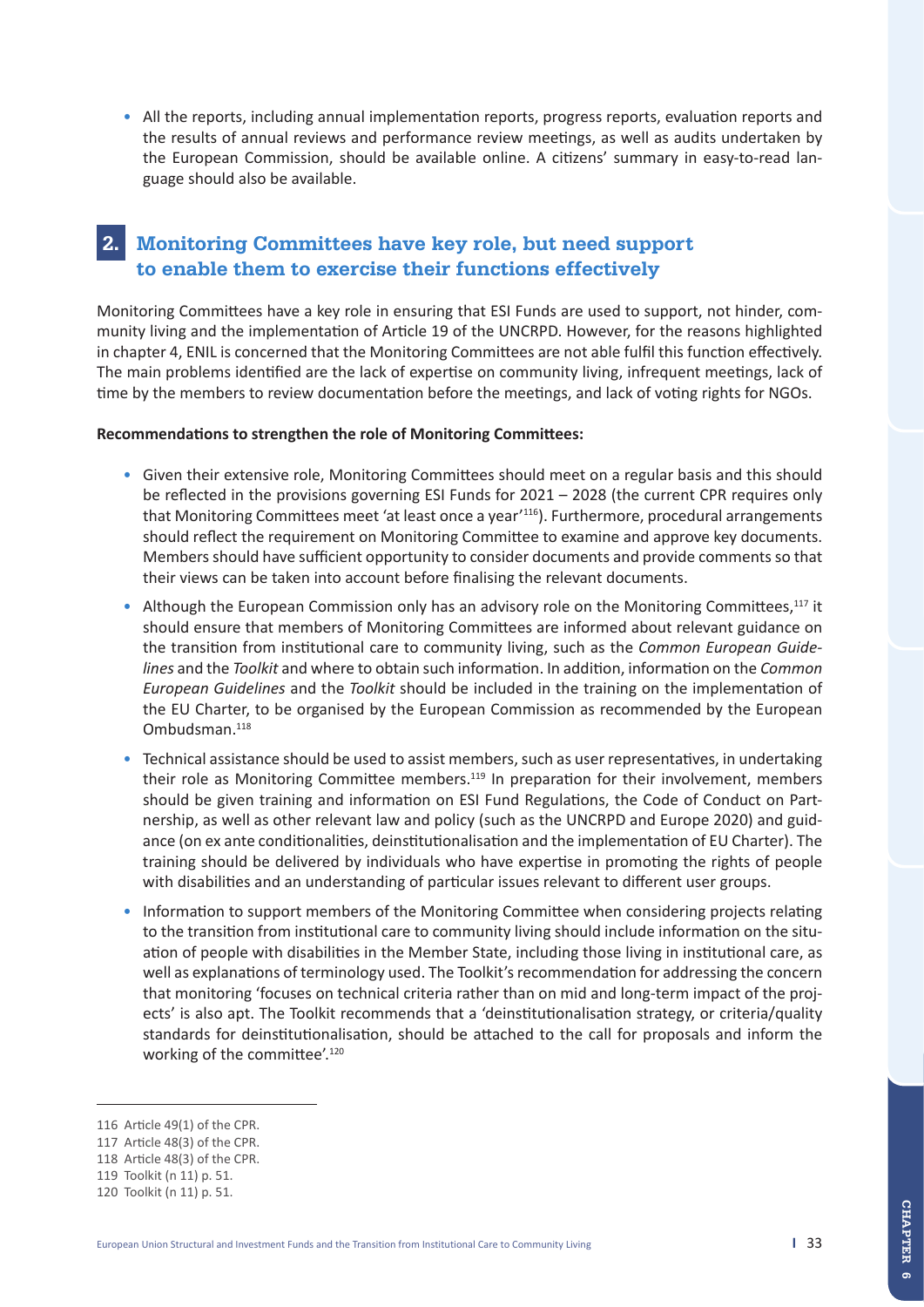• As recommended by the European Ombudsman, 'the Commission should publish documents setting out the details of its monitoring role over national mechanisms and release comprehensive and detailed information about all monitoring measures taken thus far in respect of ESI Funds and fundamental rights.<sup>'121</sup> Furthermore, ENIL supports the European Ombudsman's suggestion that the European Commission 'could promote the adoption of adequate equality and fundamental rights indicators and draft checklists to evaluate the use of the funds to promote fundamental rights and non-discrimination in the broader sense.'122

# **3. Action is required to ensure that people with disabilities are involved in monitoring the use of ESI Funds, as required by the partnership principle**

Few organisations of people with disabilities in the Member States are involved in monitoring the use of ESI Funds, and this is particularly true of grassroots organisations. Many such organisations lack influence to be included in the Monitoring Committees, and do not have the knowledge to engage with the different stages of ESI Funds implementation. This is of particular concern, given that Member States should make an effort to include those most marginalised in different stages of ESI Funds spending.<sup>123</sup>

#### **Recommendations to increase the capacity of partner organisations**

- Accessible information should be provided to explain how NGOs can get involved in different stages of the planning, implementation, monitoring and evaluation of activities supported by ESI Funds. Training and technical assistance should be provided to NGOs, to ensure they can allocate staff equipped to carry out such activities. Concerted action should be taken to involve NGOs representing the most marginalised groups (including people with disabilities in institutions). This would ensure that civil society organisations are able to carry out their own monitoring work independently from the state authorities.
- In line with the European Ombudsman's recommendation, 'the Commission should focus its training, technical assistance and capacity building efforts on Member States which, on the basis of the Commission's assessment, have a less positive track record of compliance with fundamental rights in the implementation of EU cohesion policy.'124
- Given that Operational Programmes can cover a number of user groups<sup>125</sup> technical assistance should be used to facilitate '[c]oordination among representatives of different user groups' so as to ensure 'that the people in the monitoring committees can represent interests of more than one group'.126
- As highlighted by the DG Regio study on partnership 'planned actions to involve partners in the implementation process should be followed-up and assessed regularly to see whether things can be improved further'. If needed, new members should be co-opted to the Monitoring Committee during the programming period.<sup>127</sup>

<sup>121</sup> European Ombudsman Own-initiative inquiry (n 3), p. 8.

<sup>122</sup> European Ombudsman Own-initiative inquiry (n 3), p. 7.

<sup>123</sup> See the Code of Conduct, Article 4(c) (iii).

<sup>124</sup> European Ombudsman Own-initiative inquiry (n 3), p. 7.

<sup>125</sup> Monitoring Committees can be responsible for more than one Operational Programme – see Article 47(1) of the CPR.

<sup>126</sup> Toolkit (n 11) p. 51.

<sup>127</sup> Implementation of the partnership principle and multi-level governance in 2014 – 2020 ESI Funds (n 33) p. x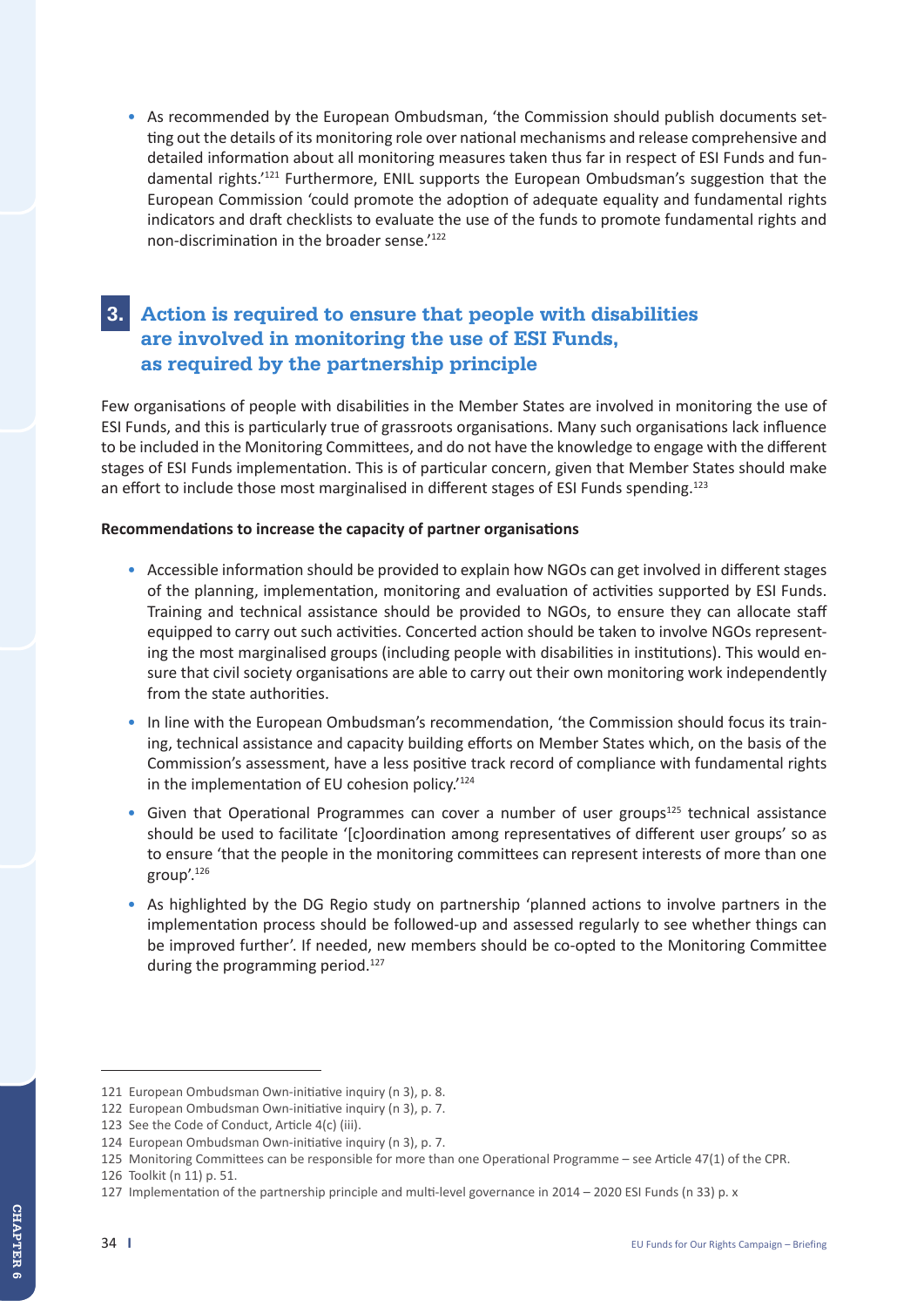# **4. Although Member States are required to establish an effective complaints procedure, there is little clarity on how this obligation is to be met**

As explained in Chapter 5, while Member States are required to have an effective complaints system in place, neither the ESI Funds regulations, nor guidance, provide sufficient information on what is required for such complaints systems to be considered effective.

#### **Recommendations: further provisions on complaints procedures are required**

- As recommended by the European Ombudsman, the European Commission should apply 'strictly and without exception the obligation to verify that the management and control systems, including complaint-handling arrangements, are adequate and efficient, that they remain so for as long as programmes are implemented and that weaknesses are duly corrected'.128
- As recommended by the European Ombudsman, the European Commission should publish guidance for the Managing Authorities on what constitutes an efficient complaints system. Such guidance should include an explanation of:
	- '…what the Commission understands by an effective redress mechanism and, equally importantly, which mechanisms are deemed ineffective or purely formal. The guidance should include clear indications about when monitoring processes will be triggered, what criteria will be applied, and what measures will be adopted as a result, thus ensuring transparency and legal certainty.'129
- The European Commission should include, in the proposed ESI Funds regulations for 2021 2028, requirements for an effective complaints system. Under the improved system, Monitoring Committees should receive reports on complaints, which should be discussed during the annual review meetings and/or performance reviews. The European Commission should have the power to examine complaints if the complainant is not satisfied with the outcome of their complaint at the national level, and there should be clear guidance about such a review process.
- Provisions concerning complaints should clarify that, to avoid potential conflicts of interests, Member States complaints systems must ensure that complaints are investigated by an independent body.

# **5. Insufficient information is provided to the general public on the ESI Funds monitoring mechanisms and there is little opportunity for civil society organisations to provide feedback on how projects funded by ESI Funds are being implemented in practice**

ENIL is concerned that civil society organisations promoting community living are not familiar with the mechanisms for monitoring the use of ESI Funds, in particular, the work of the Monitoring Committees and the complaints procedures.

<sup>128</sup> European Ombudsman Own-initiative inquiry (n 3), p. 7.

<sup>129</sup> European Ombudsman Own-initiative inquiry (n 3), p. 7.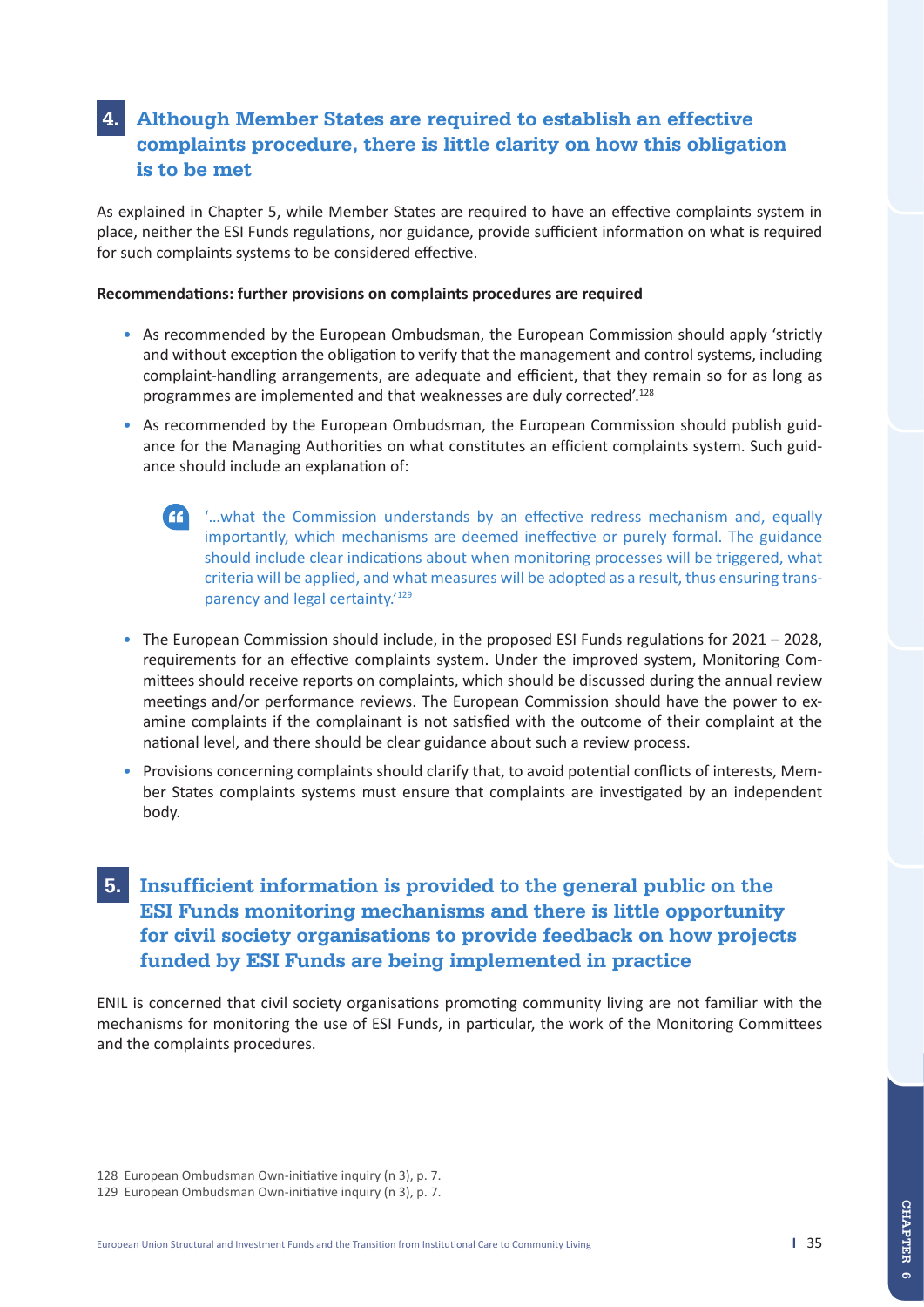That civil society organisations are not informed about the mechanism for monitoring the use of ESI Funds is a concern in itself, given that they should be encouraged to participate in the monitoring of ESI Funds, including, where considered necessary, submitting a complaint. It is also of concern that there is a lack of information about what, if any, complaints have been submitted in relation to the use of ESI Funds. ENIL has been unable to obtain information on complaints submitted to the Managing Authorities of Member States. In relation to the transition from institutional care to community living, the only available information on complaints appear to be those submitted directly to the European Commission by the European Expert Group.

#### **Recommendations to improve the flow of information**

- Communication strategies (which the Monitoring Committee has to examine and approve) should include a dissemination plan for information on how to make complaints in relation to ESI Funds (who can complain, what about, who to, time limits etc.) Such information should be included on the websites of both the Managing Authorities and the European Commission.
- As recommended by the European Ombudsman, 'the Commission should launch an online platform where civil society, particularly small organisations which do not easily come into contact with the Commission, could report abuses of Funds and Charter violations and submit complaints and shadow reports on complaint-handling mechanisms and Member States' compliance with the European Code of Conduct on Partnership'.130
- ESF Thematic Networks<sup>131</sup>, established by the European Commission, could be used to share information about the complaints handling systems in the Member States, and the complaints received by the Managing Authorities. These networks should also be used to share good practice in monitoring the use of ESI Funds, the use of technical assistance to improve monitoring etc.

<sup>130</sup> European Ombudsman Own-initiative inquiry (n 3), p. 8.

<sup>131</sup> European Commission, European Social Fund, ESF Transnational cooperation, https://ec.europa.eu/esf/transnationality/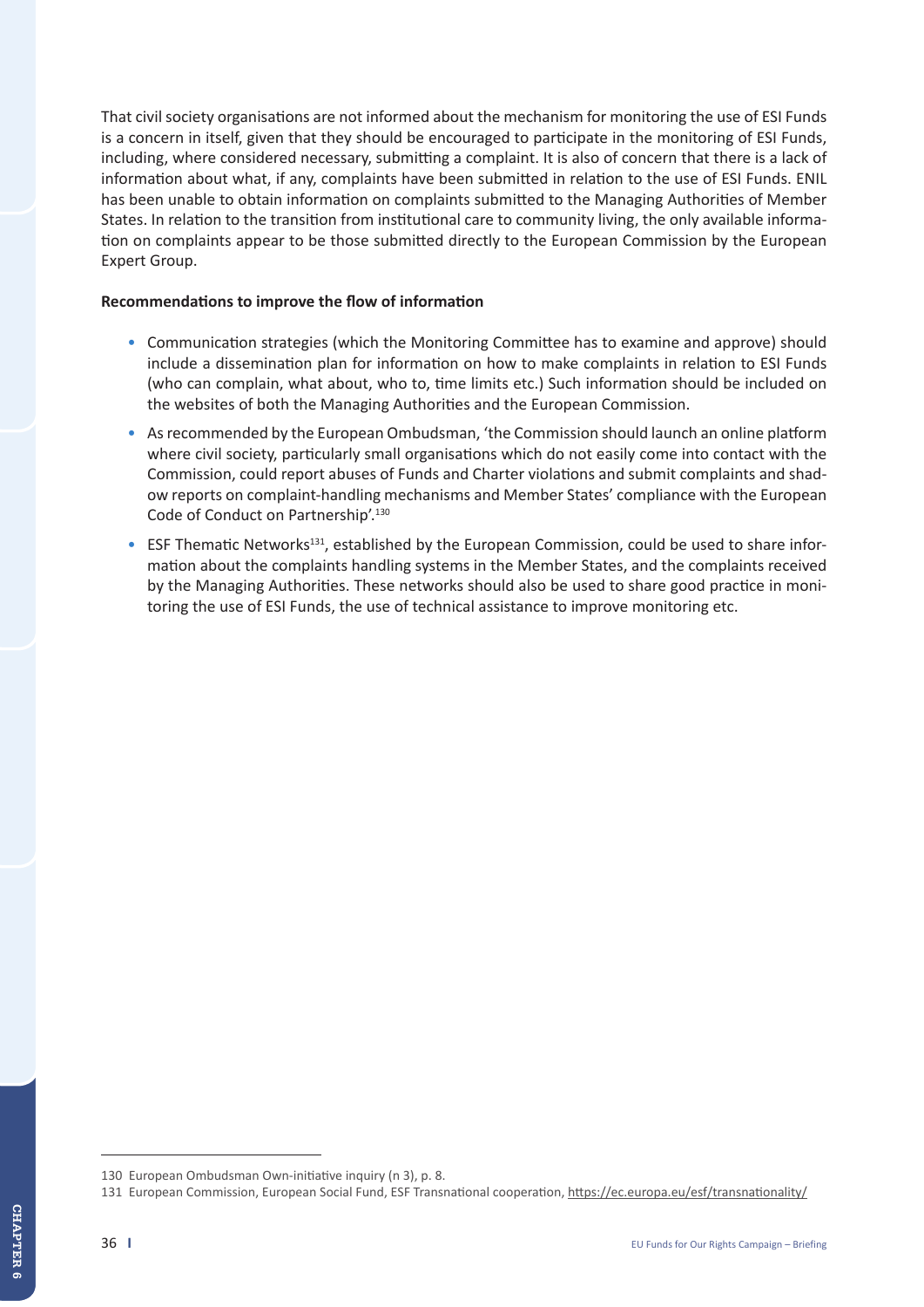# Annexes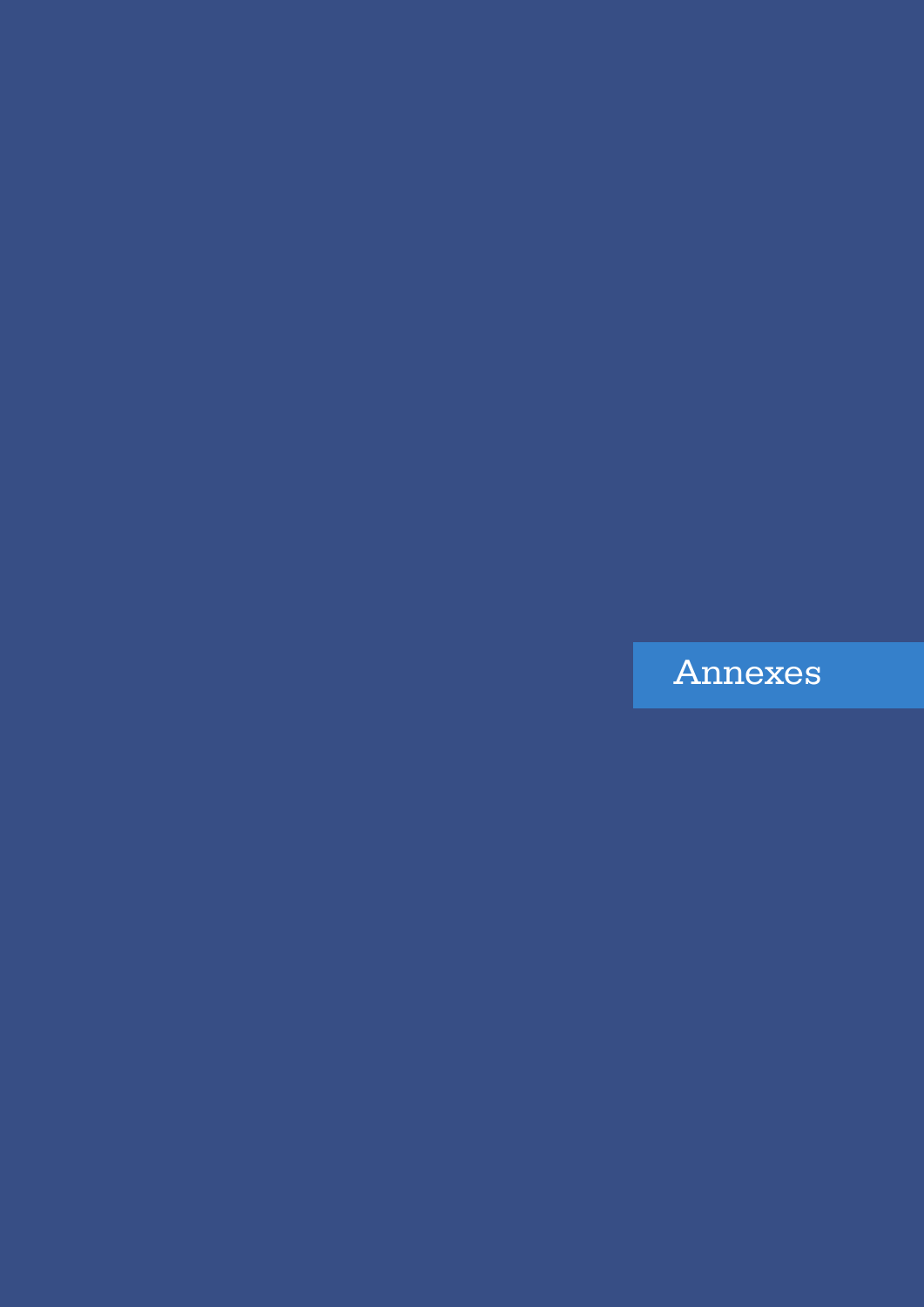# **Annex A** Useful resources

# **Legislation**

**Common Provisions Regulation (CPR)** - Regulation (EU) No 1303/2013 of the European Parliament and of the Council of 17 December 2013 laying down common provisions on the European Regional Development Fund, the European Social Fund, the Cohesion Fund, the European Agricultural Fund for Rural Development and the European Maritime and Fisheries Fund and laying down general provisions on the European Regional Development Fund, the European Social Fund, the Cohesion Fund and the European Maritime and Fisheries Fund and repealing Council Regulation (EC) No 1083/2006. Available at: http://eur-lex.europa.eu/legal-content/EN/TXT/?uri=CELEX:32013R1303

**ERDF Regulation** - Regulation (EU) No 1301/2013 of the European Parliament and of the Council of 17 December 2013 on the European Regional Development Fund and on specific provisions concerning the Investment for growth and jobs goal and repealing Regulation (EC) No 1080/2006. Available at: http://eur-lex.europa.eu/legal-content/EN/TXT/?uri=CELEX:32013R1301

**ESF Regulation** - Regulation (EU) No 1304/2013 of the European Parliament and of the Council of 17 December 2013 on the European Social Fund and repealing Council Regulation (EC) No 1081/2006. Available at: http://eur-lex.europa.eu/legal-content/EN/TXT/?uri=uriserv:OJ.L\_.2013.347.01.0470.01.ENG

**European Code of Conduct on Partnership** - Commission delegated Regulation (EU) of 7.1.2014 on the European code of conduct on partnership in the framework of the European Structural and Investment Funds. Available at: http://eur-lex.europa.eu/legal-content/EN/TXT/?uri=uriserv:OJ.L\_.2014.074.01.0001.01.ENG

## **European Commission Guidance**

**Guidance on European Structural and Investment Funds 2014-2020.** Available at: http://ec.europa.eu/ regional\_policy/en/information/legislation/guidance/

**Guidance on ensuring the respect for the Charter of Fundamental Rights of the European Union when implementing the European Structural and Investment Funds.** Available at: http://eur-lex.europa.eu/legal-content/EN/TXT/?uri=uriserv:OJ.C\_.2016.269.01.0001.01.ENG&toc=OJ:C:2016:269:TOC

**Draft Thematic guidance fiche for desk officers, Transition from institutional to community-based care (de-institutionalisation).** Available at: http://ec.europa.eu/regional\_policy/sources/docgener/informat/ 2014/guidance\_deinstitutionalistion.pdf

## **Resources on Article 19 CRPD, deinstitutionalisation and the use of European Structural and Investment Funds**

European Network on Independent Living, 2017, The Right to Live Independently and to Be Included in the Community, Addressing Barriers to Independent Living Across the Globe. Available at: http://enil.eu/ wp-content/uploads/2017/06/The-right-to-live-independently\_FINAL.pdf

European Parliament, 2016, European Structural and Investment Funds and People with Disabilities in the European Union. Available at: http://enil.eu/wp-content/uploads/2016/06/COMMITTEES\_PETI\_2016\_11- 09\_Study-EUFunds-Disabilities.pdf

ENIL-ECCL, 2016, Working Together to Close the Gap Between Rights and Reality – A report on the action needed to ensure that European Structural and Investment Funds promote, not hinder, the transition from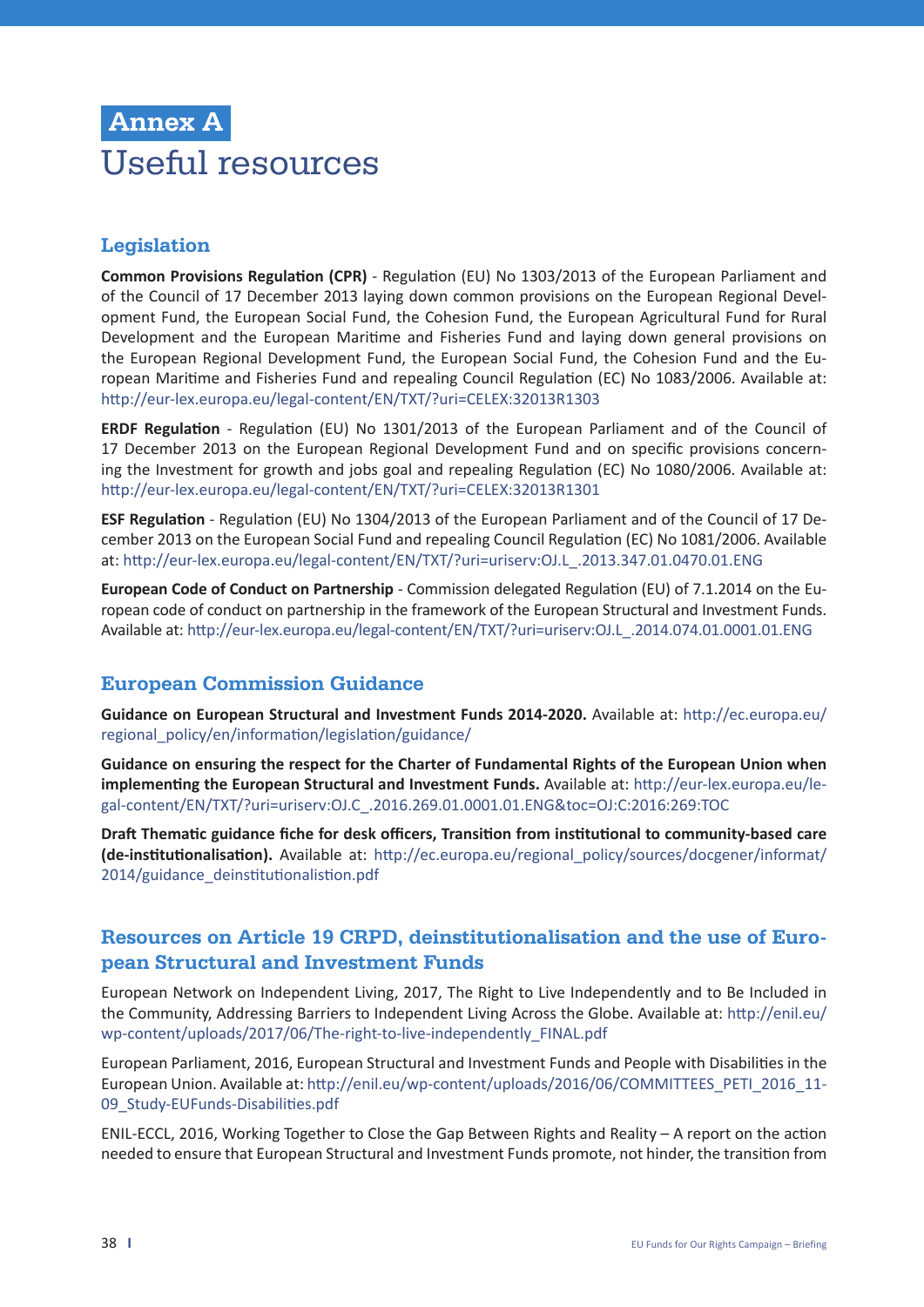institutional care to community living. Available at: http://www.enil.eu/wp-content/uploads/2016/06/ Working-Together-to-Close-the-Gap- web.pdf

European Network on Independent Living, 2016, Independent Living Manual. Available at: http://www. enil.eu/wp-content/uploads/2012/06/Independent-Living-Manual-FINAL.pdf

European Network on Independent Living, 2016, Film "Institutions are NOT Solutions: Learning from the Swedish Experience". Available at: https://www.youtube.com/watch?v=dQq\_ahU9fbs

Open Society Foundations, 2015, Community, not Confinement The Role of the European Union in Promoting and Protecting the Right of People with Disabilities to Live in the Community (author Dr. Israel Butler). Available at: www.opensocietyfoundations.org/reports/community-not-confinement

ENIL-ECCL, 2015, Briefing on the use of European Structural and Investment Funds to support the transition from institutional care to community living for people with disabilities. Available at: http://community-living.info/2015/09/14/briefing-on-the-use-of-structural- funds-to-support-the-transition-from-institutional-care-to-community-living/

European Union Agency for Fundamental Rights Human rights indicators on Article 19. Available at: http:// fra.europa.eu/en/project/2014/rights-persons-disabilities-right- independent-living/indicators

European Network on Independent Living, 2014, Myth Buster on Independent Living. Available in a number of languages at: http://www.enil.eu/wp- content/uploads/2014/12/Myths-Buster-final-spread-A3- WEB.pdf

ENIL-ECCL, 2014, Realising the Right to Independent Living: Is the European Union Competent to Meet the Challenges? ENIL-ECCL Shadow report on the implementation of Article 19 of the UN Convention on the Rights of Persons with Disabilities in the European Union. Available at: http://www.enil.eu/news/ is-the-european-union-competent-to-ensure- access-to-independent-living/

European Expert Group on the Transition from Institutional to Community-based Care, 2014, Toolkit on the Use of European Union Funds for the Transition from Institutional to Community-based Care: Revised edition. Available at: http://enil.eu/wp-content/uploads/2016/09/Toolkit-10-22-2014-update-WEB.pdf

European Network on Independent Living – European Coalition for Community Living, 2013, Briefing on Structural Funds Investments for People with Disabilities: Achieving the Transition to Community Living. Available at: http://www.enil.eu/recommended-readings-2/enil-eccl- briefing-on-structural-funds-investments-for-people-with-disabilities/

Council of Europe Commissioner for Human Rights, 2012, The right of people with disabilities to live independently and be included in the community, CommDH/IssuePaper(2012)3. Available at: https://wcd.coe. int/ViewDoc.jsp?id=1917847

European Expert Group on the Transition from Institutional to Community-based Care, 2012, Common European Guidelines on the Transition from Institutional to Community-based Care. Available at: http:// enil.eu/wp-content/uploads/2016/09/Guidelines-01-16-2013-printer.pdf

Office of the High Commissioner for Human Rights (OHCHR), 2012, Getting a Life – Living Independently and Being Included in the Community. Available at: http://www.europe.ohchr.org/documents/Publications/getting\_a\_life.pdf

Open Society Foundations (OSF), 2012, The European Union and the Right to Community Living – Structural Funds and the European Union's Obligations under the Convention on the Rights of Persons with Disabilities. Available at: http://www.opensocietyfoundations.org/sites/default/files/europe-community-living- 20120507.pdf

European Union Agency for Fundamental Rights, 2012, Choice and control: the right to independent living. Experiences of persons with intellectual disabilities and persons with mental health problems in nine EU Member States. Available at: http://fra.europa.eu/sites/default/files/fra\_uploads/2129-FRA-2012-choiceand-control\_EN.pdf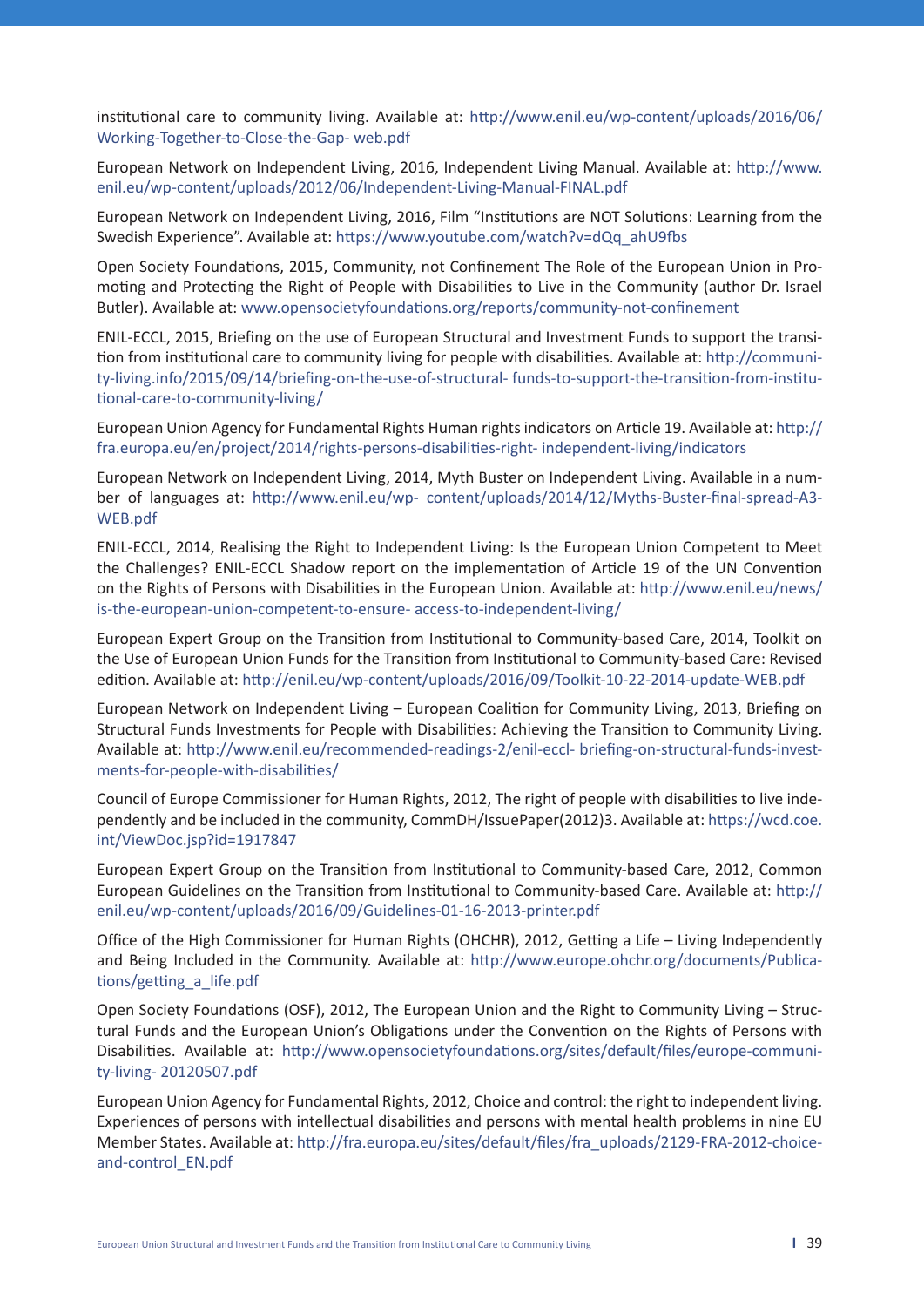European Coalition for Community Living (ECCL), 2010, Wasted Time, Wasted Money, Wasted Lives... A Wasted Opportunity? – A Focus Report on how the current use of Structural Funds perpetuates the social exclusion of disabled people in Central and Eastern Europe by failing to support the transition from institutional care to community-based services. Available at: http://www.community-living.info/documents/ ECCL-StructuralFundsReport- final-WEB.pdf

Townsley, R. et al, 2010, The Implementation of Policies Supporting Independent Living for Disabled People in Europe: Synthesis Report, ANED. Available at: http://www.disability- europe.net/content/aned/media/ANED- Task%205%20Independent%20Living%20Synthesis%20Report%2014.01.10.pdf

European Commission, 2009, Report of the Ad Hoc Expert Group on the Transition from Institutional to Community-based Care. Available at: ec.europa.eu/social/BlobServlet?docId=3992&langId=en

Mansell, Jim et al. 2007, Deinstitutionalisation and community living – outcomes and costs: report of a European Study. Volume 2: Main Report. Available at: http://www.kent.ac.uk/tizard/research/DECL\_network/documents/DECLOC\_Volume\_2\_Rep ort\_for\_Web.pdf

## **Websites**

**Open Data Portal on ESIF:** https://cohesiondata.ec.europa.eu/

**ESF in your country:** http://ec.europa.eu/esf/main.jsp?catId=45&langId=en

**ESF Transnational Platform:** https://ec.europa.eu/esf/transnationality/ (List of ESF Managing Authorities: https://ec.europa.eu/esf/transnationality/whoswho)

**Structural Funds Watch – Community Living for Europe:** https://communitylivingforeurope.org/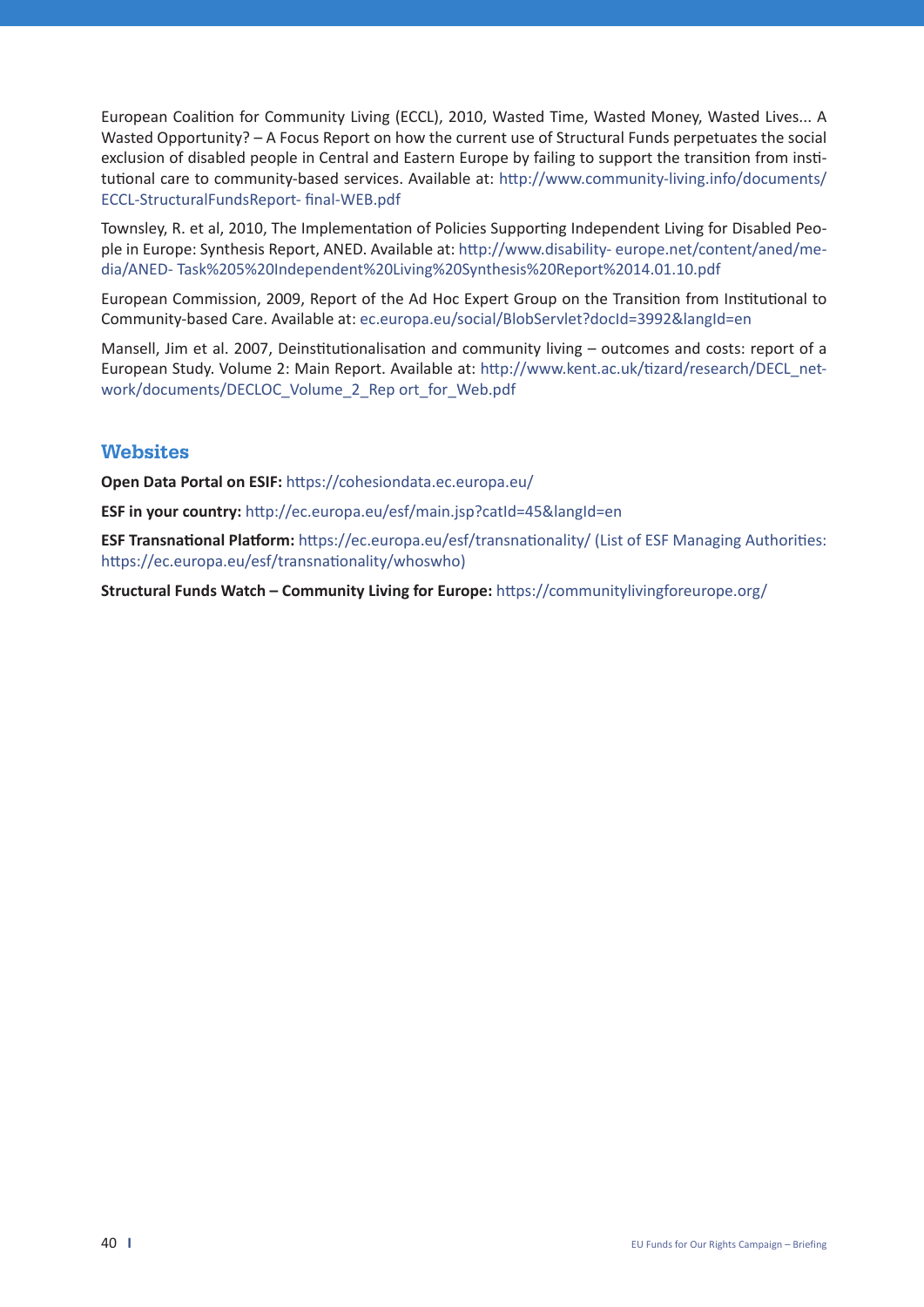# **Annex B Definitions**

**Independent Living** is the daily demonstration of human rights-based disability policies. Independent living is possible through the combination of various environmental and individual factors that allow disabled people to have control over their own lives. This includes the opportunity to make real choices and decisions regarding where to live, with whom to live and how to live. Services must be available, accessible to all and provided on the basis of equal opportunity, free and informed consent and allowing disabled people flexibility in our daily life. Independent living requires that the built environment, transport and information are accessible, that there is availability of technical aids, access to personal assistance and/or community-based services. It is necessary to point out that independent living is for all disabled persons, regardless of the gender, age and the level of their support needs.

**Personal Assistance** is a tool which allows for independent living. Personal assistance is purchased through earmarked cash allocations for disabled people, the purpose of which is to pay for any assistance needed. Personal assistance should be provided on the basis of an individual needs assessment and depending on the life situation of each individual. The rates allocated for personal assistance to disabled people need to be in line with the current salary rates in each country. As disabled people, we must have the right to recruit, train and manage our assistants with adequate support if we choose, and we should be the ones that choose the employment model which is most suitable for our needs. Personal assistance allocations must cover the salaries of personal assistants and other performance costs, such as all contributions due by the employer, administration costs and peer support for the person who needs assistance.

**Deinstitutionalisation** is a political and a social process, which provides for the shift from institutional care and other isolating and segregating settings to independent living. Effective deinstitutionalisation occurs when a person placed in an institution is given the opportunity to become a full citizen and to take control of his/her life (if necessary, with support). Essential to the process of deinstitutionalisation is the provision of affordable and accessible housing in the community, access to public services, personal assistance, and peer support. Deinstitutionalisation is also about preventing institutionalisation in the future; ensuring that children are able to grow up with their families and alongside neighbours and friends in the community, instead of being segregated in institutional care.

**Community-based services:** The development of community-based services requires both a political and a social approach, and consists of policy measures for making all public services, such as housing, education, transportation, health care and other services and support, available and accessible to disabled people in mainstream settings. Disabled people must be able to access mainstream services and opportunities and live as equal citizens. Community-based services should be in place to eliminate the need for special and segregated services, such as residential institutions, special schools, long-term hospitals for health care, the need for special transport because mainstream transport is inaccessible and so on. In many cases, group homes do not support independent living (see Annex 2 below). Where they are provided, they must form part of a range of community-based services that offer genuine, adequately funded independent living options.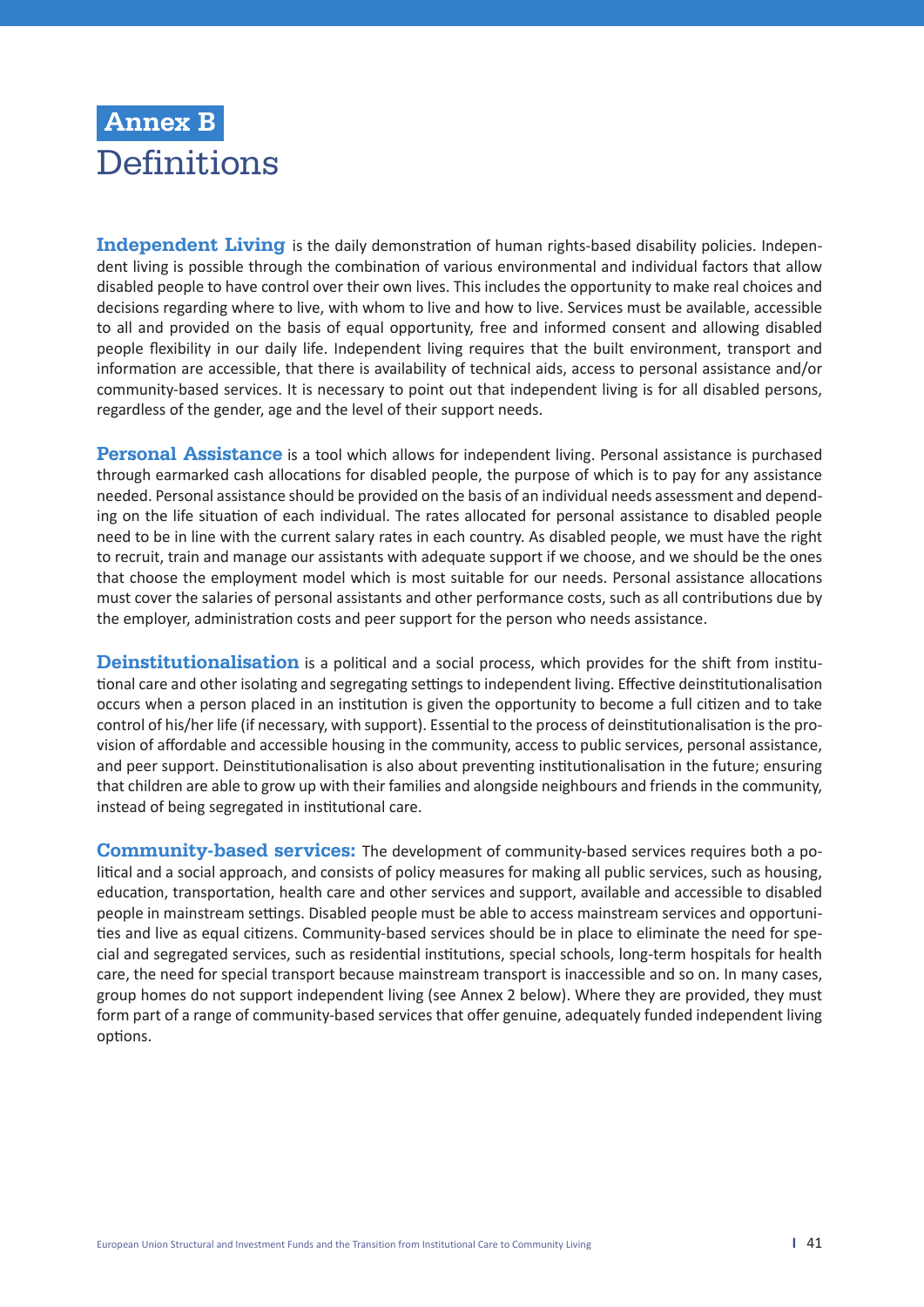# **Annex C**

# List of organisations which took part in the EU Funds for Our Rights regional events

| <b>Country</b>        | Organisation(s)                                                                                                                                                                                                                                                                               |
|-----------------------|-----------------------------------------------------------------------------------------------------------------------------------------------------------------------------------------------------------------------------------------------------------------------------------------------|
| Belgium               | EVA asbl                                                                                                                                                                                                                                                                                      |
| <b>Bulgaria</b>       | Center for Independent Living Sofia                                                                                                                                                                                                                                                           |
| Croatia               | Kuca ljudskih prava (Human Rights House)                                                                                                                                                                                                                                                      |
| Czech Republic        | Quip: Quality in Practice                                                                                                                                                                                                                                                                     |
| Estonia               | <b>Challenge Your Senses</b>                                                                                                                                                                                                                                                                  |
| Germany               | Verein zur sozialen und beruflichen Integration e.V.                                                                                                                                                                                                                                          |
| Greece                | i-living                                                                                                                                                                                                                                                                                      |
| Hungary               | Hungarian Civil Liberties Union (TASZ)                                                                                                                                                                                                                                                        |
| Latvia                | <b>ZELDA</b>                                                                                                                                                                                                                                                                                  |
| Lithuania             | Lithuanian National Federation of Users of Psychiatry, Vilnius University, Lithua-<br>nian Disability Forum, Mental Health Perspectives, National Network on Poverty<br>Reduction, Viltis, SOS Children's Villages, Women's Information Centre, Giedra,<br>Children's Confederation           |
| Malta                 | Federation of Organisations of Persons with Disability                                                                                                                                                                                                                                        |
| Netherlands           | Coalition for Inclusion                                                                                                                                                                                                                                                                       |
| Portugal              | Centro de Vida Independente (Centre for Independent Living)                                                                                                                                                                                                                                   |
| Romania               | Consiliul de Monitorizare, Mental Disability Advocacy Centre, Concordia, Pro Act<br>Support, World Vision, In Dialog, Centre for Legal Resources, European Network of<br>Ex/Users and Survivors of Psychiatry                                                                                 |
| Slovakia              | <b>SOCIA Foundation</b>                                                                                                                                                                                                                                                                       |
| Slovenia              | YHD - Drustvo za teorijo in kulturo hendikepa (Association for Theory and Culture<br>of Handicap)                                                                                                                                                                                             |
| Spain                 | FICE - International Federation of Educative Communities                                                                                                                                                                                                                                      |
| <b>United Kingdom</b> | University of Leeds                                                                                                                                                                                                                                                                           |
| EU level              | Autism Europe, European Association of Service Providers for Persons with Disabil-<br>ities (EASPD), Inclusion Europe, Human Rights Watch, European Disability Forum<br>(EDF), Eurochild, Lumos/Community Living for Europe: Structural Funds Watch,<br>SOS Children's Villages International |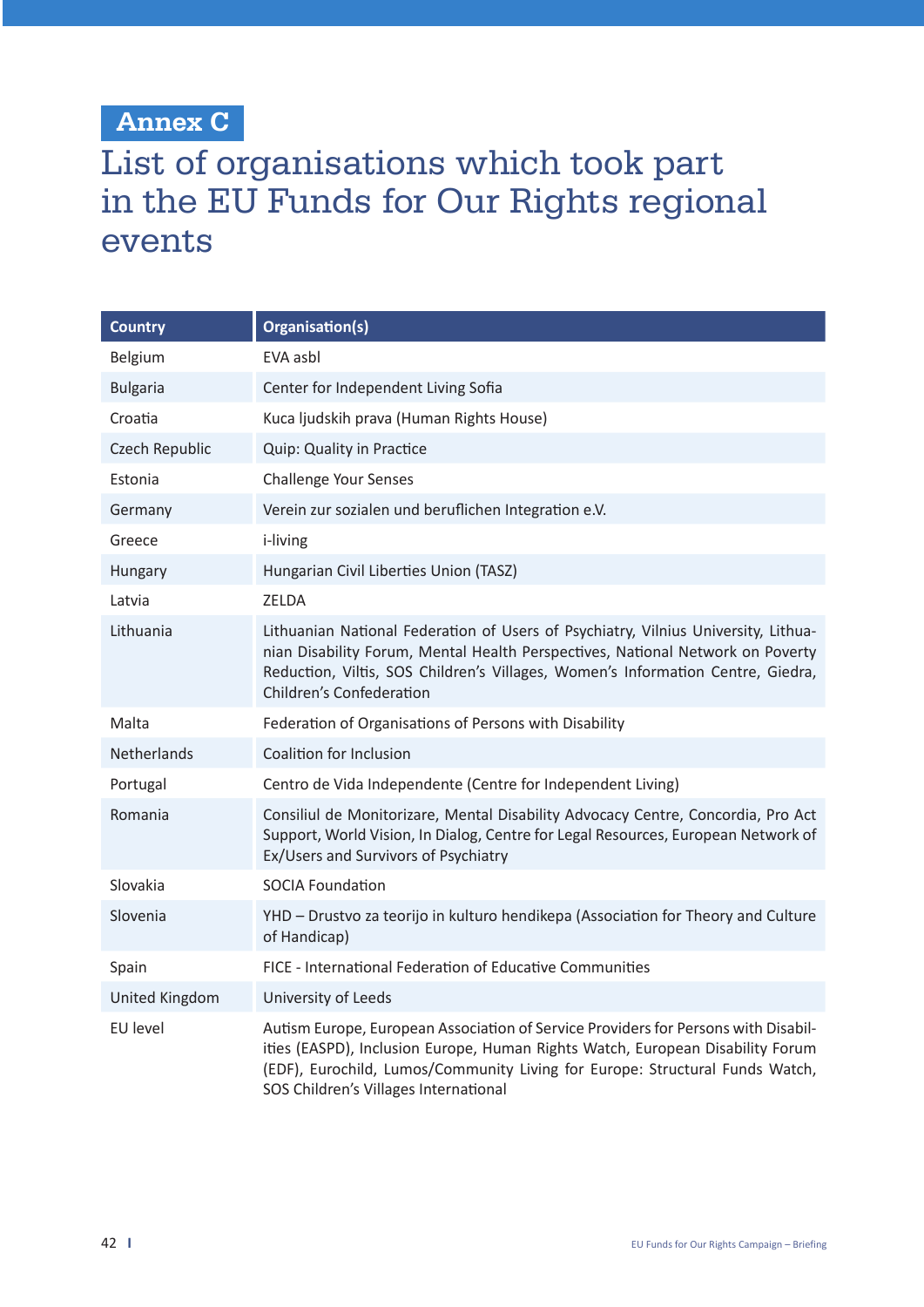# **Annex D** Model letter on partnership

Dear [Managing Authority],

I am writing on behalf of [Name of the organisation], in order to express **our concerns about the involvement of civil society organisations (CSOs) in the process of the European Structural and Investment Funds (ESI Funds) programming and implementation.** We wish to remind you that there is a requirement to work in close cooperation with a range of partners during the entire ESI Funds programming cycle, and call on you to take the necessary steps to work together with CSOs in the implementation and monitoring of the current programming period, and the preparation of the next one.

As you are aware, the European Code of Conduct on Partnership<sup>132</sup> was adopted on  $7<sup>th</sup>$  January 2014. The objective of the Code of Conduct is to facilitate the involvement of partners, including CSOs, in the preparation of the Partnership Agreements and programmes supported by ESI Funds.

In the preamble, the Code of Conduct explains how 'partnership' should be interpreted and that it applies to all stages of ESI Funds use:

 'Working in partnership is a long-established principle in the implementation of the ESI Funds. **Partnership implies close cooperation between public authorities, economic and social partners and bodies representing civil society at national, regional and local levels throughout the whole programme cycle consisting of preparation, implementation, monitoring and evaluation."**

The Code of Conduct goes on to state that 'partners should include **public authorities, economic and social partners and bodies representing civil society,** including environmental partners, community-based and voluntary organisations, which can significantly influence or be significantly affected by implementation of the Partnership Agreement and programmes'. It instructs the Managing Authorities on how to select partners:

## "The partners selected should be the **most representative of the relevant stakeholders.**  Selection procedures should be transparent and take into account the different institutional and legal frameworks of the Member States and their national and regional competences.

Importantly, the Code of Conduct requires that 'specific attention […] be paid to including **groups who may be affected by programmes but who find it difficult to influence them,** in particular the most vulnerable and marginalised communities, which are at highest risk of discrimination or social exclusion, **in particular persons with disabilities,** migrants and Roma people.'

In order to facilitate partners' involvement in all the stages of ESI Funds use, including the preparation of Partnership Agreements, the Code of Conduct requires that Member States 'establish the main principles and good practices concerning **timely, meaningful and transparent consultation of the partners on the** 

European Union Structural and Investment Funds and the Transition from Institutional Care to Community Living **I** 43

<sup>132</sup> European Commission's Delegated Regulation (EU) No 240/2014 on the European code of conduct on partnership in the framework of the European Structural and Investment Funds. Available at: http://eur-lex.europa.eu/legal-content/EN/TX-T/?uri=uriserv:OJ.L\_.2014.074.01.0001.01.ENG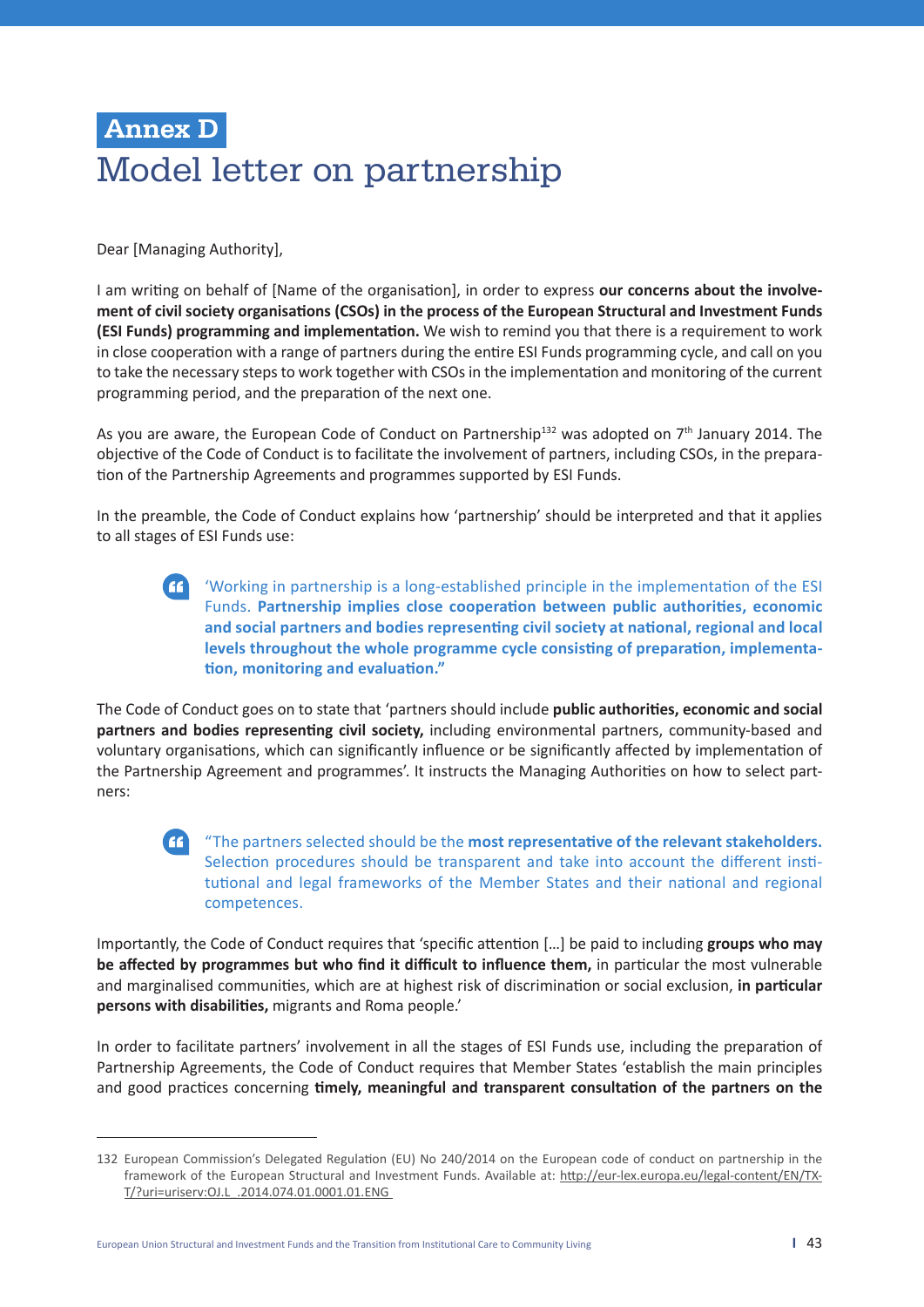**analysis of challenges and needs to be tackled, the selection of objectives and priorities to address them, and the coordination structures and multi-level governance agreements necessary for effective policy delivery".**

We are aware that some CSOs are part of the Monitoring Committees (MCs) and otherwise consulted, but are concerned that many organisations advocating for the rights of persons with disabilities – including our organisation - are left out.

Therefore, we would like to ask you to:

- Ensure that organisations advocating for the rights of persons with disabilities, especially those that include or represent the most marginalised groups (such as persons with intellectual disabilities, persons with mental health problems or persons with disabilities in institutional care) are included in the current ESI Funds programming cycle and the preparation of the Partnership Agreement for 2021 – 2028;
- Involve organisations with expertise on the transition from institutional care to community-based services and independent living in the preparation of the relevant calls for proposals, and the work of the relevant MCs;
- Facilitate participation of CSOs in all the stages of ESI Funds use by using technical assistance for their training, staff costs (to enable them to monitor the use of ESI Funds and to participate in MC meetings), the publication of accessible materials – to ensure they are on a level playing field with other stakeholders;
- Consider how to improve the implementation of the Code of Conduct on Partnership in the current and next programming period, by consulting with a range of partners that should be involved in the use of ESI Funds.

As advocates for the rights of persons with disabilities, with expertise in transition from institutional care to community-based services, we believe that we can contribute to ensuring ESI Funds support the social inclusion of persons with disabilities.

We would like to have a meeting, as soon as is feasible, to go over our proposals, and to discuss additional actions that could be taken to improve the implementation of the partnership principle. You may contact us at: [Contact information]

Thank you for your consideration.

Yours sincerely,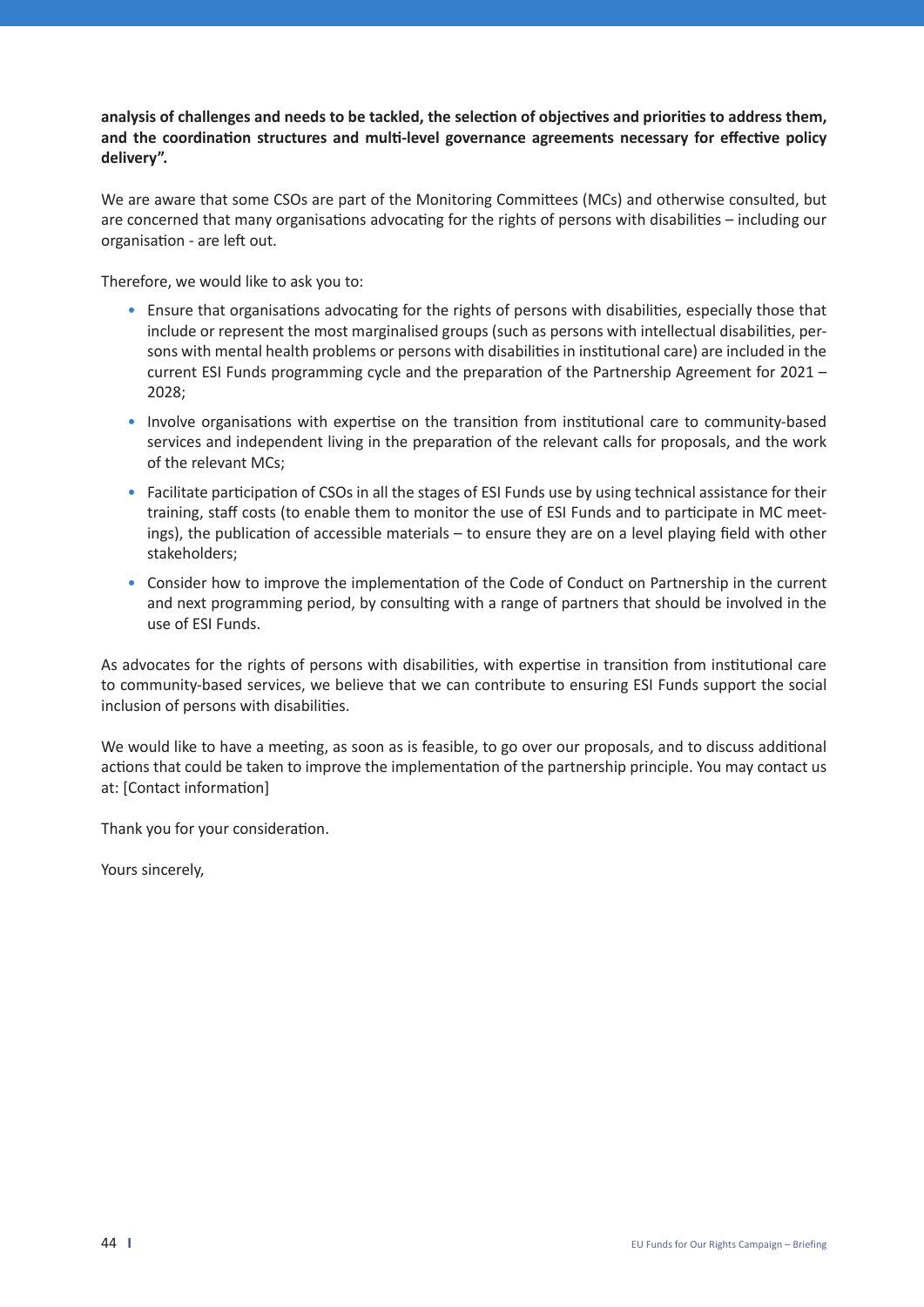# **Annex E**  Model letter on the complaints system

Dear [Managing Authority],

I am writing on behalf of [Name of the organisation], in order to **express our concerns in relation to the current complaints system in the framework of the European Structural and Investment Funds (ESI Funds).** Specifically, we are concerned about the lack of information on how to file a complaint when ESI Funds are being used to support projects that maintain the social exclusion and segregation of persons with disabilities.

Although the European Union (EU) and most Member States (with the exception of Ireland) ratified the UN Convention on the Rights of Persons with Disabilities (CRPD), **in the past, ESI Funds were invested in systems of institutional care that segregated persons with disabilities, infringed their rights and excluded them from community life.** Ensuring that ESI Funds promote the vision of community living is therefore central to the work of the EU and the Member States in meeting their commitment to respecting the rights of persons with disabilities.

As set out in the ESI Funds Regulations, the European Social Fund (ESF) 'must aim to combat all forms of discrimination and to improve accessibility for persons with disabilities…and facilitating the transition from institutional to community-based care'. The European Regional Development Fund (ERDF) 'should as a basic principle not be used for building new residential institutions or the renovation and modernisation of existing ones'. The European Commission has stated that it would suspend or withdraw payments in the event of this principle being breached.

Member States are also required to fulfil a number of *ex ante* conditionalities, in order to improve the efficiency and effectiveness of investment and to ensure that the necessary framework conditions for the efficient use of EU support are in place.

To ensure compliance with the ESI Funds Regulations, the EU Charter of Fundamental Rights and the CRPD, **each Member State must put in place an adequate 'management, monitoring and control system'.** This was highlighted in the *Guidance on ensuring the respect of the Charter of Fundamental Rights of the European Union in the implementation of ESI Funds*133, issued by the European Commission in 2016.

Moreover, in her inquiry on the use of ESI Funds, the European Ombudsman pointed to the need to ensure that:

## '[…] the management and control systems [in the Member States], including complaint-handling arrangements, are adequate and efficient, that they remain so for as long as programmes are implemented and that weaknesses are duly corrected.'

Member States are not only required to have an effective complaints system in place, but to 'inform the Commission of the results of all complaints concerning ESI Funds, whether they were initially submitted to the Commission or not.'

<sup>133</sup> Guidance on ensuring the respect for the Charter of Fundamental Rights of the European Union when implementing the European Structural and Investment Funds. Available at: http://eur-lex.europa.eu/legal-content/EN/TXT/?uri=uriserv:OJ.C\_. 2016.269.01.0001.01.ENG&toc=OJ:C:2016:269:TOC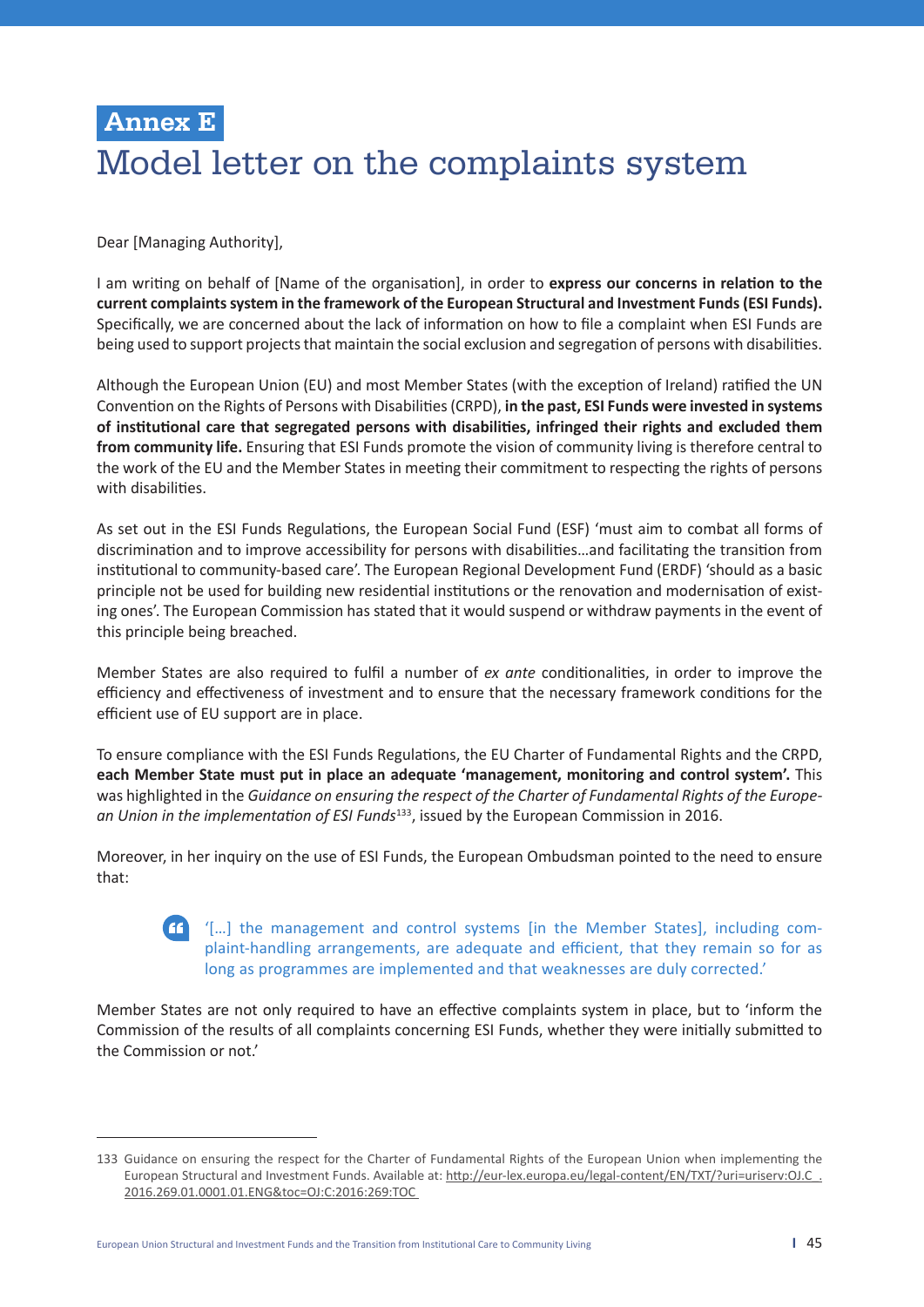Despite our efforts, we have not been able to find any information about the complaints system in [name of the Member State]. We therefore ask you to:

- Provide us with information about the arrangements that are in place for making complaints about the use of ESI Funds, where there are concerns that they have been used in violation of the EU Charter of Fundamental Rights and other EU laws and policies, including the UN Convention on the Rights of Persons with Disabilities. Specifically, we would like to know:
	- The name of the body/institution examining complaints, and their contact details;
	- What format should the complaint be in;
	- What are the deadlines for making a complaint, and when can we expect it to be dealt with;
	- What can we do if we are not happy with the outcome of the complaint;
	- Where can we find accessible information about the complaint handling system;
	- Where can we find information about the complaints that have been made until now and their outcome.

Thank you for sending us this information, which we believe should be easily available from all the Managing Authorities (online, in language that is easy to understand). We would also welcome the opportunity to meet with you, to discuss how to improve the current complaints system, in order to make it more accessible to all citizens.

Thank you for your consideration.

Yours sincerely,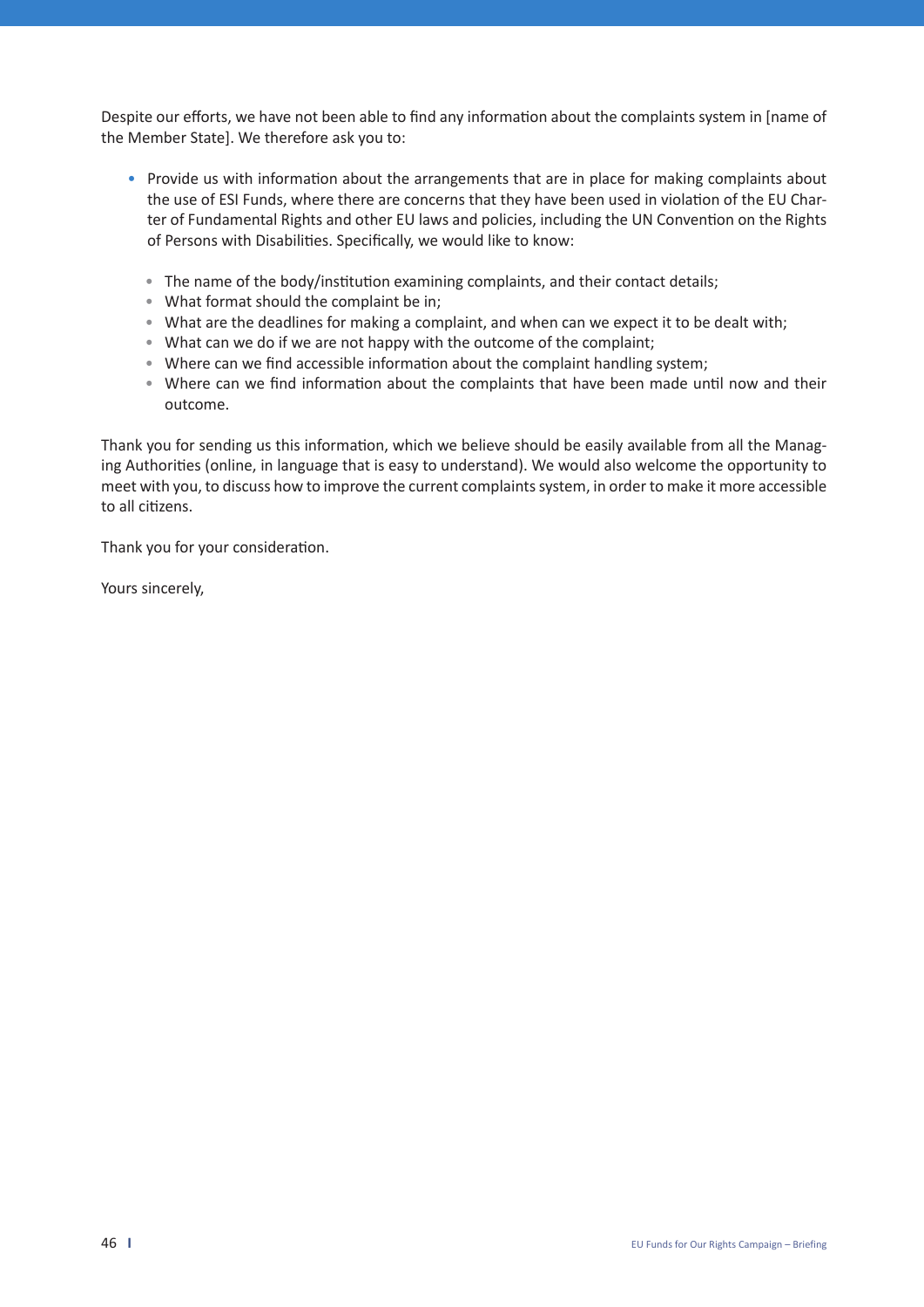**About the European Network on Independent Living**

The European Network on Independent Living (ENIL) is a Europe-wide network of people with disabilities. It represents a forum intended for all disabled people, Independent Living organisations and their non-disabled allies on the issues of independent living. ENIL's mission is to advocate and lobby for Independent Living values, principles and practices, namely for a barrier-free environment, deinstitutionalisation, provision of personal assistance support and adequate technical aids, together making full citizenship of disabled people possible.

ENIL has Participatory Status with the Council of Europe, a Consultative Status with ECOSOC and is represented on the Advisory Panel to the EU Fundamental Rights Agency's Fundamental Rights Platform.

# **About the EU Funds for Our Rights Campaign**

On 8 November 2016, ENIL launched a campaign on the use of European Structural and Investment Funds ('Structural Funds') in the European Union (EU) Member States. The aim of the EU Funds for Our Rights Campaign is to encourage the European Commission and the Member States to improve the monitoring and complaints system, in order to ensure that Structural Funds are used to support the rights of people with disabilities, rather than restrict them. Specifically, the EU Funds for Our Rights Campaign is focusing on the role of Structural Funds in supporting the right to live independently and being included in the community, set out in Article 19 of the UN Convention on the Rights of Persons with Disabilities (CRPD). The campaign is supported by the Open Society Foundations – Mental Health Initiative.

Follow the Campaign on Facebook

European Network on Independent Living (ENIL)  $7<sup>th</sup>$  Floor – Mundo J Rue de l'Industrie 10 1000 Brussels Belgium E-mail: secretariat@enil.eu www.enil.eu **Contact us**